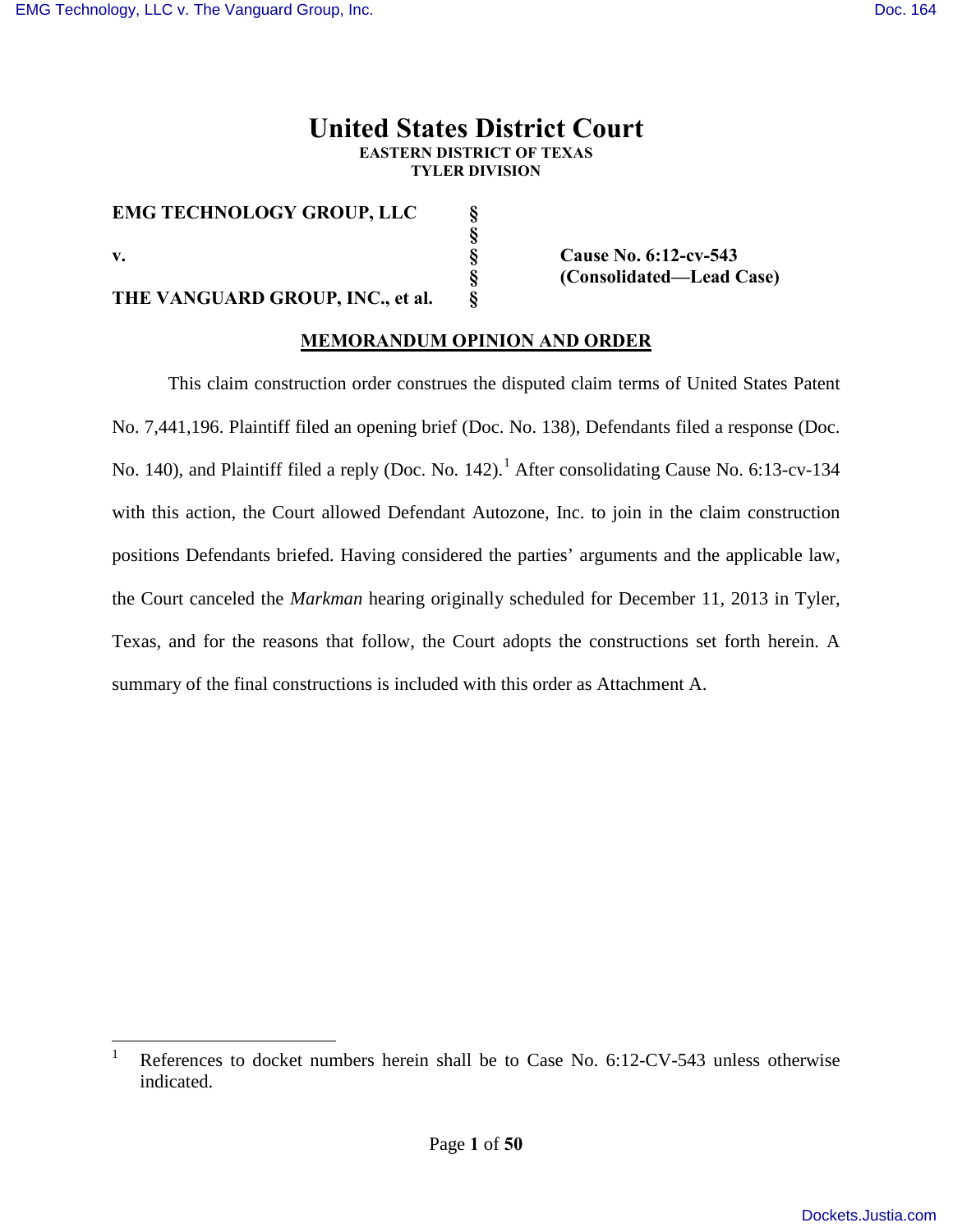# **Table of Contents**

| M. "manipulating a region of the screen" and "manipulating a selected region of the |  |
|-------------------------------------------------------------------------------------|--|
|                                                                                     |  |
|                                                                                     |  |
|                                                                                     |  |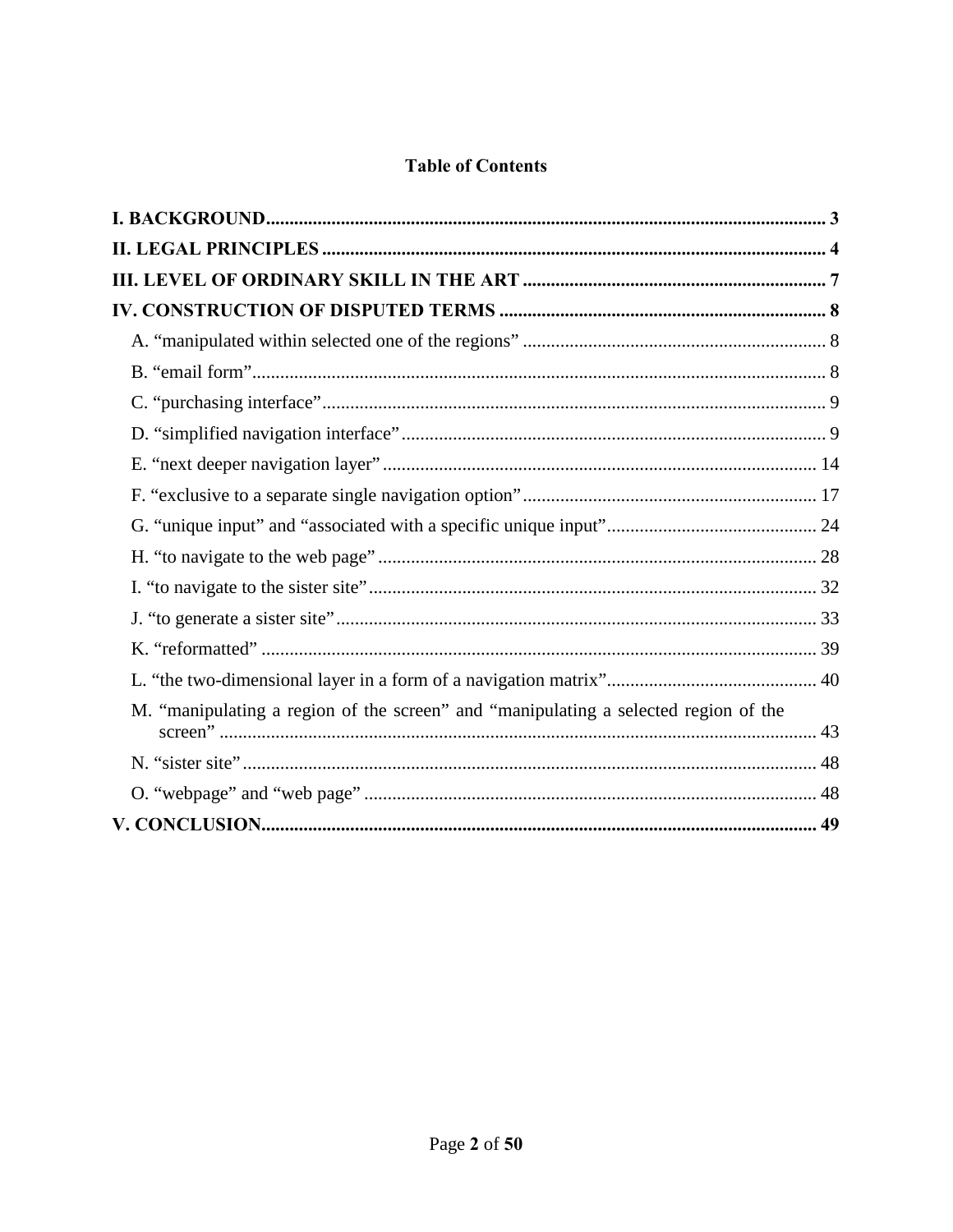#### **I. BACKGROUND**

<span id="page-2-0"></span>This is a patent infringement suit. Plaintiff alleges infringement of United States Patent No. 7,441,196 ("the '196 Patent") by Defendants The TJX Companies, Inc., J.C. Penney Corp., Inc., Coach, Inc., Williams-Sonoma, Inc., Pottery Barn Inc., Pottery Barn Teen Inc., Pottery Barn Kids Inc., West Elm, Inc., and Autozone, Inc.

The '196 Patent, titled "Apparatus and Method of Manipulating a Region on a Wireless Device Screen for Viewing, Zooming and Scrolling Internet Content," issued on October 21, 2008, and bears an earliest priority date of November 15, 1999. The '196 Patent has undergone reexamination at the United States Patent and Trademark Office ("PTO"), and a reexamination certificate issued on September 6, 2011. The Abstract of the '196 Patent states:

A method and apparatus of simplified navigation. A web page is provided having a link to a sister site. The sister site facilitates simplified navigation. Pages from the sister site are served responsive to actuation of the sister site link. In one embodiment, the sister site includes matrix pages to permit matrix navigation.

The Court previously construed various terms in the '196 Patent in *EMG Technology, LLC v. Dr. Pepper Snapple Group Inc., et al.*, first in a provisional claim construction order (No. 6:10-CV-536, Doc. No. 296 (Apr. 3, 2012) (Davis, J.)), and then in a final claim construction order (No. 6:10-CV-536, Doc. No. 311, 2012 WL 3263588 (Aug. 8, 2012) (Davis, J.) ("Dr. Pepper")).<sup>[2](#page-0-1)</sup> The Court also construed claims of the '196 Patent in *EMG Technology*, *LLC v. Chrysler Group, et al.*, No. 6:12-CV-259, Doc. No. 143, 2013 WL 3753562 (July 11, 2013) (Schneider, J.) ("*Chrysler*"). [3](#page-2-1)

<span id="page-2-2"></span> $\frac{1}{2}$  The *Dr. Pepper* case settled approximately two months after the Court entered the final claim construction order (*see* 10/16/2012 Notice of Case Closure, No. 6:10-CV-536, Doc. No. 321). Citations to *Dr. Pepper* herein refer to the page numbering of the slip opinion.

<span id="page-2-1"></span><sup>3</sup> The *Chrysler* case is ongoing and has not yet proceeded to trial (*see* No. 6:12-CV-259). Citations to *Chrysler* herein refer to the page numbering of the slip opinion.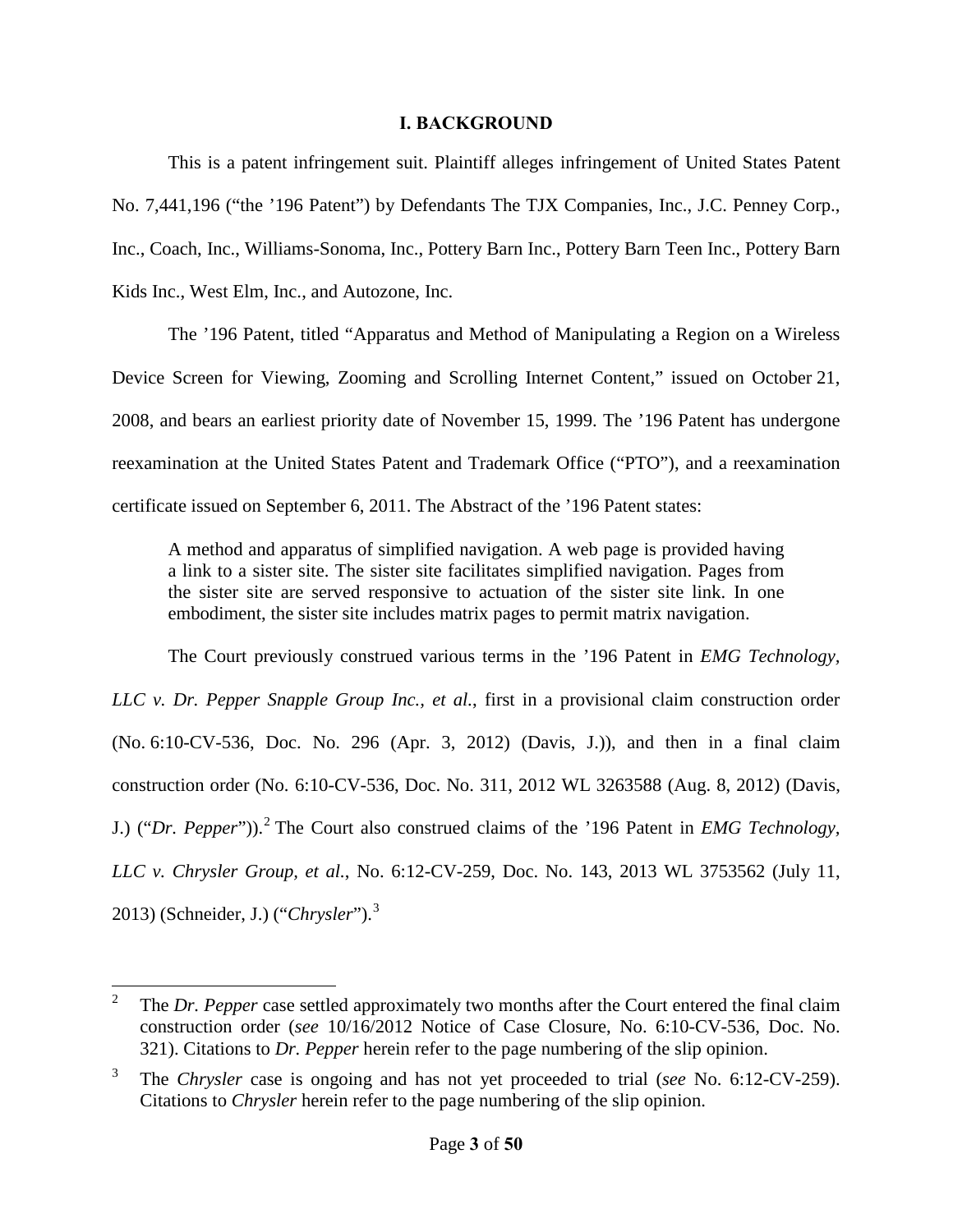#### **II. LEGAL PRINCIPLES**

<span id="page-3-0"></span>Claim construction is a matter of law. *Markman v. Westview Instruments, Inc.*, 52 F.3d 967, 979 (Fed. Cir. 1995). The purpose of claim construction is to resolve the meanings and technical scope of claim terms. *U.S. Surgical Corp. v. Ethicon, Inc.*, 103 F.3d 1554, 1568 (Fed. Cir. 1997). When the parties dispute the scope of a claim term, "it is the court's duty to resolve it." *O2 Micro Int'l Ltd. v. Beyond Innovation Tech. Co.*, 521 F.3d 1351, 1362 (Fed. Cir. 2008).

The claims of a patent define the scope of the invention. *Teleflex, Inc. v. Ficosa N. Am. Corp.*, 299 F.3d 1313, 1324 (Fed. Cir. 2002). They provide the "metes and bounds" of the patentee's right to exclude. *Corning Glass Works v. Sumitomo Elec. U.S.A., Inc.*, 868 F.2d 1251, 1257 (Fed. Cir. 1989). Accordingly, claim construction begins with and "remain[s] centered on the claim language itself." *Innova/Pure Water, Inc. v. Safari Water Filtration Sys., Inc.*, 381 F.3d 1111, 1116 (Fed. Cir. 2004).

Claim terms are normally given their "ordinary and customary meaning." *Phillips v. AWH Corp.*, 415 F.3d 1303, 1312 (Fed. Cir. 2005) (quoting *Vitronics Corp. v. Conceptronic, Inc.*, 90 F.3d 1576, 1582 (Fed. Cir. 1996)). Generally, "the ordinary and customary meaning of a claim term is the meaning that the term would have to a person of ordinary skill in the art in question at the time of the invention." *Id* at 1313.

The best guide for defining a disputed term is a patent's intrinsic evidence. *Teleflex*, 299 F.3d at 1325. Intrinsic evidence includes the patent's specification and the prosecution history. *Id.*

The claims are part of the specification. *Markman*, 52 F.3d at 979. ."). "[T]he context in which a term is used in the asserted claim can be highly instructive." *Phillips*, 415 F.3d at 1314; *see also Abtox, Inc. v. Exitron Corp.*, 122 F.3d 1019, 1023 (Fed Cir. 1997) ("[T]he language of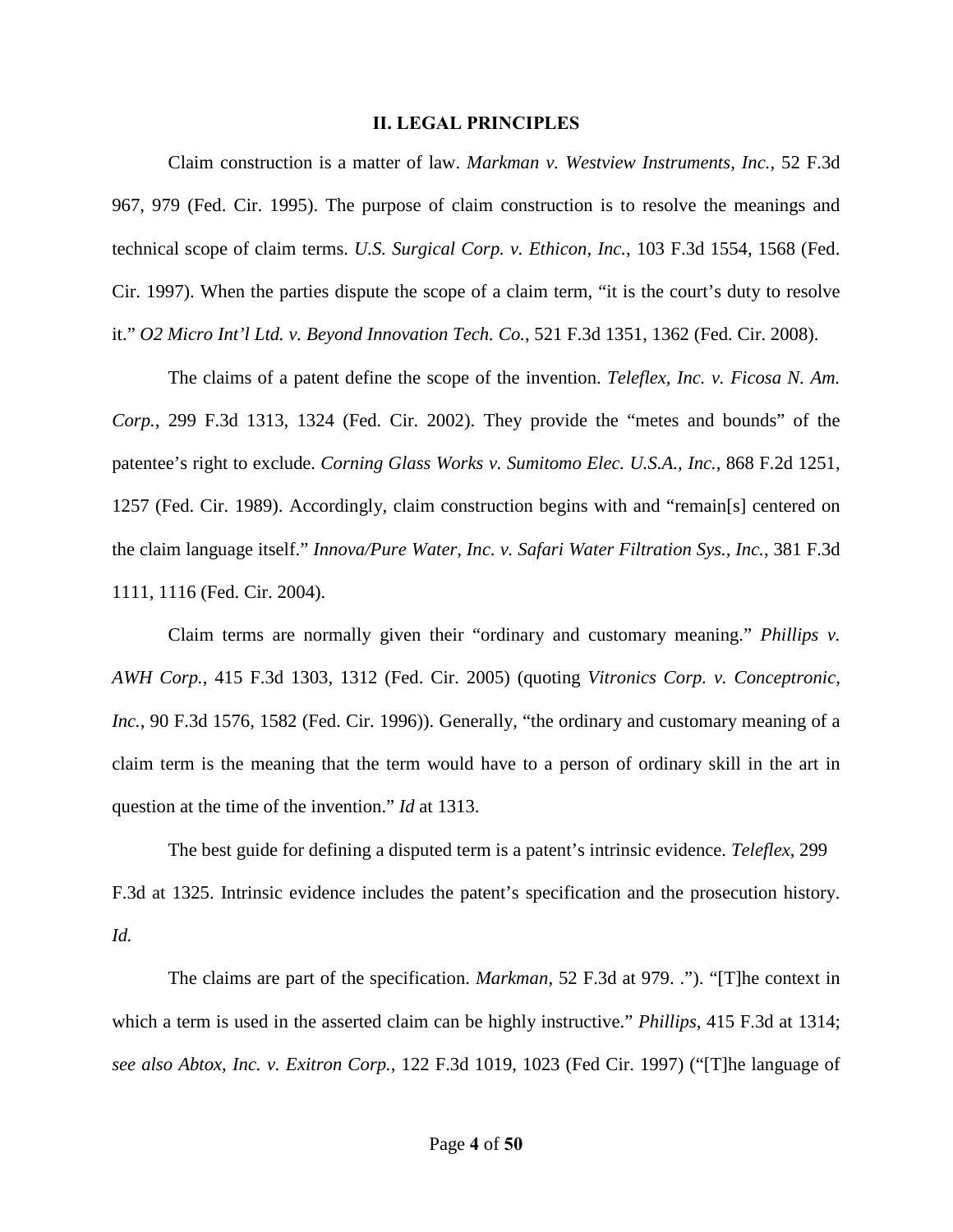the claim frames and ultimately resolves all issues of claim interpretation."). "Differences among claims can also be a useful guide in understanding the meaning of particular claim terms." *Phillips*, 415 F.3d at 1314.

In addition to the claims, the specification's written description is an important consideration during the claim construction process. *Vitronics Corp.*, 90 F.3d at 1582. The written description provides further context for claim terms and may reflect a patentee's intent to limit the scope of the claims. *See Watts v. XL Sys., Inc.*, 232 F.3d 877, 882 (Fed. Cir. 2000). "[T]he specification 'is always highly relevant to the claim construction analysis. Usually, it is dispositive; it is the single best guide to the meaning of a disputed term.'" *Phillips*, 415 F.3d at 1315 (quoting *Vitronics*, 90 F.3d at 1582).

The specification may also resolve ambiguous claim terms "where the ordinary and accustomed meaning of the words used in the claims lack sufficient clarity to permit the scope of the claim to be ascertained from the words alone." *Teleflex, Inc.*, 299 F.3d at 1325. For example, "[a] claim interpretation that excludes a preferred embodiment from the scope of the claim 'is rarely, if ever, correct.'" *Globetrotter Software, Inc. v. Elam Computer Grp., Inc.*, 362 F.3d 1367, 1381 (Fed. Cir. 2004) (quoting *Vitronics Corp.*, 90 F.3d at 1583).

But care must be taken to avoid unnecessarily reading limitations from the specification into the claims. *Teleflex*, 299 F.3d at 1326; *see also Raytheon Co. v. Roper Corp.*, 724 F.2d 951, 957 (Fed. Cir. 1983) ("That claims are interpreted in light of the specification does not mean that everything expressed in the specification must be read into all the claims."). "[P]articular embodiments appearing in the written description will not be used to limit claim language that has broader effect." *Innova/Pure Water*, 381 F.3d at 1117; *see also Phillips*, 415 F.3d at 1323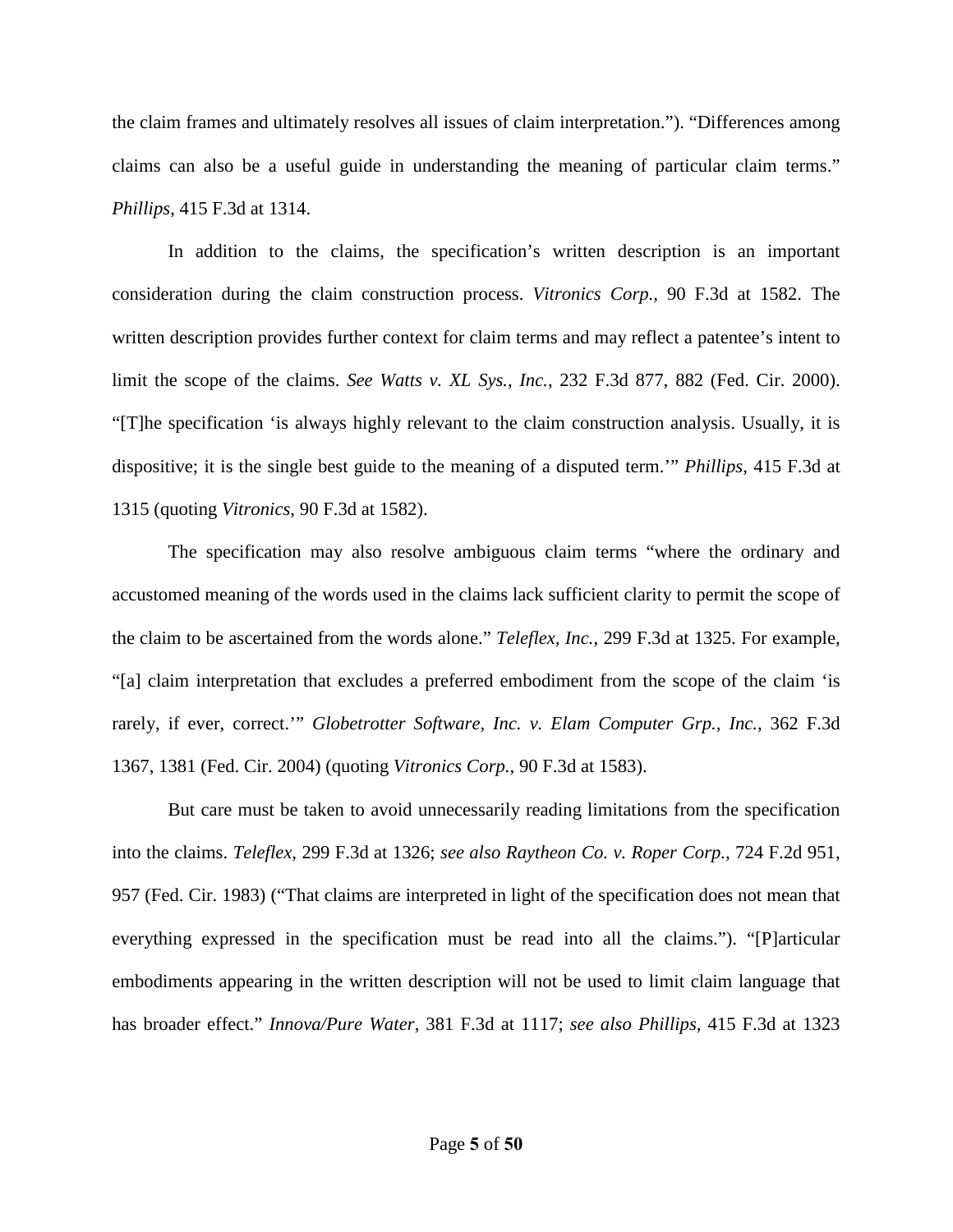("[A]lthough the specification often describes very specific embodiments of the invention, we have repeatedly warned against confining the claims to those embodiments.").

The prosecution history is also part of the intrinsic evidence. *Phillips*, 415 F.3d at 1317. It "consists of the complete record of the proceedings before the PTO and includes the prior art cited during the examination of the patent." *Id.* "As in the case of the specification, a patent applicant may define a term in prosecuting a patent." *Home Diagnostics, Inc. v. LifeScan, Inc.*, 381 F.3d 1352, 1356 (Fed. Cir. 2004). Statements made during the prosecution of the patent may limit the scope of the claims. *Teleflex,* 299 F.3d at 1326; *see Omega Eng'g Inc. v. Raytek Corp*., 334 F.3d 1314, 1323 (Fed. Cir. 2003) (explaining that the doctrine of prosecution disclaimer "preclud[es] patentees from recapturing through claim interpretation specific meanings disclaimed during prosecution").

Finally, the Court may rely on extrinsic evidence to aid with understanding the meaning of claim terms. *Markman*, 52 F.3d at 981. Extrinsic evidence includes "all evidence external to the patent and prosecution history, including expert and inventor testimony, dictionaries, and learned treatises." *Id.* at 980. Extrinsic evidence is generally less useful or reliable, *Phillips*, 415 F.3d at 1317, and it should not be relied on when it contradicts the intrinsic evidence, *Markman*, 52 F.3d at 981.

Prior claim construction proceedings involving the same patents in suit are "entitled to reasoned deference under the broad principals of *stare decisis* and the goals articulated by the Supreme Court in *Markman*, even though *stare decisis* may not be applicable *per se*." *Maurice Mitchell Innovations, LP v. Intel Corp.*, No. 2:04-CV-450, 2006 WL 1751779, at \*4 (E.D. Tex. June 21, 2006). The Court nonetheless conducts an independent evaluation during claim construction proceedings. *See, e.g., Texas Instruments, Inc. v. Linear Techs. Corp.*, 182 F. Supp.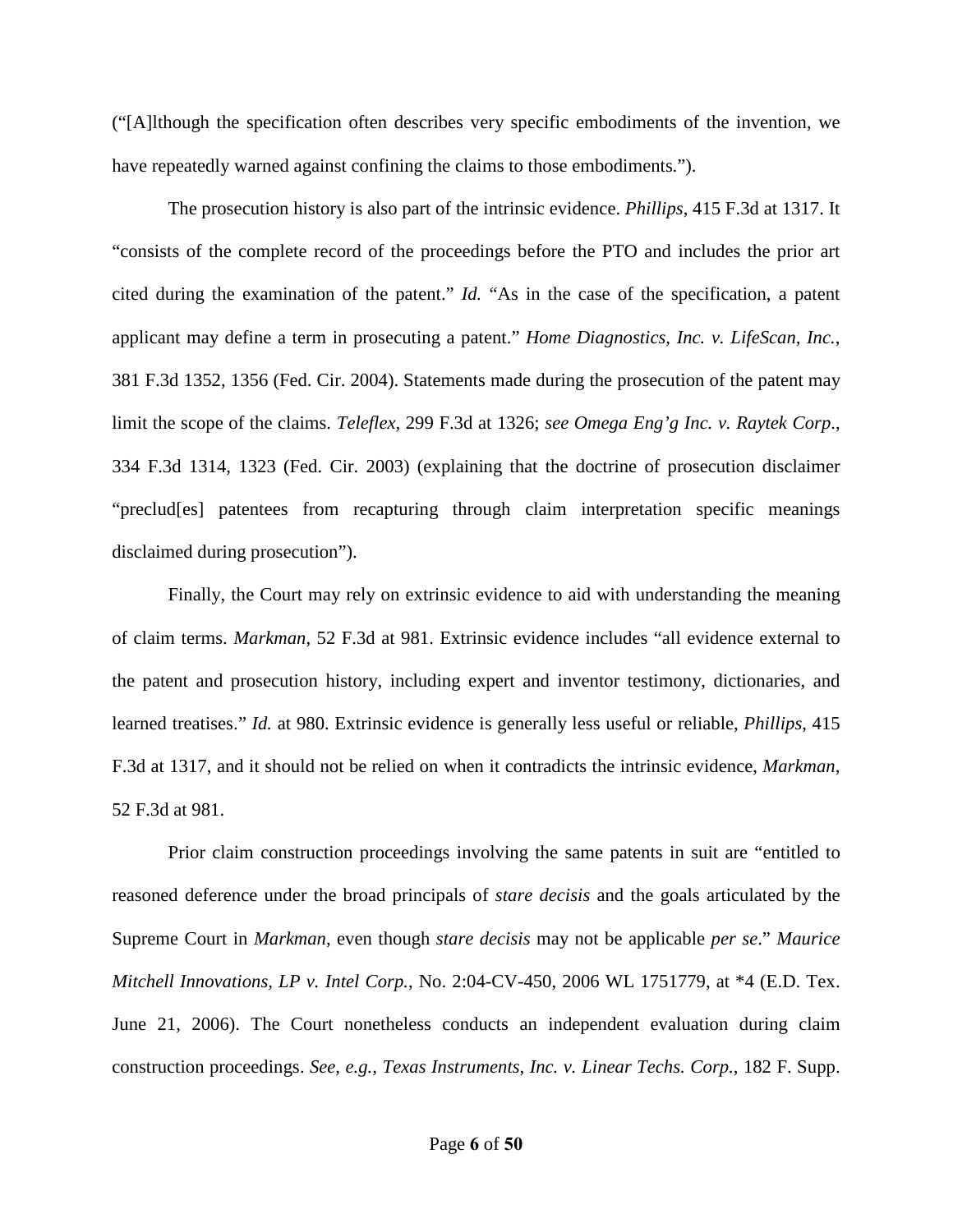2d 580, 589–90 (E.D. Tex. 2002); *Burns, Morris & Stewart Ltd. P'ship v. Masonite Int'l Corp.*, 401 F. Supp. 2d 692, 697 (E.D. Tex. 2005); *Negotiated Data Solutions, Inc. v. Apple, Inc.*, No. 2:11–CV–390, 2012 WL 6494240 (E.D. Tex. Dec. 13, 2012).

#### **III. LEVEL OF ORDINARY SKILL IN THE ART**

<span id="page-6-0"></span>As a threshold matter, the parties dispute the level of skill of a person of ordinary skill in the art. The Court has a duty to resolve the dispute. *See Multiform Desiccants, Inc. v. Medzam, Ltd.*, 133 F.3d 1473, 1477 (Fed. Cir. 1998) ("It is the person of ordinary skill in the field of the invention through whose eyes the claims are construed."); *accord Cybor Corp. v. FAS Techs., Inc.*, 138 F.3d 1448, 1478 (Fed. Cir. 1998) (Rader, C.J., concurring in part) (noting that "claim construction requires . . . assessment of the level of ordinary skill in the art").

Plaintiff proposes that "one of ordinary skill in the art in the 1999 time frame would have had a bachelor<sup>[\*</sup>]s degree in computer science or two years [of] experience with HTML programming and some basic knowledge of computer science" (Doc. No. 138 at 8).

Defendants propose that "one of ordinary skill in the art in the 1999 time frame would have had a master<sup>[']</sup>s degree in computer science or commensurate industry experience of at least four to five years of experience with HTML programming and general knowledge of Internet browser technology" (Doc. No. 140 at 4).

On balance, the Court finds that the level of ordinary skill in the art at the relevant time was a bachelor's degree in computer science or, alternatively, two years of experience with HTML programming.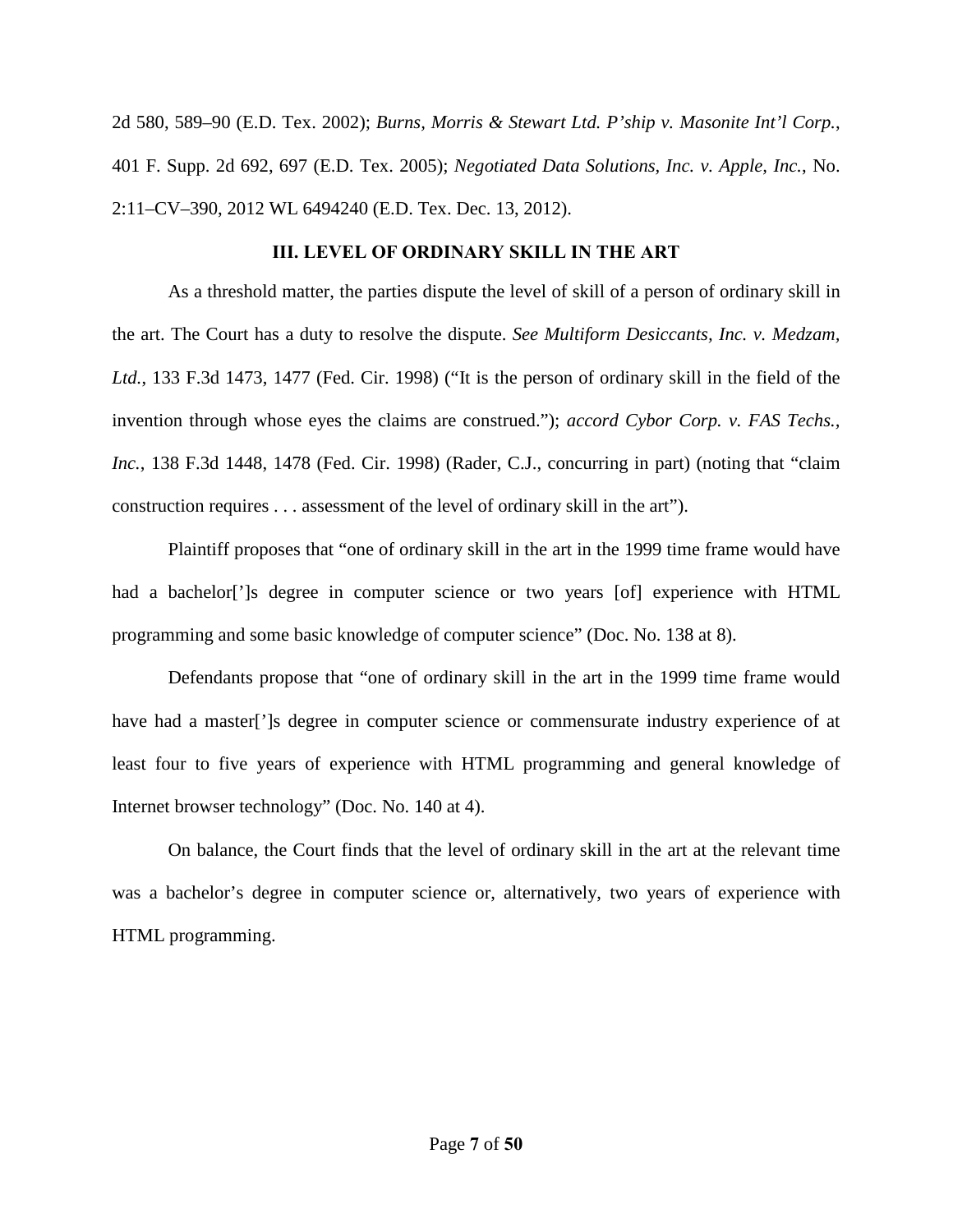#### **IV. CONSTRUCTION OF DISPUTED TERMS**

#### <span id="page-7-1"></span><span id="page-7-0"></span>**A. "manipulated within selected one of the regions"**

| <b>Plaintiff's Proposed Construction</b> | <b>Defendants' Proposed Construction</b> |
|------------------------------------------|------------------------------------------|
| Plain meaning                            | "manipulated within the region<br>that   |
|                                          | associated with a unique input"          |

(Doc. No. 138 at 8).

Defendants submit that "[t]he construction of 'manipulated within selected one of the regions' was raised by a party that is no longer in this action, Motorola Mobility LLC, and is not disputed by the remaining Defendants" (Doc. No. 140 at 4 n.2).

 The parties having thus reached agreement, the Court hereby construes **"manipulated within selected one of the regions"** to have its **plain meaning**.

#### <span id="page-7-2"></span>**B. "email form"**

| <b>Plaintiff's Proposed Construction</b> | <b>Defendants' Proposed Construction</b>       |
|------------------------------------------|------------------------------------------------|
| Plain meaning                            | "a form that, when filled, transmits an email" |

(Doc. No. 113-1 at 1; Doc. No. 138 at 8). The parties submit that this term appears in Claims 36 and 72.

Defendants submit that "in the interest of limiting the number of claim terms the Court will need to address, Defendants will accept a construction of plain meaning for the term 'email form'" (Doc. No. 140 at 4 n.2). The parties' November 8, 2013 Joint Claim Construction Chart confirms this agreed construction (Doc. No. 149-2 at 2).

The parties having thus reached agreement, the Court hereby construes **"email form"** to have its **plain meaning**.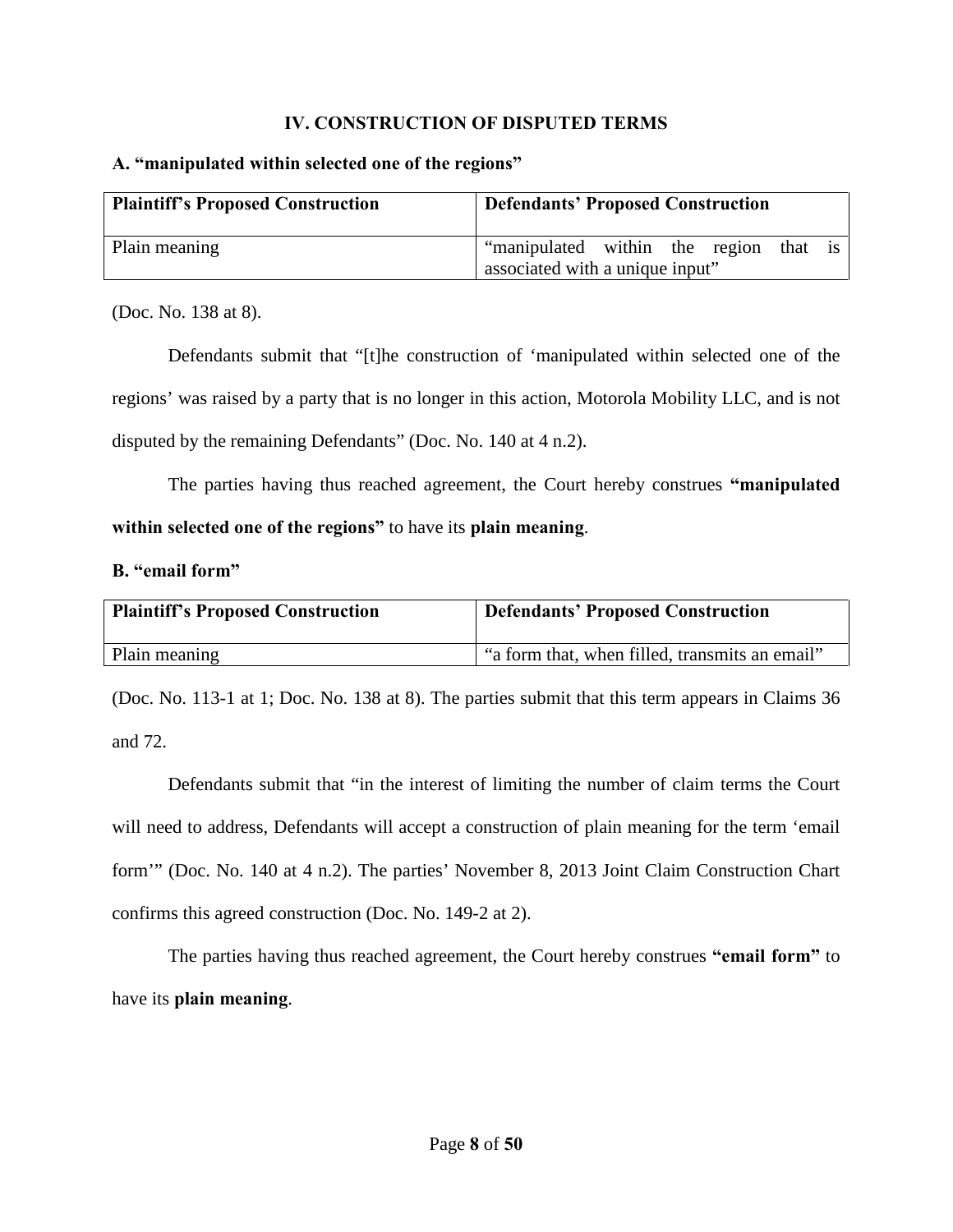## <span id="page-8-0"></span>**C. "purchasing interface"**

| <b>Plaintiff's Proposed Construction</b> | <b>Defendants' Proposed Construction</b>                 |
|------------------------------------------|----------------------------------------------------------|
| Plain meaning                            | "purchasing form displayed in the navigation"<br>matrix" |

(Doc. No. 138 at 12; Doc. No. 140 at 4). The parties submit that this term appears in Claims 37 and 73.

In its reply brief, Plaintiff states that it "will agree with Defendants' proposed construction of 'purchas[ing] interface' as meaning a 'purchas[ing] form displayed in the navigation matrix" (Doc. No. 142 at 1 n.2). The parties' November 8, 2013 Joint Claim Construction Chart confirms this agreed construction (Doc. No. 149-2 at 2).

The parties having thus agreed upon a construction, the Court hereby construes **"purchasing interface"** to mean **"purchasing form displayed in the navigation matrix."**

<span id="page-8-1"></span>**D. "simplified navigation interface"[4](#page-2-2)**

| <b>Plaintiff's Proposed Construction</b> | <b>Defendant Coach's Proposed Construction</b>                                                                            |
|------------------------------------------|---------------------------------------------------------------------------------------------------------------------------|
| Plain meaning                            | "a navigation interface that cannot encompass<br>'links between pages' or 'prioritization' of<br>content from a web page" |

(Doc. No. 138 at 12; Doc. No. 140 at 7). The parties submit that this term appears in Claims 25, 35, 36, 58, 71, and 72.

<span id="page-8-2"></span> $\overline{a}$ 4 "Defendant Coach requests construction of this term. The Defendants, including Coach, believe the term 'simplified navigation interface' is indefinite . . . . Nevertheless, Coach contends that while the term is indefinite, it is at least clear from the prosecution history that the term must exclude standard navigation using links between pages and prioritization of content from a web page for the reasons discussed here" (Doc. No. 140 at 7 n.4). The disputed term "simplified navigation interface" is also the subject of Defendants' Motion for Summary Judgment of Invalidity for Indefiniteness (Doc. No. 144), which the Court addresses by a separate Memorandum Opinion and Order.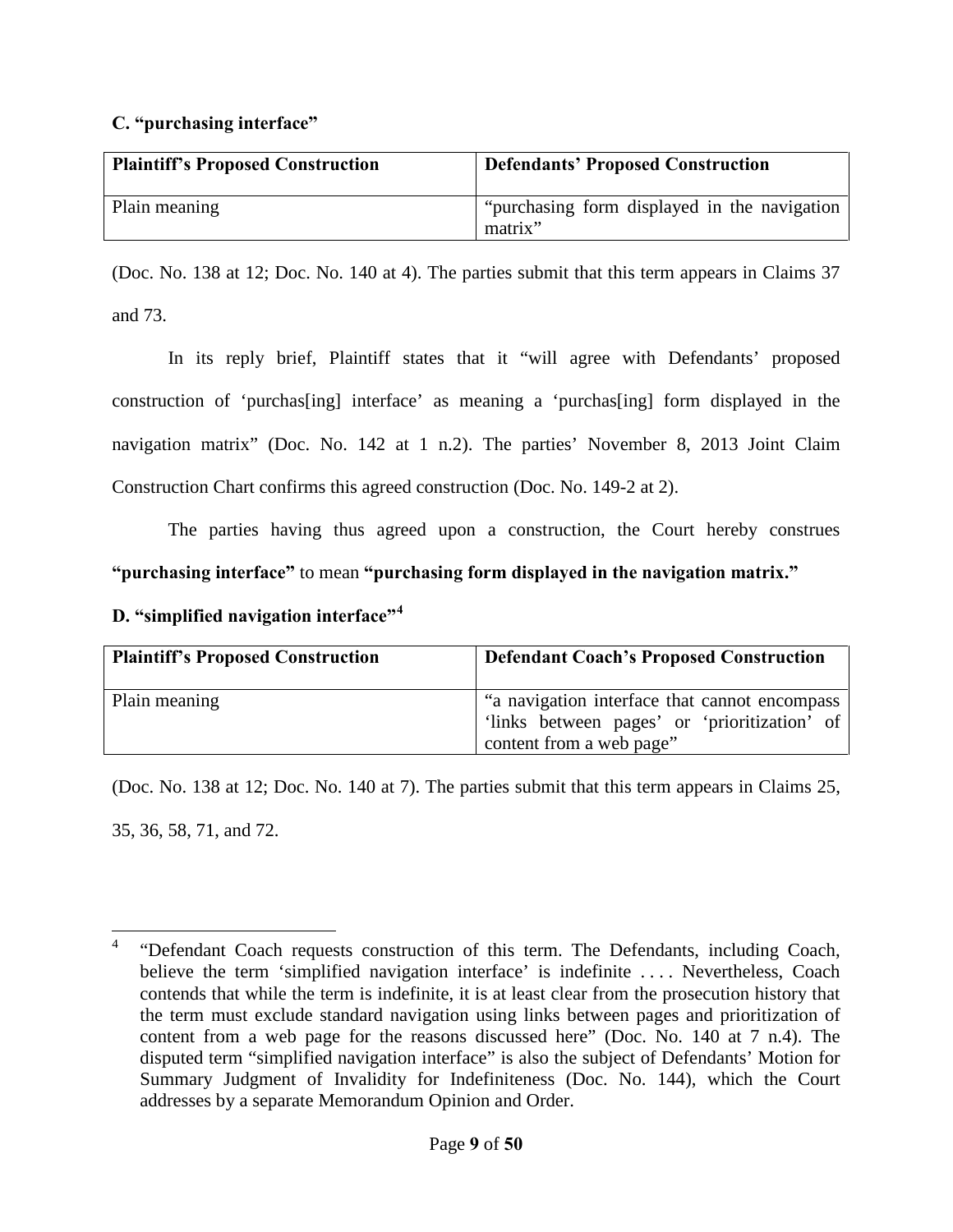#### (1) The Parties' Positions

Plaintiff argues that "Defendants' attempt to define a term by stating what it does not mean will confuse the jury" and is "based on excerpts taken out of context from the prosecution history of related patent applications" (Doc. No. 138 at 14). Plaintiff urges that "[i]t would run contrary to th[e] plain language to say that a simplified navigation interface cannot encompass links between pages" (Doc. No. 138 at 15). As to the prosecution history, Plaintiff argues that it "distinguished the prior art on the basis that it lacked a sister site, i.e., a website separate from the standard site," and Plaintiff further argues that it "merely state[d] that prioritization is different from simplification" (Doc. No. 138 at 15–17).

Defendant Coach, Inc. ("Coach") responds that during prosecution, the patentee definitively stated that "links between pages" and "prioritization of content from a web page" are outside the scope of the claimed "simplified navigation interface." Coach cites *RFID Tracker, Ltd. v. Wal-Mart Stores, Inc.*, 342 Fed. App'x 628 (Fed. Cir. 2009), as an example of a negative limitation. In *RFID Tracker*, the Court of Appeals for the Federal Circuit affirmed the district court's construction of the term "interrogator/reader" as meaning "an interrogator/reader that includes a field generator and a receiver, but not a transmitter." *Id.* at 629. The district court relied upon prosecution history that stated the "interrogator/reader" performs no transmission other than generating a radio frequency field for polling radio frequency identification (RFID) tags. *Id.* at 631–32. Coach has also noted that "an applicant's argument that a prior art reference is distinguishable on a particular ground can serve as a disclaimer of claim scope even if the applicant distinguishes the reference on other grounds as well." *Saffran v. Johnson & Johnson*, 712 F.3d 549, 559 (Fed. Cir. 2013) (quoting *Andersen Corp. v. Fiber Composites, LLC*, 474 F.3d 1361, 1374 (Fed. Cir. 2007)) (internal quotation marks omitted).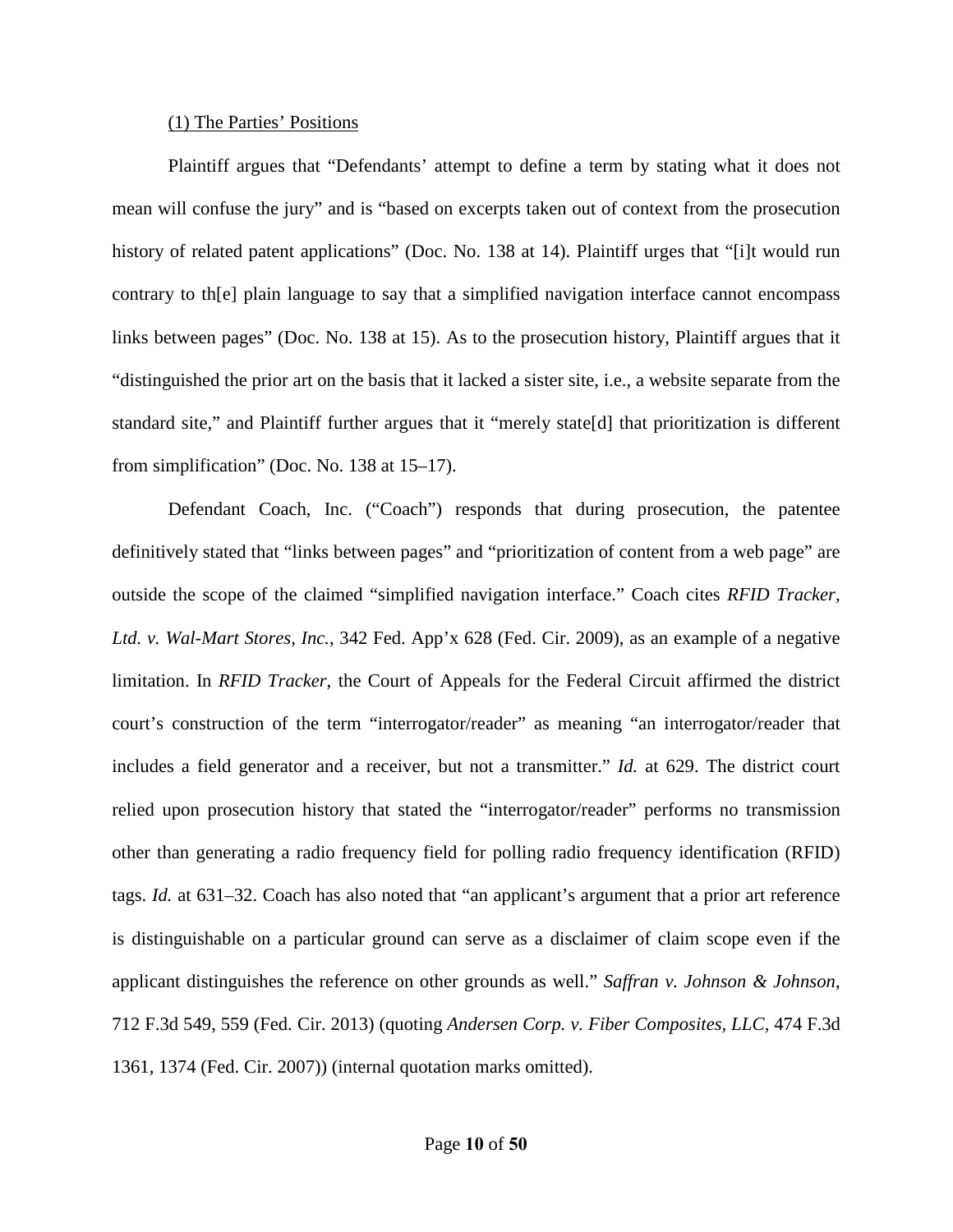Plaintiff replies that Coach "contorts [Plaintiff's] straight-forward response to the examiner that merely having links between pages of a single website is not a sister site" (Doc. No. 142 at 1). Instead, Plaintiff argues, Plaintiff distinguished prior art as lacking a separate sister site (Doc. No. 142 at 2). As to "prioritization," Plaintiff replies that it "distinguished the prior art on the basis that it lacked a simplified navigation interface or one provided by a sister site. Merely having a web page on a single website that has less content is not the same as a separate website (i.e., sister site) having a simplified navigation interface" (Doc. No. 142 at 2–3). Finally, Plaintiff submits that "[i]f there is any disclaimer, it would be that a standard website that merely prioritizes content on one of its webpages does not disclose a sister site having a simplified navigation interface" (Doc. No. 142 at 3 n.4).

#### (2) Analysis

As to Coach's argument regarding "links between pages," the patentee stated during prosecution of United States Patent No. 7,020,84[5](#page-8-2) ("the '845 Patent"):<sup>5</sup>

[L]inks between individual webpages within a website do not constitute the accessing of sister sites or the association of a webpage with a sister site. Further, Appellants note that the standard manner in which a website is navigated is by using links between pages. *Arora* [(United States Patent No. 5,911,145)] simply provides an automated and organized manner for linking the webpages of a website to one another. This is not equivalent to providing simplified navigation, rather it is standard navigation.

(7/11/2003 Appeal Brief, Doc. No. 138-5 at 13; *see* 7/5/2005 Decision on Appeal, Doc. No. 140- 7 at 12 ("[W]e agree with appellants (brief, pages 13 and 14) that having links to other web pages does not simplify the navigation of a web page, and that 'this simplified navigation, as characterized by the Examiner, is not provided by a sister site but is provided in the webpage itself.")). Coach argues that the patentee thereby "unmistakably distinguished 'simplified

<span id="page-10-0"></span> 5 The '196 Patent is a continuation of the '845 Patent.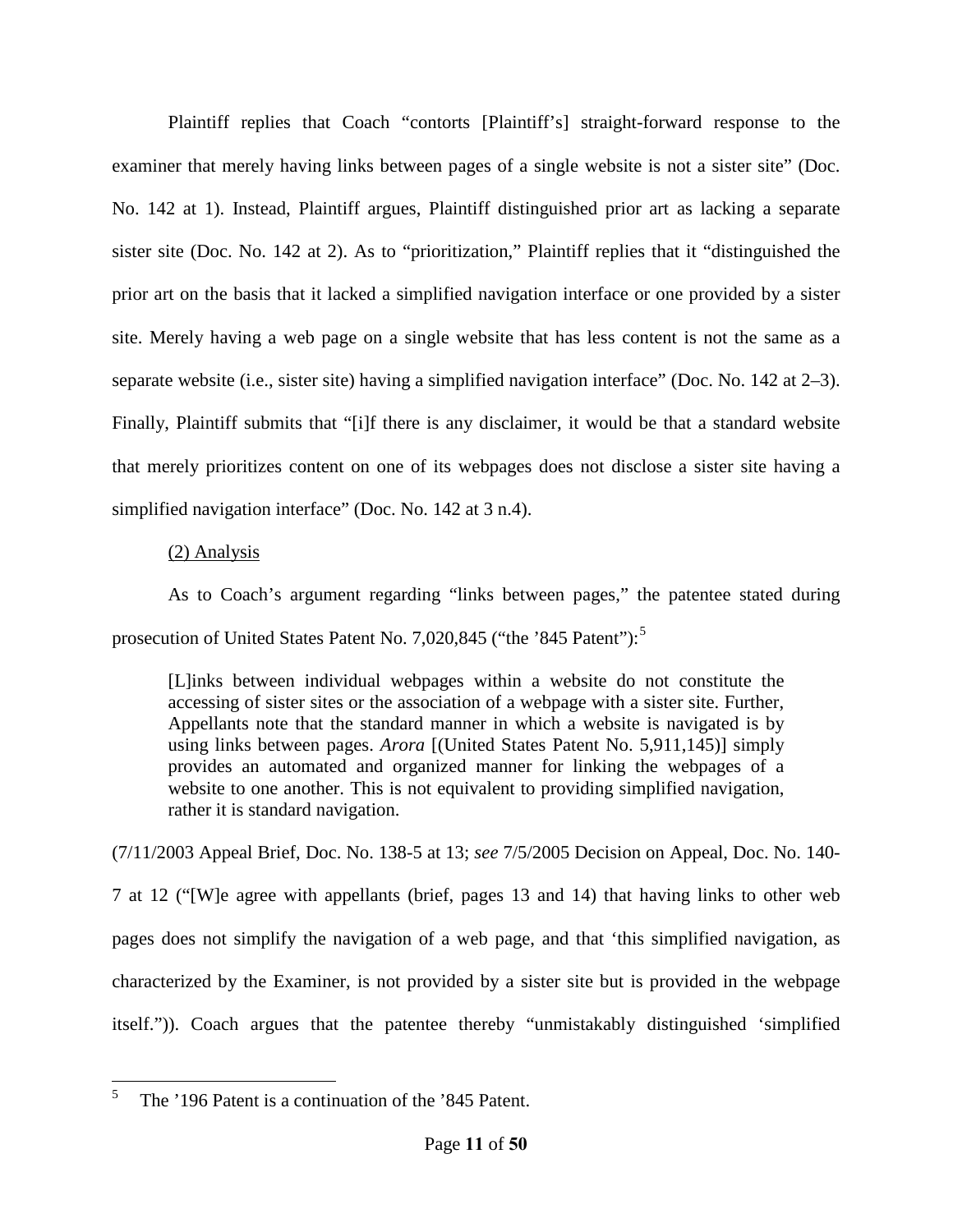navigation' from 'standard navigation,' which [Plaintiff] defined as 'links between pages' that provide 'an automated and organized manner for linking the webpages of a website to one another.' Thus, [Plaintiff] agreed and represented that 'simplified navigation' does not encompass 'links between pages,' which [Plaintiff] dismissed as 'standard' navigation" (Doc. No. 140 at 8).

A reasonable reading, however, is that the patentee criticized Arora *not* for using links between pages but rather for using a single website instead of a distinct sister site. *See SanDisk Corp. v. Memorex Prods., Inc.*, 415 F.3d 1278, 1287 (Fed. Cir. 2005) ("There is no 'clear and unmistakable' disclaimer if a prosecution argument is subject to more than one reasonable interpretation, one of which is consistent with a proffered meaning of the disputed term."). On balance, the patentee made no definitive statements that would warrant precluding links from being part of a "simplified navigation interface." *See Omega Eng'g*, 334 F.3d at 1324 ("As a basic principle of claim interpretation, prosecution disclaimer promotes the public notice function of the intrinsic evidence and protects the public's reliance on *definitive* statements made during prosecution." (emphasis added)). Moreover, the specification discloses examples of linking between pages as part of a simplified navigation interface. *See* '196 Patent at 8:24–9:25, 9:46–10:3, Figs. 2a, 2b, 10a–10g.

As to Coach's argument regarding "prioritization of content from a web page," Coach cites the prosecution of abandoned United States Patent Application No. 12/547,429.<sup>[6](#page-10-0)</sup> The applicant responded to a rejection based on "Kanevsky," United States Patent No. 6,300,947:

The cited section makes no mention of a "simplified navigation interface" or that such an interface is provided by a "sister site." Rather, the cited section discusses how a web page can have some of its content dropped when displayed on a

<span id="page-11-0"></span> 6 United States Patent Application No. 12/547,429 was a continuation of a continuation of the '196 Patent. *See* United States Patent Application Publication No. 2010/0017295.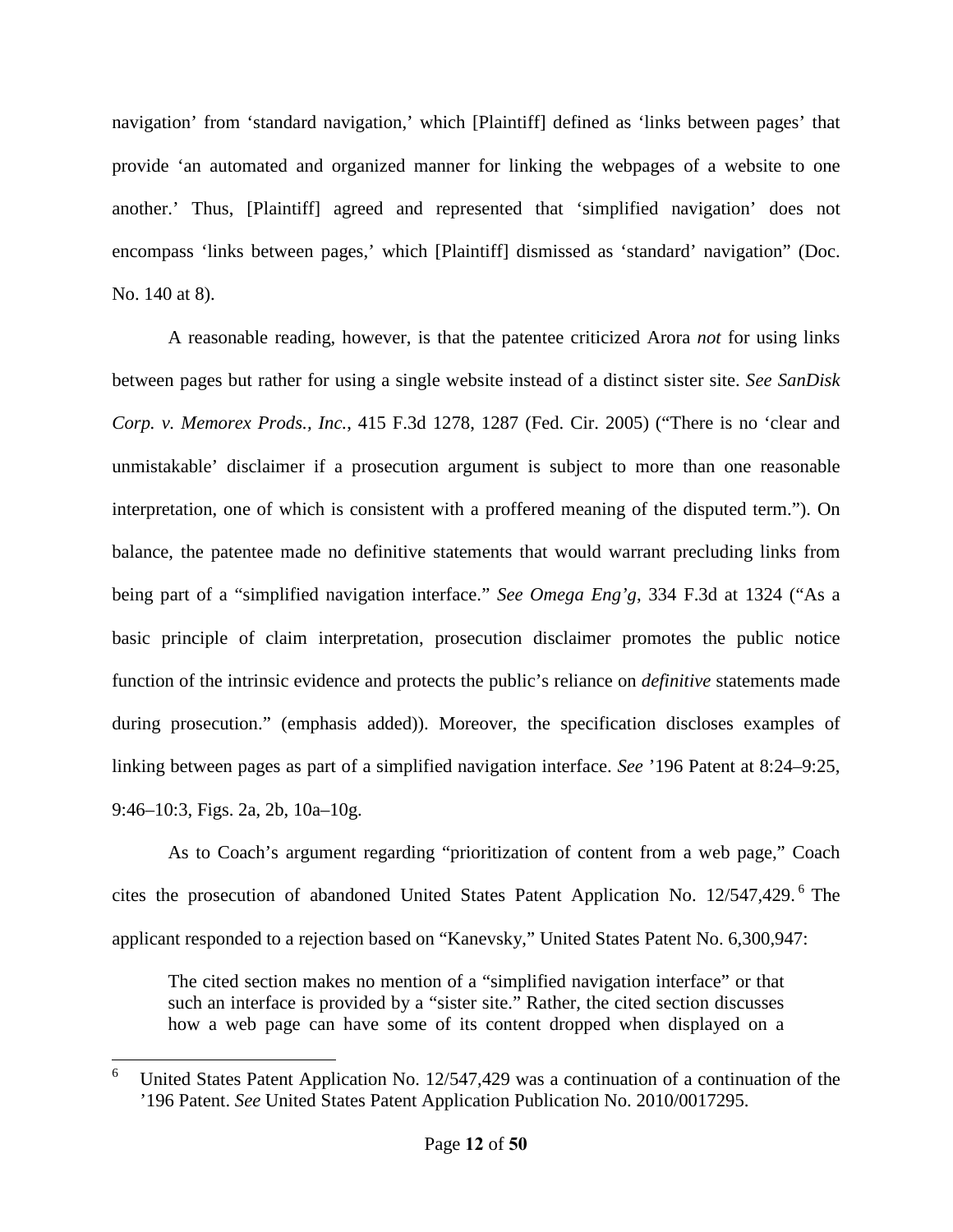smaller display based on a prioritization scheme. See col. 11, lines 42–45 ("[p]rioritization depends on such factors as, for example, the importance of information contained in an object and/or how often this object (link) is visited by this particular user or all users"). Thus, the navigation is not simplified; rather, the navigation is prioritized. This could in fact render the navigation more complicated or less simple, due to low priority navigation options being dropped to fit a screen size. Dropping navigation options makes accessing dependent or linked content more difficult when the corresponding links are dropped.

(8/2/2011 Response to Office Action, Doc. No. 140-10 at 6).

A reasonable reading is that the patentee did not disclaim prioritization but rather merely criticized Kanevsky for dropping low priority navigation options instead of providing a distinct sister site. *See SanDisk*, 415 F.3d at 1287. On balance, the patentee made no definitive statements that would warrant precluding a "simplified navigation interface" from including "prioritization" of content from a web page. *See Omega Eng'g*, 334 F.3d at 1324. Moreover, one embodiment disclosed in the '196 Patent includes a "ranking system" for displaying, "in a userfriendly ranked order," only the highest-ranked products in a particular category. *See* '196 Patent at 8:56–9:2, Fig. 10e.

Coach's proposed construction is therefore hereby expressly rejected. No further construction is necessary. *See U.S. Surgical*, 103 F.3d at 1568 ("Claim construction is a matter of resolution of disputed meanings and technical scope, to clarify and when necessary to explain what the patentee covered by the claims, for use in the determination of infringement. It is not an obligatory exercise in redundancy."); *see also O2 Micro*, 521 F.3d at 1362 ("[D]istrict courts are not (and should not be) required to construe every limitation present in a patent's asserted claims."); *Finjan, Inc. v. Secure Computing Corp.*, 626 F.3d 1197, 1207 (Fed. Cir. 2010) ("Unlike *O2 Micro*, where the court failed to resolve the parties' quarrel, the district court rejected Defendants' construction.").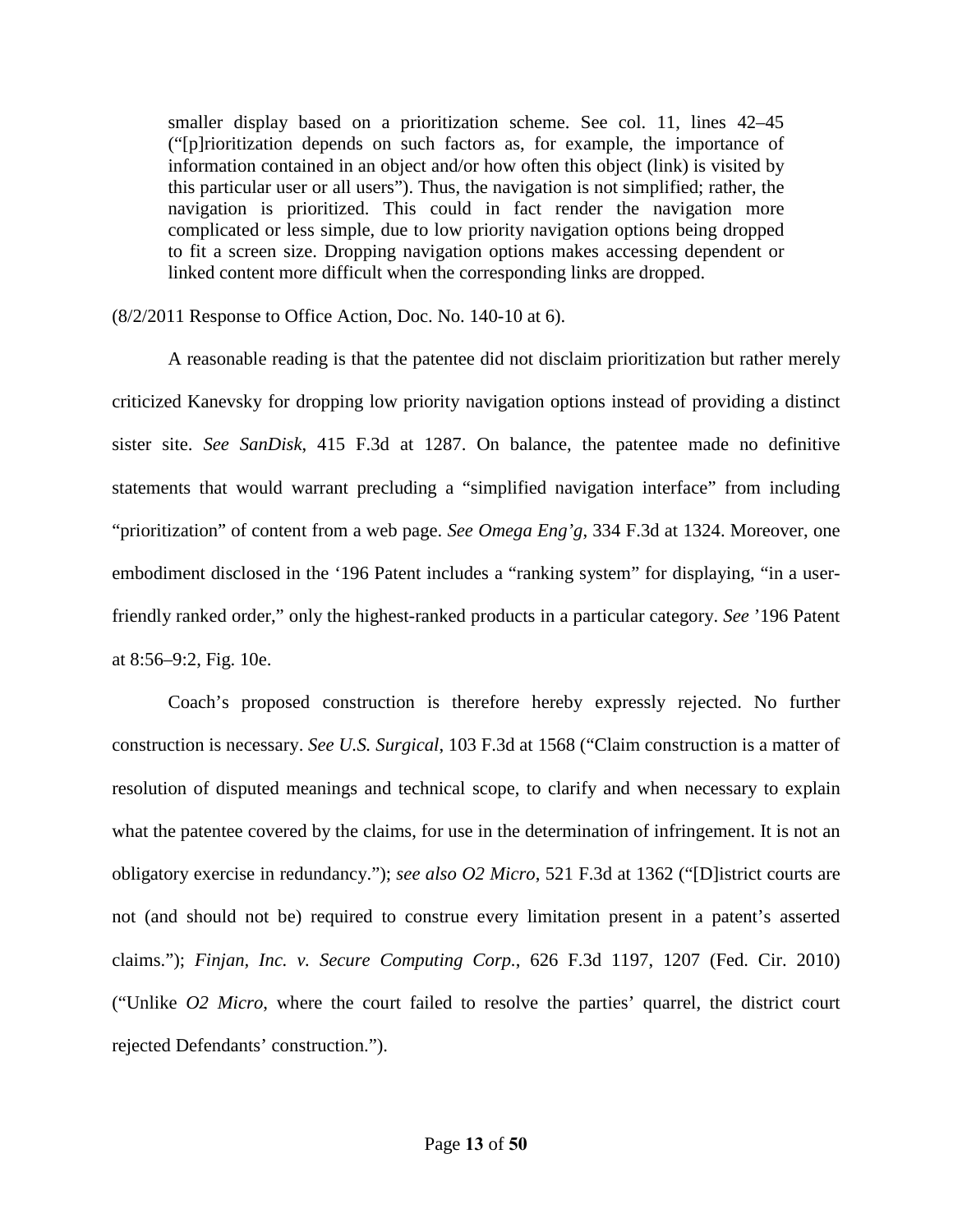The Court accordingly hereby construes **"simplified navigation interface"** to have its **plain meaning**.

# <span id="page-13-0"></span>**E. "next deeper navigation layer"[7](#page-11-0)**

| <b>Plaintiff's Proposed Construction</b> | <b>Defendant Coach's Proposed Construction</b>                       |
|------------------------------------------|----------------------------------------------------------------------|
| Plain meaning                            | I "a more specific navigation layer from the<br>plurality of layers" |

(Doc. No. 138 at 17; Doc. No. 140 at 12; Doc. No. 149-2 at 4). The parties submit that this term appears in Claims 25 and 58.

(1) The Parties' Positions

Plaintiff submits that "[a]ccording to the claim language, the next deeper layer is more specific than the layer that preceded it" (Doc. No. 138 at 17). Plaintiff argues that because Coach's proposed language "already is in the language of the claim," "[t]he addition of duplicative language only will serve to confuse a jury" (Doc. No. 138 at 18).

Coach responds that Plaintiff's argument actually supports Coach's proposal that "next deeper" means "more specific" and that there must be multiple layers (Doc. No. 140 at 12).

Plaintiff replies by reiterating that "the claim already includes the language . . . that Coach proposes to add" (Doc. No. 142 at 3).

# (2) Analysis

Claim 58 is representative and recites (emphasis added; reexamination amendments

included but not indicated):

58. A machine readable medium having instructions stored therein, which when executed cause a machine to perform a set of operations comprising:

displaying on-line content accessed via the Internet, the on-line content reformatted from a webpage in a hypertext markup language (HTML) format into an extensible markup language (XML) format to generate a sister site, the sister

<span id="page-13-1"></span> $\overline{a}$ 7 "Defendant Coach requests construction of this term" (Doc. No. 140 at 12 n.5).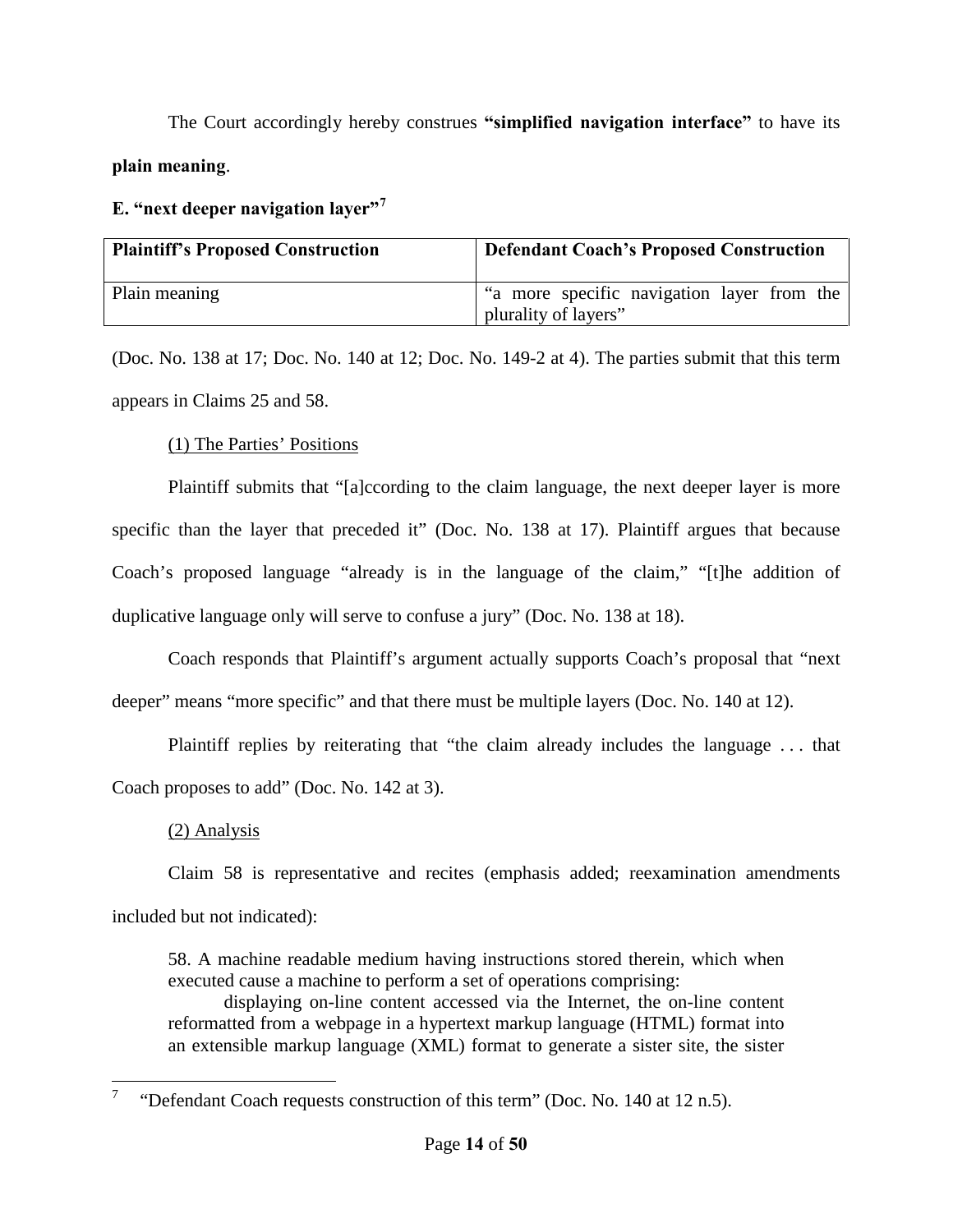site including a portion or a whole of content of the web page reformatted to be displayed and navigable through a simplified navigation interface on any one of a television, web appliance, console device, handheld device, wireless device or cellular phone, the simplified navigation interface displayed in a form of a twodimensional layer of cells from a *plurality of layers* and a plurality of cells, the two-dimensional layer in a form of a navigation matrix, each cell is a division of a screen and exclusive to a separate single navigation option associated with a specific unique input, the on-line content formatted to be displayed in one or more of the plurality of cells and formatted to be selected for navigation by one or more of the unique inputs, *navigation options to change between layers of the simplified navigation interface from general to more specific in each deeper layer;*

displaying a hyperlink on the sister site to navigate to the web page, or displaying a hyperlink on the web page to navigate to the sister site;

receiving a user selection of one of the navigation options;

forwarding the selected navigation option across the internet to a server providing the simplified navigation interface;

*receiving a next deeper navigation layer of the simplified navigation interface corresponding to the selected navigation option*; and

manipulating a region of the screen for viewing and zooming and/or scrolling of the displayed on-line content.

The specification also discloses "layers":

"Primary navigation options" as used herein are those navigation options that necessarily change between successive matrix layers, changing from general to more specific with increases in depth in the matrix.

'196 Patent at 7:46–49.

FIGS. 10*a*–*g* are a series of matrix layers displayed during an exemplary navigation using one embodiment of the invention. In this example, navigation begins at the Shopping and Products matrix layer and [*sic*] shown in FIG. 10*a*. A selection of 5 on the 10*a* matrix layer yields an Electronics matrix layer shown in FIG. 10*b*.

Selecting 1 on the keypad when the matrix layer of 10*b* is displayed yields the Audio matrix layer of FIG. 10*c*. By selecting an 8 on the keypad when 10*c* is displayed, the system displays a Receivers matrix layer of FIG. 10*d*, which breaks down receivers into price categories and also provides the option of navigating, in this embodiment, into Consumer Reports industry reports related to receivers.

*Id.* at 8:36–49.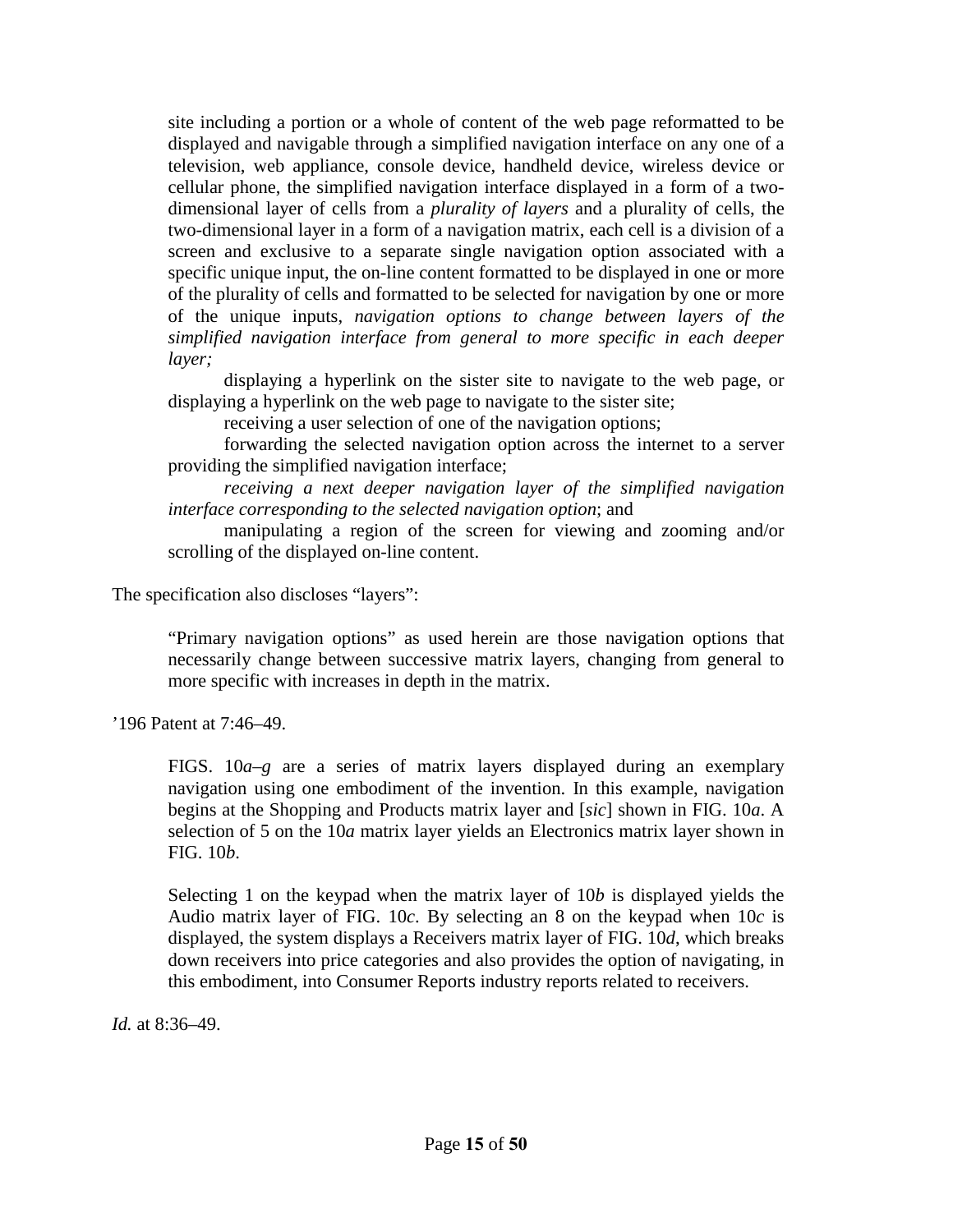During prosecution of related United States Patent Application No. 09/440,214, which issued as United States Patent No. 6,600,497 ("the '497 Patent"), <sup>[8](#page-13-1)</sup> the patentee explained: "[T]he instant application defines a next deeper navigation matrix layer as a layer for which the primary navigation options are more specific than the layer above it." (7/16/2002 Amendment and Response to Office Action, Doc. No. 140-9 at 2). Also during that prosecution, the patentee stated:

Additionally, responsive to the selection of a cell navigation matrix layer, a next deeper navigation matrix layer is generated on the display. In this manner, the user is able to drill down through successively more exact categories until the desired content page is reached at the maximum depth of that path through the navigation matrix . . . .

## (1/7/2004 Appeal Brief, Doc. No. 140-10 at 5).

On balance, the prosecution history cited by Coach adds little, if anything, that is not already present in surrounding claim language, such as in Claim 58, quoted above. Instead, Coach's proposed construction would tend to confuse rather than clarify the scope of the claims. The Court therefore hereby expressly rejects Coach's proposed construction.

No further construction is necessary. *See U.S. Surgical*, 103 F.3d at 1568 ("Claim construction is a matter of resolution of disputed meanings and technical scope, to clarify and when necessary to explain what the patentee covered by the claims, for use in the determination of infringement. It is not an obligatory exercise in redundancy."); *see also O2 Micro*, 521 F.3d at 1362 ("[D]istrict courts are not (and should not be) required to construe every limitation present in a patent's asserted claims."); *Finjan*, 626 F.3d at 1207 ("Unlike *O2 Micro*, where the court failed to resolve the parties' quarrel, the district court rejected Defendants' construction.").

<span id="page-15-0"></span> $\overline{a}$ 8 The '196 Patent is a continuation of a continuation-in-part of the '497 Patent.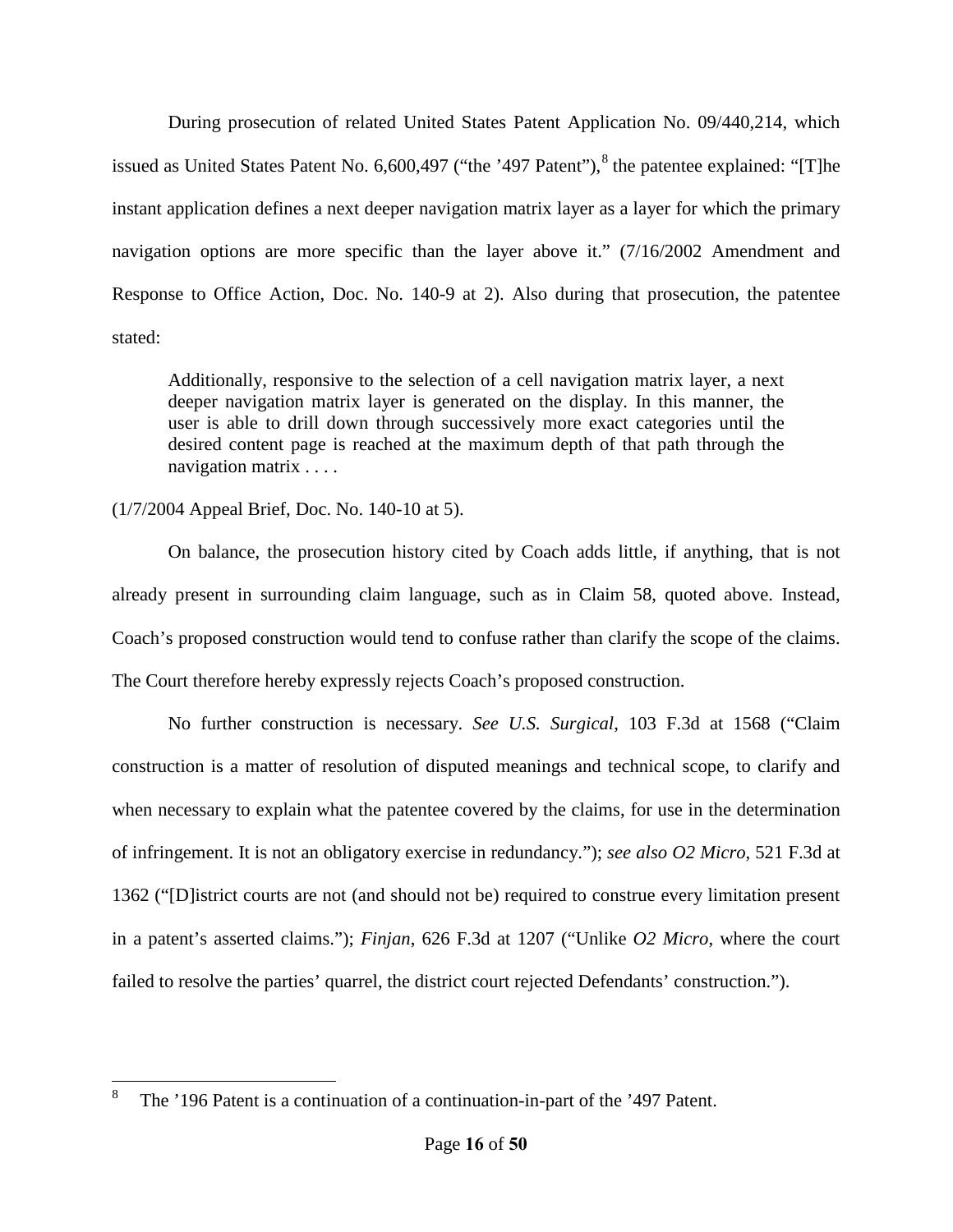The Court accordingly hereby construes **"next deeper navigation layer"** to have its **plain meaning**.

## <span id="page-16-0"></span>**F. "exclusive to a separate single navigation option"**

| <b>Plaintiff's Proposed Construction</b> | <b>Defendants' Proposed Construction</b>                                                    |
|------------------------------------------|---------------------------------------------------------------------------------------------|
| No construction necessary                | l "there is a one-to-one relationship between<br>cells and navigation options" <sup>9</sup> |

(Doc. No. 138 at 18; Doc. No. 149-2 at 2). The parties submit that this term appears in Claims 25 and 58.

*Chrysler* construed this disputed term to mean "there is a one-to-one relationship between cells and navigation options." *Chrysler* at 10–17. The Court also held that its construction required "one-to-one correspondence in 'both directions.' That is, the Court's construction precludes 'one-to-many' correspondence and also precludes 'many-to-one' correspondence." *Chrysler* at 17.

# (1) The Parties' Positions

Plaintiff "maintains that this phrase does not require construction and disagrees that it should be interpreted to preclude the many-to-one correspondence, at least to the extent that Defendants interpret this to mean that two cells, each with its own navigation option, cannot lead to the same place" (Doc. No. 138 at 18). Plaintiff explains: "The plain meaning of the claim language states that each cell is exclusive (not shared) to a separate and single (not more than one) navigation option. In short, there is a one-to-one mapping such that each cell corresponds to a single navigation option" (Doc. No. 138 at 19). Plaintiff submits that "[f]or example, Figure 2B illustrates that two navigation options such as 'Favorites' and [']Shopping' can lead to the same

<span id="page-16-1"></span> $\overline{a}$ 9 In their response brief, Defendants proposed: "'contains a single navigation option that is distinct from that of every other cell' but Defendants now support the Chrysler construction" (Doc. No. 140 at 13).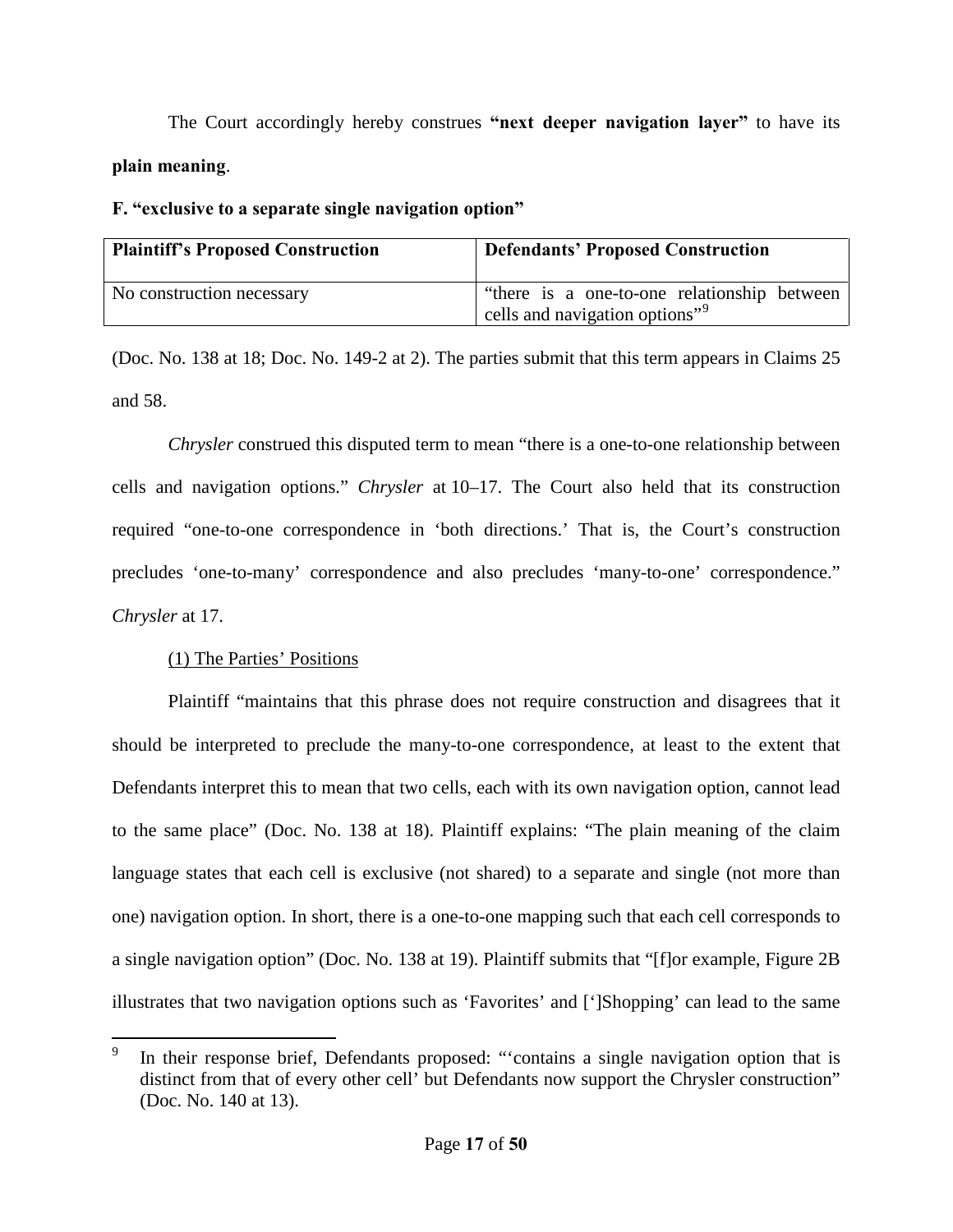place" (Doc. No. 138 at 20). Plaintiff further urges that Defendants' proposal would improperly limit the claims to certain preferred embodiments and should therefore be rejected (Doc. No. 138 at 20).

Defendants respond that the Court should adopt the construction and analysis set forth in *Chrysler*, together with the clarifications set forth in *Chrysler* (Doc. No. 140 at 13–15).

Plaintiff replies that it "does not dispute the one-to-one correspondence between the cells and the navigation option, but maintains that the claim language captures this relationship" (Doc. No. 142 at 3). Plaintiff further argues that "[a]dopting a definition that itself requires clarification will foster confusion among the jury" (Doc. No. 142 at 4). Plaintiff concludes that because "[t]his is a case where the proposed construction does not improve upon the claim language and, in fact, introduces ambiguity where none existed before," "[t]his term should be given its plain meaning" (Doc. No. 142 at 4). Plaintiff nonetheless notes that it "would not oppose that in its Claim Construction Order, the Court makes clear that the plain meaning captures and requires the one-to-one correspondence between a cell and navigation option" (Doc. No. 142 at 4 n.5).

#### (2) Analysis

Claim 58 is representative and recites (emphasis added; reexamination amendments included but not indicated):

58. A machine readable medium having instructions stored therein, which when executed cause a machine to perform a set of operations comprising:

displaying on-line content accessed via the Internet, the on-line content reformatted from a webpage in a hypertext markup language (HTML) format into an extensible markup language (XML) format to generate a sister site, the sister site including a portion or a whole of content of the web page reformatted to be displayed and navigable through a simplified navigation interface on any one of a television, web appliance, console device, handheld device, wireless device or cellular phone, the simplified navigation interface displayed in a form of a twodimensional layer of cells from a plurality of layers and a plurality of cells, the two-dimensional layer in a form of a navigation matrix, *each cell is a division of a screen and exclusive to a separate single navigation option associated with a*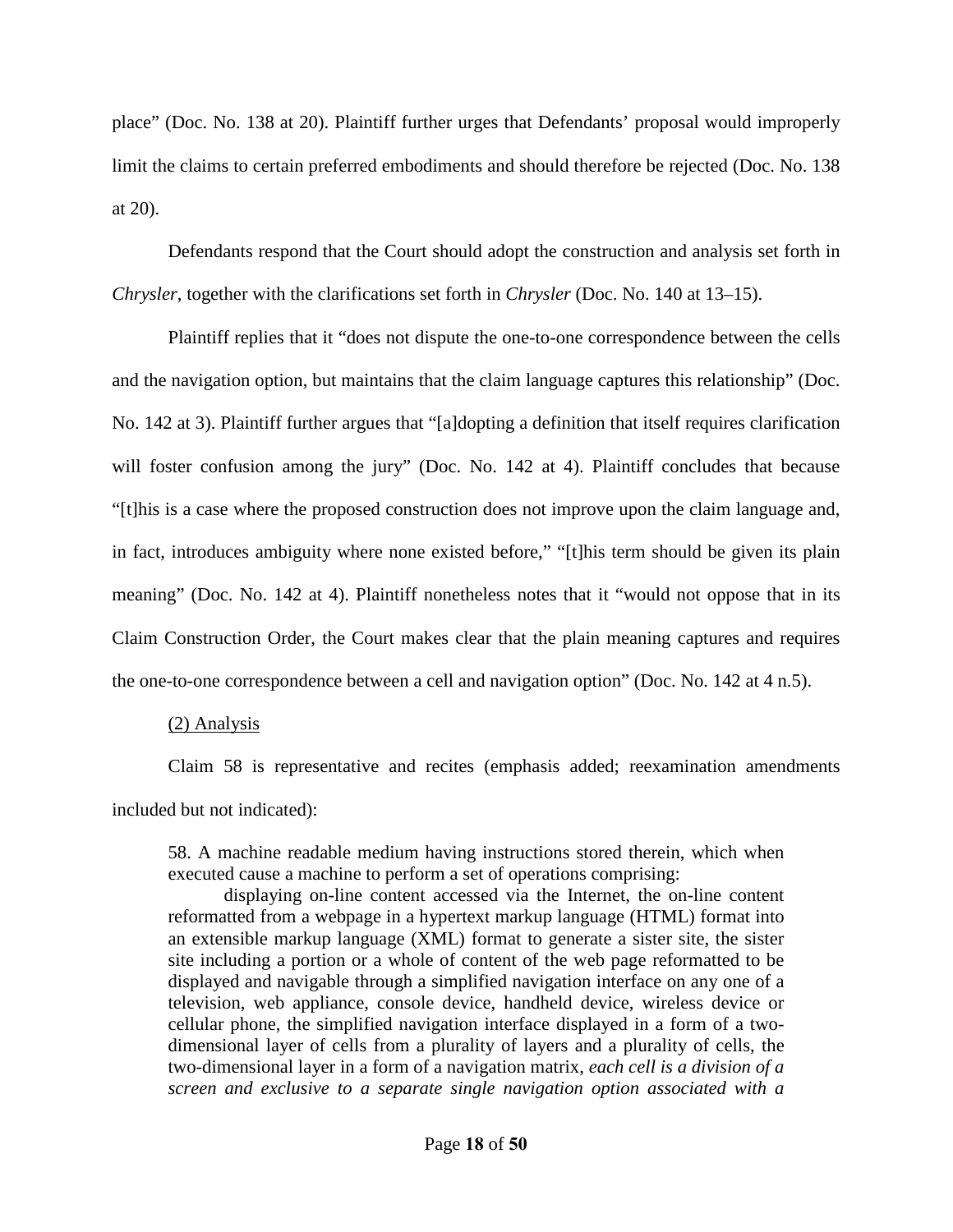*specific unique input*, the on-line content formatted to be displayed in one or more of the plurality of cells and formatted to be selected for navigation by one or more of the unique inputs, navigation options to change between layers of the simplified navigation interface from general to more specific in each deeper layer;

displaying a hyperlink on the sister site to navigate to the web page, or displaying a hyperlink on the web page to navigate to the sister site;

receiving a user selection of one of the navigation options;

forwarding the selected navigation option across the internet to a server providing the simplified navigation interface;

receiving a next deeper navigation layer of the simplified navigation interface corresponding to the selected navigation option; and

manipulating a region of the screen for viewing and zooming and/or scrolling of the displayed on-line content.

The specification of the '196 Patent discusses navigation options but does not explicitly

define "exclusive" or "separate":

In the context of a matrix page, one suitable segmentation is by cell, e.g., each cell corresponds to a region that may be independently brought into focus. The borders of the regions may or may not be visible on the web pages displayed. This segmentation facilitates tab, scroll, and zoom features described in more detail below. Alternatively, segmentation may be performed as part of a custom browser on custom browser nodes or may be instantiated as a hardware or firmware solution within, for example, the set top box.

'196 Patent at 3:2–11.

If the page is not a matrix page, the page is segmented either based on area or content. By "segmentation," it is meant that the page is divided into a plurality of regions. The regions may contain one or more links and/or some amount of content. This segmentation facilitates usability as discussed in more detail below.

*Id.* at 4:58–64.

FIG. 8 is a diagram of the display of a graphical user interface of one embodiment of the invention. The screen is divided into a plurality of cells. In this embodiment, there are fifteen cells that represent navigation options and one messaging cell for displaying messages from the server, the progress or status bar, and a title block. The cells can further be subdivided between the digit keys 1–9 keys [*sic*] which, in this embodiment, represent the primary set of navigation options and the keys designated by letters A–C which represent secondary navigation options and \*, 0, and # keys that may be additional navigation options or provide specialized functions. For example, the \* key may return the user to the server home site, thereby leaving matrix navigation. The ABC cells will typically hold advertising, and selecting one of those cells will generate a matrix layer with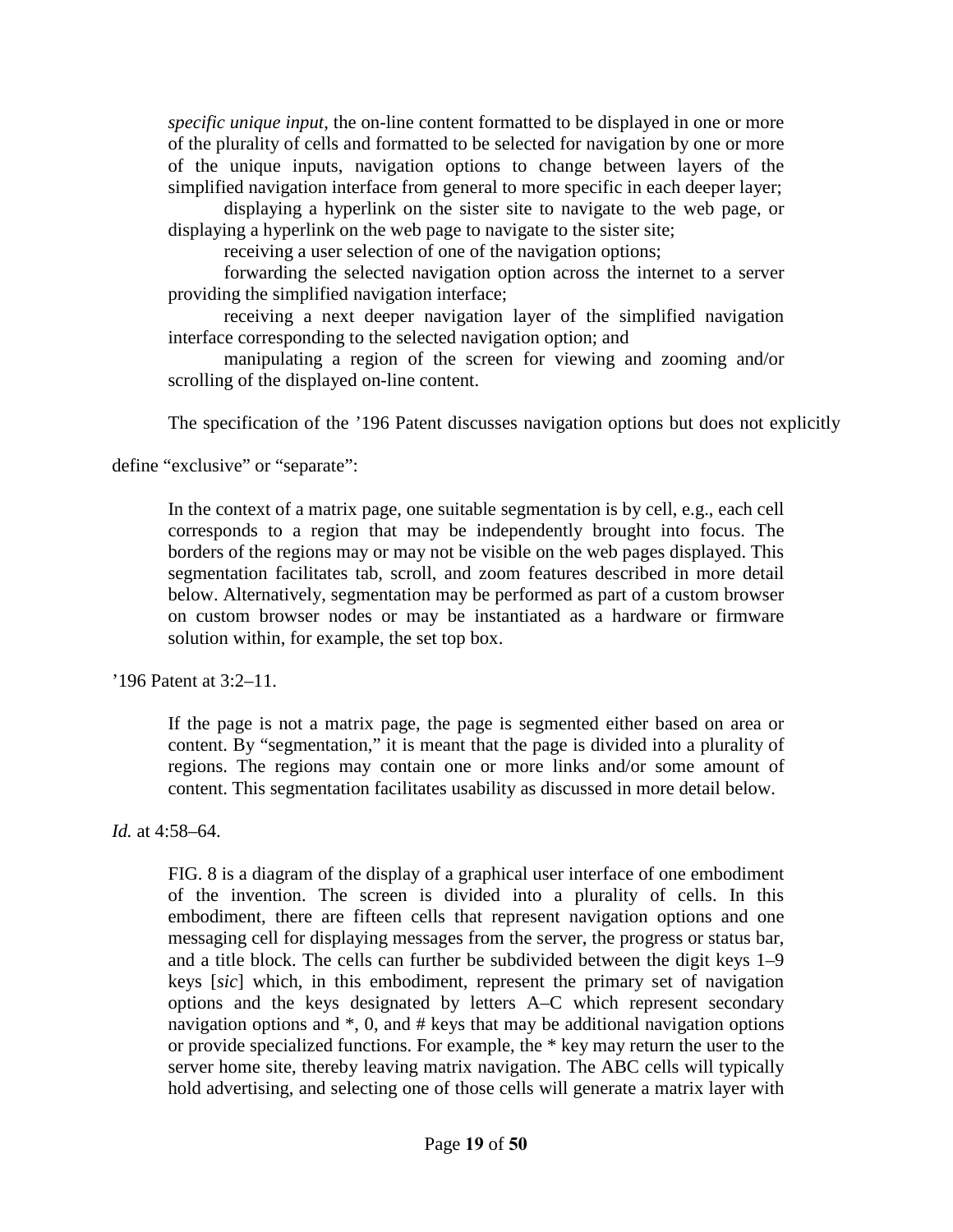primary navigation cells directed to that advertiser or the product line being advertised. While the interface is designed to be fully accessible with minimal key strokes from a key pad, it is also within the scope and contemplation of the invention to permit selection with a mouse or other pointer device.

*Id.* at 7:65–8:17.

FIGS. 10*a–g* are a series of matrix layers displayed during an exemplary navigation using one embodiment of the invention. In this example, navigation begins at the Shopping and Products matrix layer and [*sic*] shown in FIG. 10*a*. A selection of 5 on the 10*a* matrix layer yields an Electronics matrix layer shown in FIG. 10*b*.

Selecting 1 on the keypad when the matrix layer of 10*b* is displayed yields the Audio matrix layer of FIG. 10*c*. By selecting an 8 on the keypad when l0*c* is displayed, the system displays a Receivers matrix layer of FIG. l0*d*, which breaks down receivers into price categories and also provides the option of navigating, in this embodiment, into Consumer Reports industry reports related to receivers. Notably, in FIG. 10*d*, the number of primary navigation options is reduced to 4. Thus, it is not necessary that all layers of the matrix have the same number of cells, nor is it required that all cells have the same size.

*Id.* at 8:37–53.

During reexamination of the '196 Patent, the patentee stated:

Additionally, Claim 1 is distinguishable over HTML 4.0 as the applied reference fails to disclose or suggest that "each cell is a division of a screen and exclusive to a separate single navigation option associated with a specific unique input." The Request identifies assigning an access key to an element, as described in HTML 4.0, as "a separate single navigation option associated with a specific unique input." However, *HTML 4.0 fails to disclose or suggest that an access key is unique to an element. In this regard, more than one access key can be assigned to the same element.* Therefore, HTML 4.0 fails to disclose or suggest that "each cell is a division of the screen and exclusive to a separate single navigation option associated with a specific unique input,["] as recited in Claim 1.

Accordingly, the '196 Patent holder submits that HTML 4.0 fails to disclose or suggest all the features of Claim 1.

(8/30/2010 Response to Office Action, Doc. No. 140-13 at 13 (emphasis added)).

The prosecution histories of related patents are also relevant to construction of the

disputed term. *See Ormco Corp. v. Align Tech., Inc.*, 498 F.3d 1307, 1314 (Fed. Cir. 2007)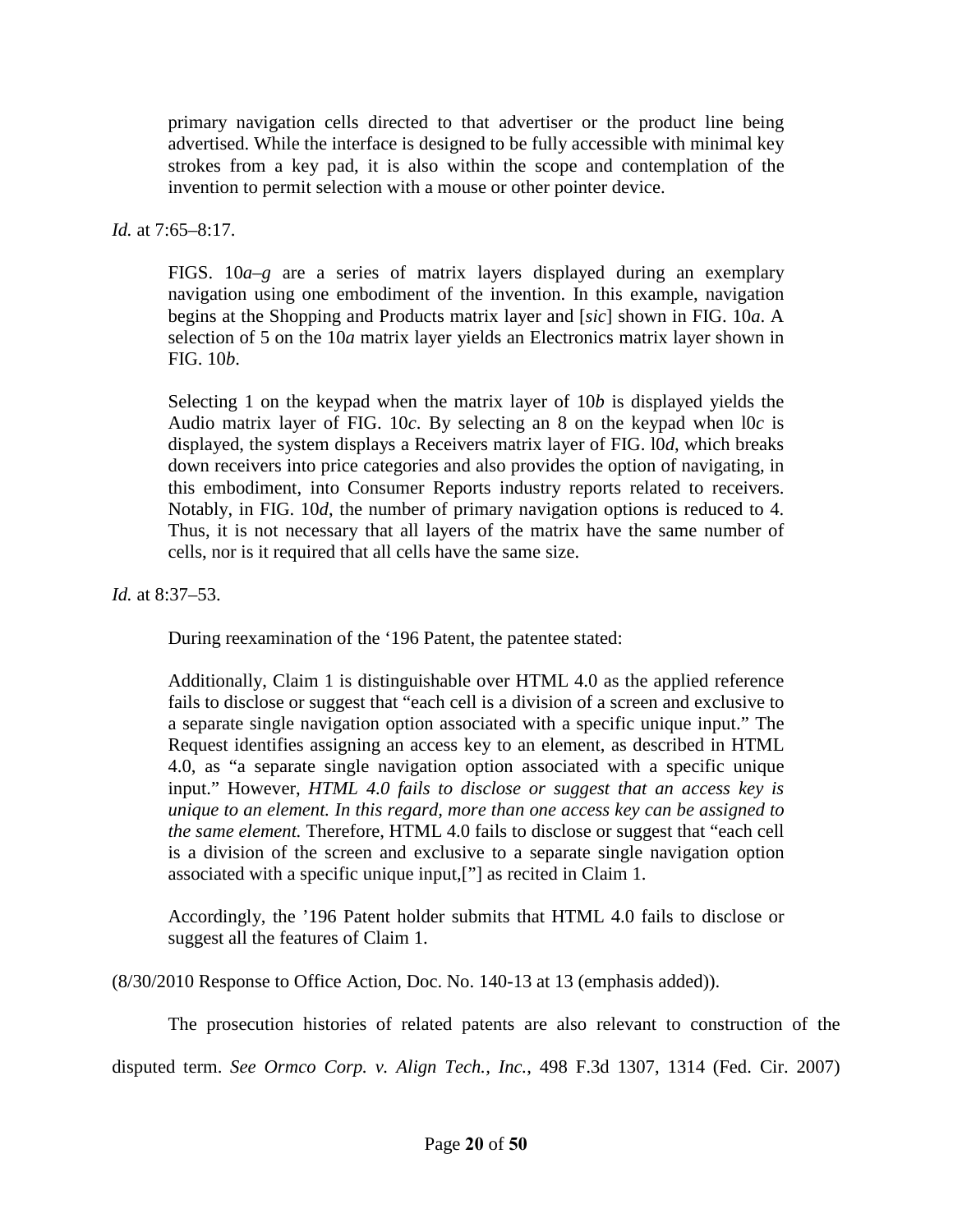("When the application of prosecution disclaimer involves statements from prosecution of a familial patent relating to the same subject matter as the claim language at issue in the patent being construed, those statements in the familial application are relevant in construing the claims at issue."); *see also Omega Eng'g, Inc. v. Raytek Corp.*, 334 F.3d 1314, 1333 (Fed. Cir. 2003) ("[P]rosecution disclaimer may arise from disavowals made during the prosecution of ancestor patent applications. . . . As long as the same claim limitation is at issue, prosecution disclaimer made on the same limitation in an ancestor application will attach.")

During prosecution of the '497 Patent, $^{10}$  $^{10}$  $^{10}$  the patentee stated:

Even more significant is the utter absence in either of the [prior art] references of the user input device permitting a unique input corresponding to each cell of a current two-dimensional layer of navigation matrix. By way of example, although Jones [(United States Patent No. 6,199,098)] teaches that when a mouse is over one of the links and clicks thereon, it opens a node in the hierarchy[,] this fails to teach or suggest the unique input associated with each cell of a current twodimensional layer of navigation matrix. Moreover, since a mouse click is still a mouse click, wherever it happens to occur, a mouse fails to provide the ability to supply the unique inputs as the term is used by Applicants. When unique inputs are used, traversal of the matrix may be independent of cursor position.

(7/9/2002 Response to Office Action, Doc. No. 140-9 at 3–4 (emphasis in original)).

During prosecution of United States Patent No. 7,194,698 ("the '698 Patent"), <sup>[11](#page-20-0)</sup> an

Interview Summary noted discussion regarding a "one to one mapping":

The examiner and applicant discussed language for the claims to further describe that the navigation interface comprises a plurality of cells arranged in a grid-like structure having a *one to one mapping* unique to a key press and wherein data is automatically displayed based on a user's selection history log.

(4/28/2005 Interview Summary Doc. No. 140-14 (emphasis added)). Then, in remarks accompanying an amendment that added the phrase "unique inputs," the patentee explained that

"[c]ontent that is formatted for navigation with unique inputs has a *one-to-one unique mapping*

 $\frac{1}{10}$ The '196 Patent is a continuation of a continuation-in-part of the '497 Patent.

<span id="page-20-0"></span><sup>11</sup> The '698 Patent is a divisional of the '497 Patent.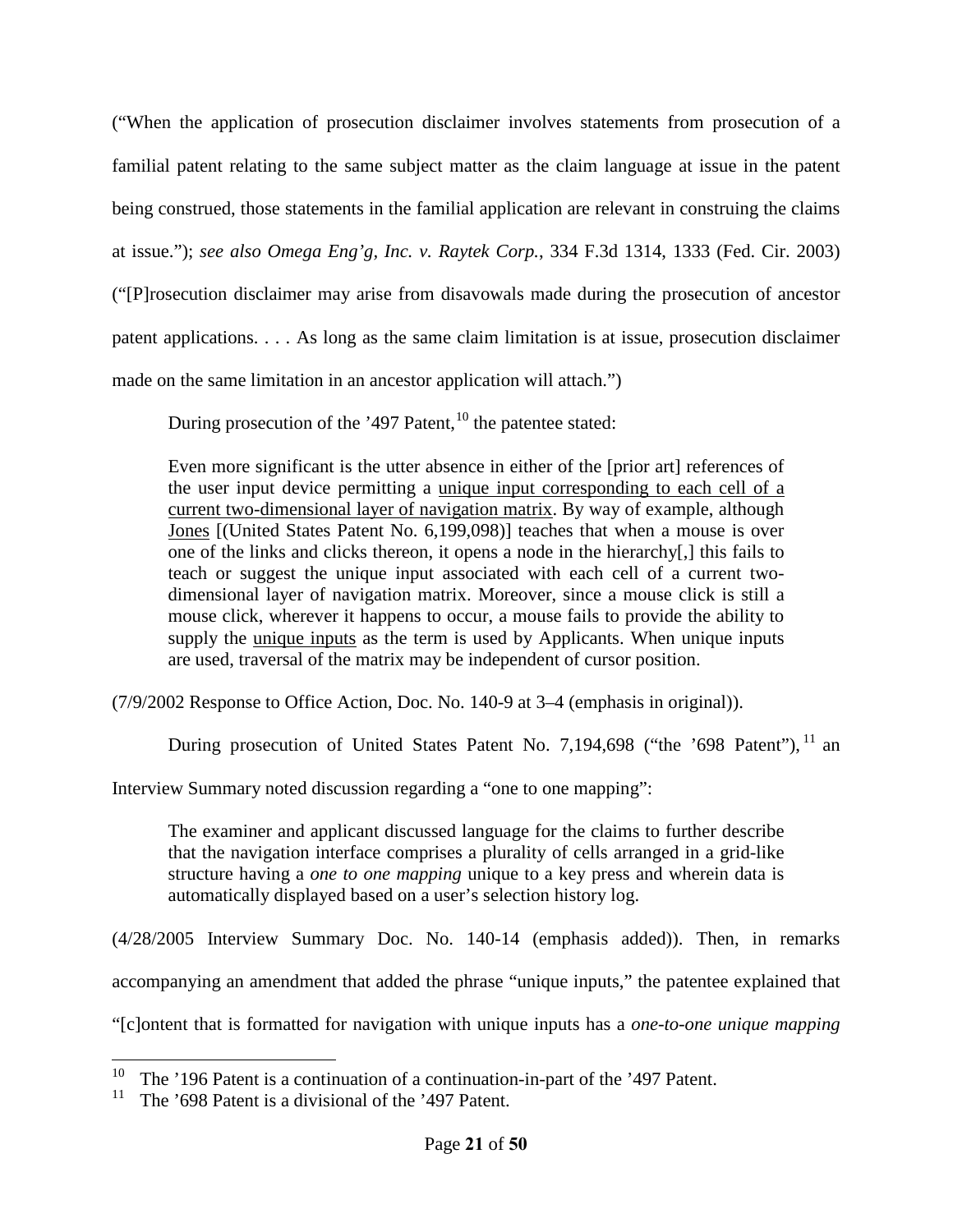to an input." *Dr. Pepper* at 9 (quoting 5/27/2005 Amendment, No. 6:10-CV-536, Doc. No. 280- 13 at 14) (emphasis as in *Dr. Pepper*). In *Dr. Pepper*, the Court considered this and related prosecution history and concluded that:

[Plaintiff] did not clearly disavow touchscreens; rather, it defined and limited the simplified navigation interface of the original claim 39.

[Plaintiff's] introduction of "unique inputs" to distinguish [the] Kaplan [reference] did make clear that unique inputs require a one-to-one mapping between the user input and the associated content. . . . Thus, there is a one-to-one mapping between a unique input and the content it is associated with. [Plaintiff's] proposed construction, which only requires "a single input that is sufficient to activate a single navigation option," fails to capture this one-to-one mapping. The input must activate "only one" navigation option.

*Dr. Pepper* at 9.

On balance, *Dr. Pepper* is persuasive because the above-quoted excerpts from the prosecution history contain definitive statements requiring a "one-to-one" relationship between the inputs and the content associated therewith. (*See, e.g.*, 8/30/2010 Response to Office Action, Doc. No. 140-13 at 13 ("HTML 4.0 fails to disclose or suggest that an access key is unique to an element. In this regard, more than one access key can be assigned to the same element.")); *Omega Eng.*, 334 F.3d at 1324 ("As a basic principle of claim interpretation, prosecution disclaimer promotes the public notice function of the intrinsic evidence and protects the public's reliance on *definitive* statements made during prosecution." (emphasis added)).

Such an interpretation is also consistent with extrinsic dictionary definitions, submitted by Defendants, that define "exclusive" as meaning "[n]ot shared with others. Independent or single: sole" and that define "separate" as meaning "[e]xisting by itself: independent. Not alike: dissimilar." *Webster's II New College Dictionary* 391, 1007 (1995) (included with Defendants' briefing at Doc. No. 140-16). Defendants also submit another definition of "exclusive" as meaning "[n]ot divided or shared with others . . . Single or independent; sole." *American*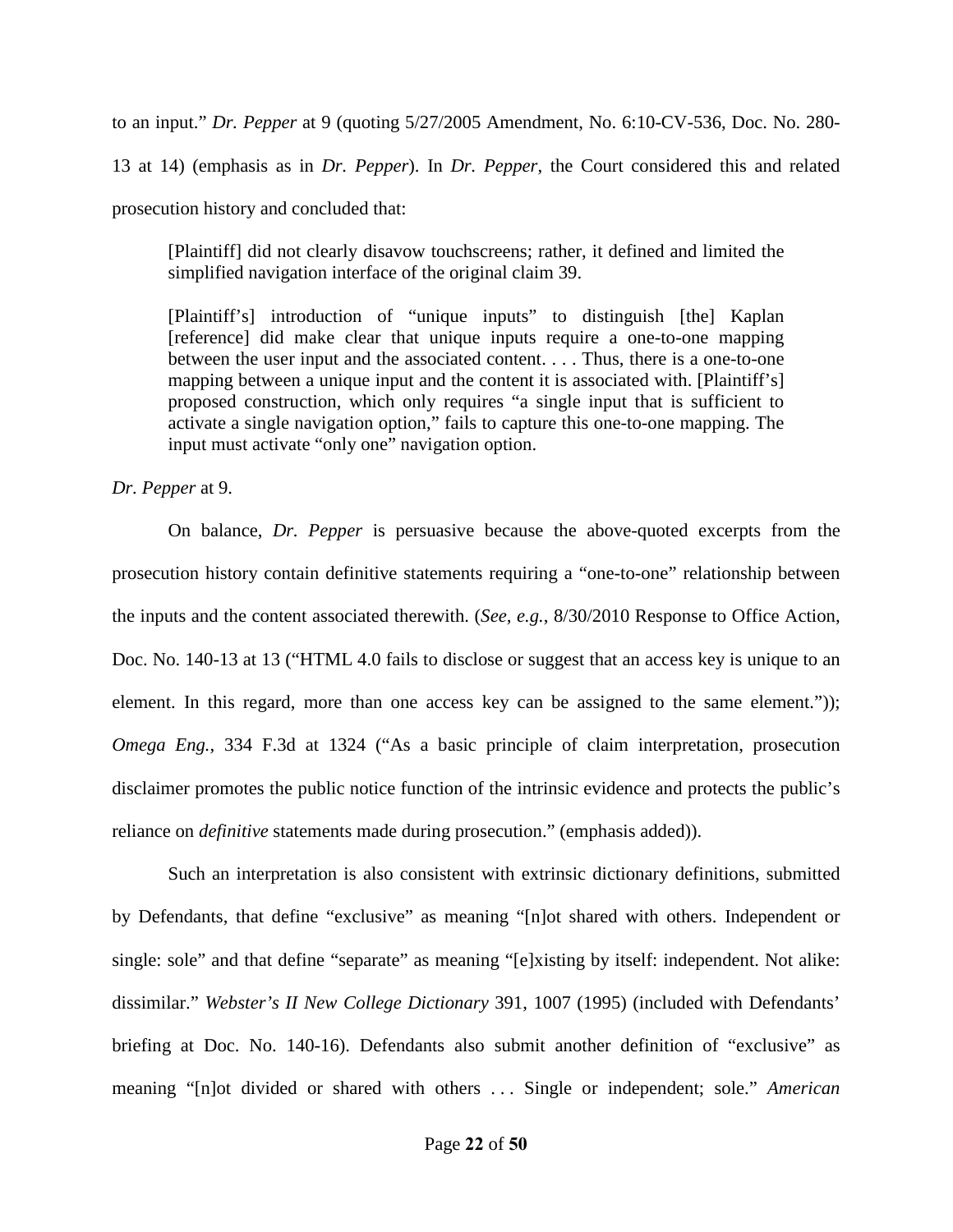*Heritage Dictionary* 473 (Second College Edition 1985) (included with Defendants' briefing at Doc. No. 140-17). Although extrinsic dictionary definitions must be used with caution, such evidence is "among the many tools that can assist the court in determining the meaning of particular terminology to those of skill in the art of the invention." *Phillips*, 415 F.3d at 1318.

As to Defendants' statement that "[t]he Court also clarified [in *Chrysler*] that its construction . . . meant there could be no 'empty cells' that do not include a navigation option," the Court found in *Chrysler*:

Plaintiff emphasized at the June 20, 2013 hearing that a matrix layer may contain "empty" cells, that is, cells for which there is no associated navigation option. *See, e.g.,* '196 Patent at Fig. 14. The claim language, however, recites that "each cell is a division of a screen and exclusive to a separate single navigation option." On balance, the claim language is plain that "each cell" is associated with a navigation option.

*Chrysler* at 16–17. The Court hereby adopts this finding from *Chrysler*.

The Court further hereby clarifies, as requested by the defendants at the June 20, 2013 hearing in *Chrysler* and as re-urged by Defendants in the above-captioned case (*see* Doc. No. 140 at 13), that the Court's construction requires one-to-one correspondence in "both directions." That is, the Court's construction precludes "one-to-many" correspondence and also precludes "many-to-one" correspondence because such correspondence would contradict the patentee's above-quoted reliance on "one-to-one mapping" and "one-to-one unique mapping." *See Typhoon Touch Techs., Inc. v. Dell, Inc.*, 659 F.3d 1376, 1381 (Fed. Cir. 2011) ("The patentee is bound by representations made and actions that were taken in order to obtain the patent.").

The Court therefore hereby construes **"exclusive to a s eparate single navigation option"** to mean **"there is a one-to-one relationship between cells and navigation options."**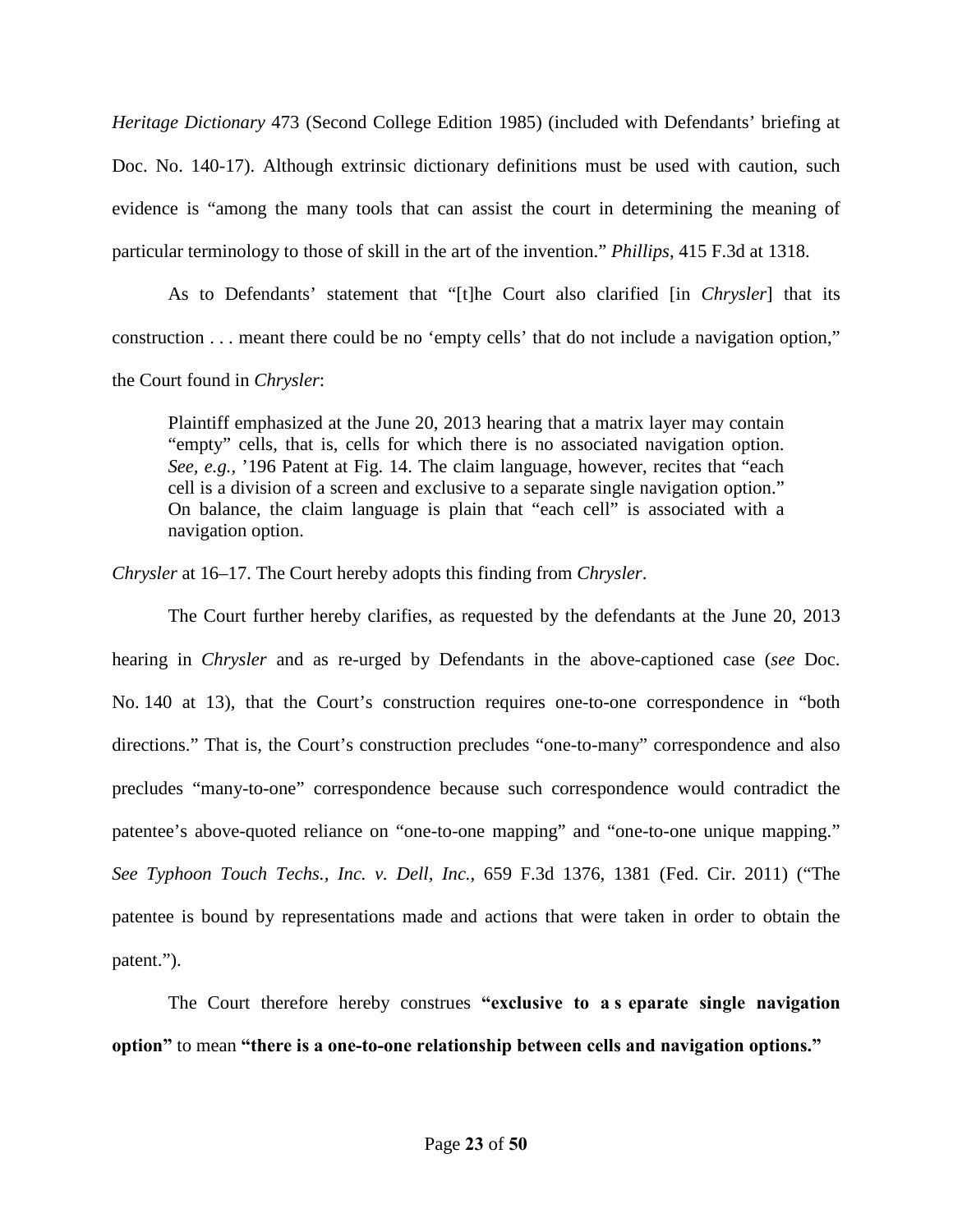<span id="page-23-0"></span>

|  |  |  |  | G. "unique input" and "associated with a specific unique input" |  |  |  |  |
|--|--|--|--|-----------------------------------------------------------------|--|--|--|--|
|--|--|--|--|-----------------------------------------------------------------|--|--|--|--|

| <b>Plaintiff's Proposed Construction</b>                                                                                                                                                                | <b>Defendants' Proposed Construction</b>                                       |
|---------------------------------------------------------------------------------------------------------------------------------------------------------------------------------------------------------|--------------------------------------------------------------------------------|
| Plaintiff proposes construing "unique input" to Defendants propose construing "associated"<br>mean "a separate input that actuates only one with a specific unique input" to mean<br>navigation option" | "associated with a distinct input that actuates<br>only one navigation option" |

(Doc. No. 138 at 21; Doc. No. 140 at 15). The parties submit that these terms appear in Claims 25 and 58.

*Dr. Pepper* construed "unique input" to mean "a separate input that actuates only one navigation option." *Dr. Pepper* at 7–10.

At the June 20, 2013 hearing in *Chrysler*, the Court preliminarily proposed construing "unique input" to mean "a separate input that actuates only one navigation option." Plaintiff was agreeable, but the defendants responded that the Court should substitute the word "distinct" for the word "separate" to clarify that each input is different from all other inputs. The Court also proposed construing "associated with a specific unique input" to have its plain meaning, and Plaintiff and the defendants had no objection.

*Chrysler* then adopted defendants' suggested modification, thereby construing "unique input" to mean "a distinct input that actuates only one navigation option." *Chrysler* at 21.

## (1) The Parties' Positions

Plaintiff argues that "there is no basis for substituting 'distinct' for 'separate' in the Court's construction because 'separate' captures that 'each navigation option must be actuated by a different [or separate] input,' i.e, that no one input actuates more than one navigation option" (Doc. No. 138 at 21 (quoting *Chrysler* at 19)). Plaintiff further argues that "[t]he use of the word 'distinct' also is problematic because it will foster confusion with a jury about what it means for an input to be 'distinct'" (Doc. No. 138 at 21). Plaintiff continues that "nowhere in the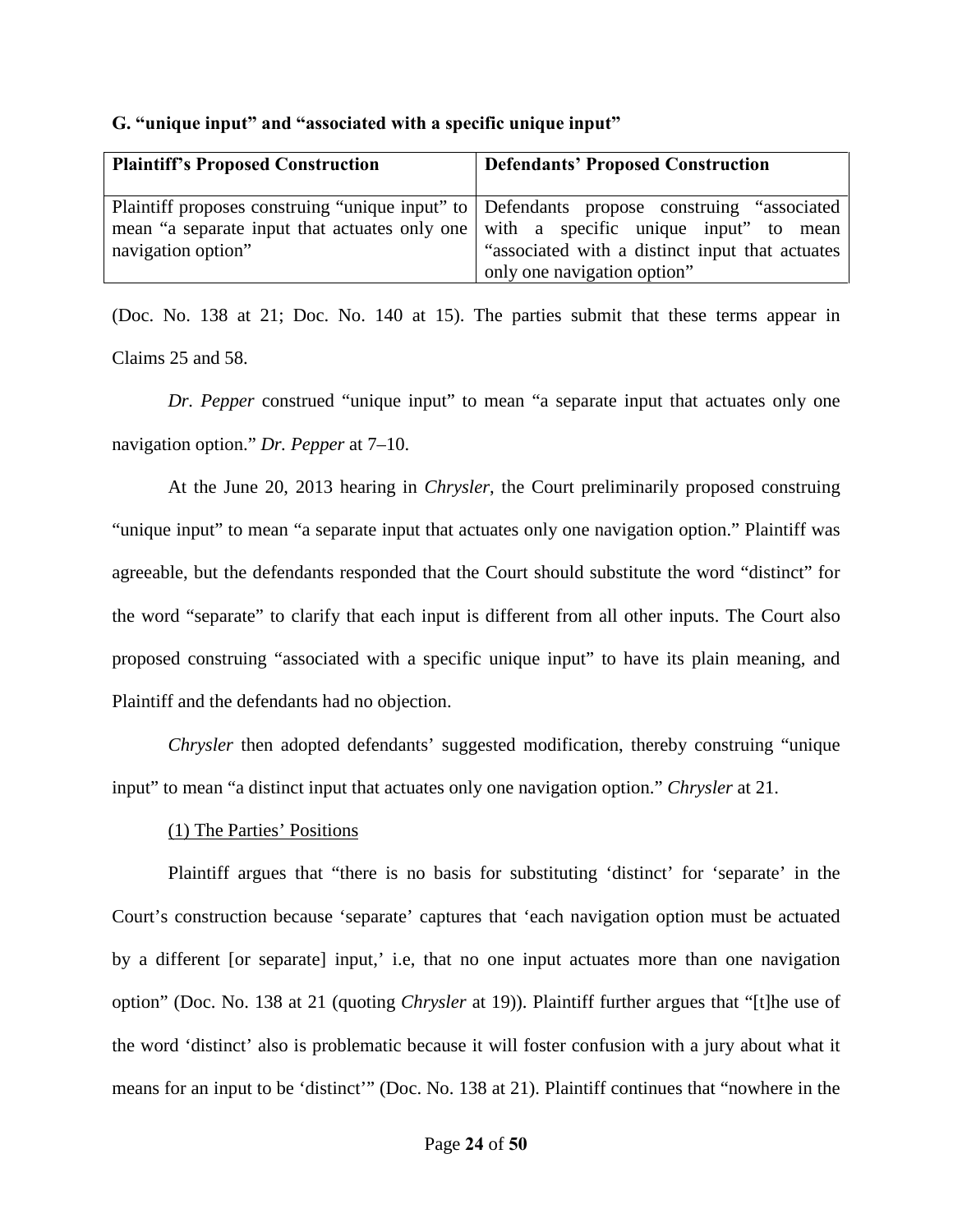specification is the term 'distinct' used, i.e, does it mean different letters, numbers, numbers vs. letters? Similarly, the substitution of 'that' for 'one' also does not clarify the claim language" (Doc. No. 138 at 22).

Defendants respond that *Dr. Pepper* and *Chrysler* erred by finding that the patentee did not disavow coverage of a "touchscreen" as a "unique input" (Doc. No. 140 at 15 n.7). Otherwise, Defendants cite the analysis of *Chrysler* as support for requiring a "distinct" input (Doc. No. 140 at 15–16).

Plaintiff replies that "the plain and ordinary meaning of 'separate' captures, in the Court's words, that 'each navigation option must be actuated by a *different* input'" (Doc. No. 142 at 5 (quoting *Chrysler* at 19) (emphasis Plaintiff's)). Plaintiff also argues that "[t]he use of the word 'distinct' is not found in the specification or claims. It will create confusion with a jury about what it means for an input to be 'distinct.' For example, does it mean using different letters, different numbers, or numbers and letters, etc? Because Defendants' construction reflects a preference rather than improved clarity, EMG's construction should be adopted" (Doc. No. 142 at 5 n.7). Finally, Plaintiff argues that *Chrysler* properly rejected the defendants' argument that the patentee disclaimed touchscreens (Doc. No. 142 at 5).

## (2) Analysis

As a preliminary matter, Defendants agree that the phrase "associated with a" requires no construction (*see* Doc. No. 140 at 15). The Court therefore construes only the term "unique input."

The term "unique input" raises the same underlying issues as the term "exclusive to a separate single navigation option," discussed above. The Court therefore reaches the same conclusions here. Further, the Court finds persuasive the findings in *Dr. Pepper* and *Chrysler*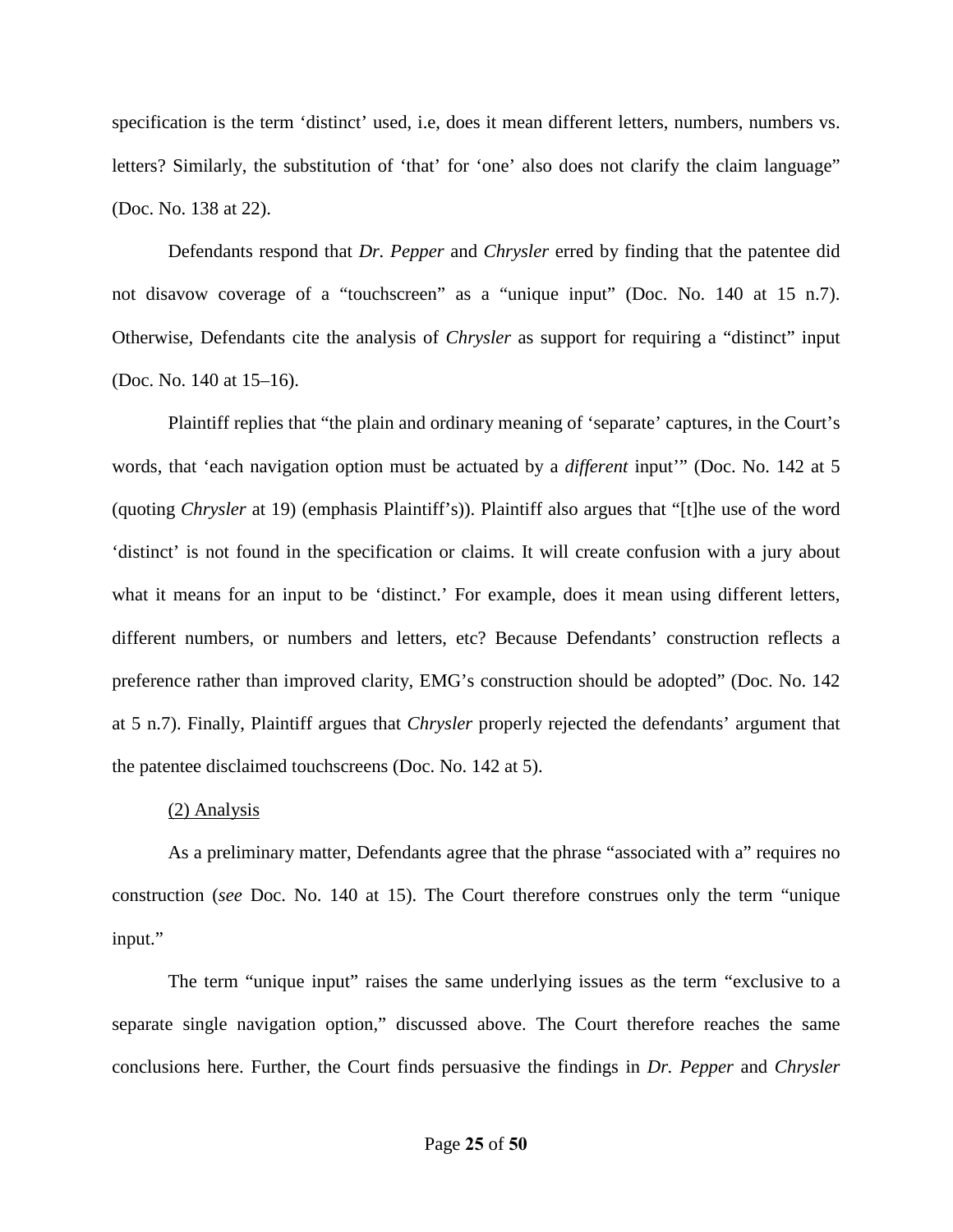that the patentee did not disclaim touchscreens. *Dr. Pepper* at 9–10 (finding that Plaintiff's "arguments that a mouse click is not a unique input d[id] not disavow touchscreens as unique inputs"); *Chrysler* at 19.

As to the proper construction, the constituent term "unique" does not appear in the specification, but Plaintiff has cited Figure 8 as "an example of using numbers, letters, or symbols on a keypad as specific unique inputs associated with a navigation option" (Doc. No. 138 at 22). Figure 8 is reproduced here:



**FIG. 8** 

Plaintiff has also cited portions of the specification, which are reproduced here:

The screen is divided into a plurality of cells. In this embodiment, there are fifteen cells that represent navigation options and one messaging cell for displaying messages from the server, the progress or status bar, and a title block. The cells can further be subdivided between the digit keys 1–9 keys [*sic*] which, in this embodiment, represent the primary set of navigation options and the keys designated by letters A–C which represent secondary navigation options and \*, 0, and # keys that may be additional navigation options or provide specialized functions.

\* \* \*

By selecting an 8 on the keypad when 10*c* is displayed, the system displays a Receivers matrix layer of FIG. 10*d*, which breaks down receivers into price categories and also provides the option of navigating, in this embodiment, into Consumer Reports industry reports related to receivers.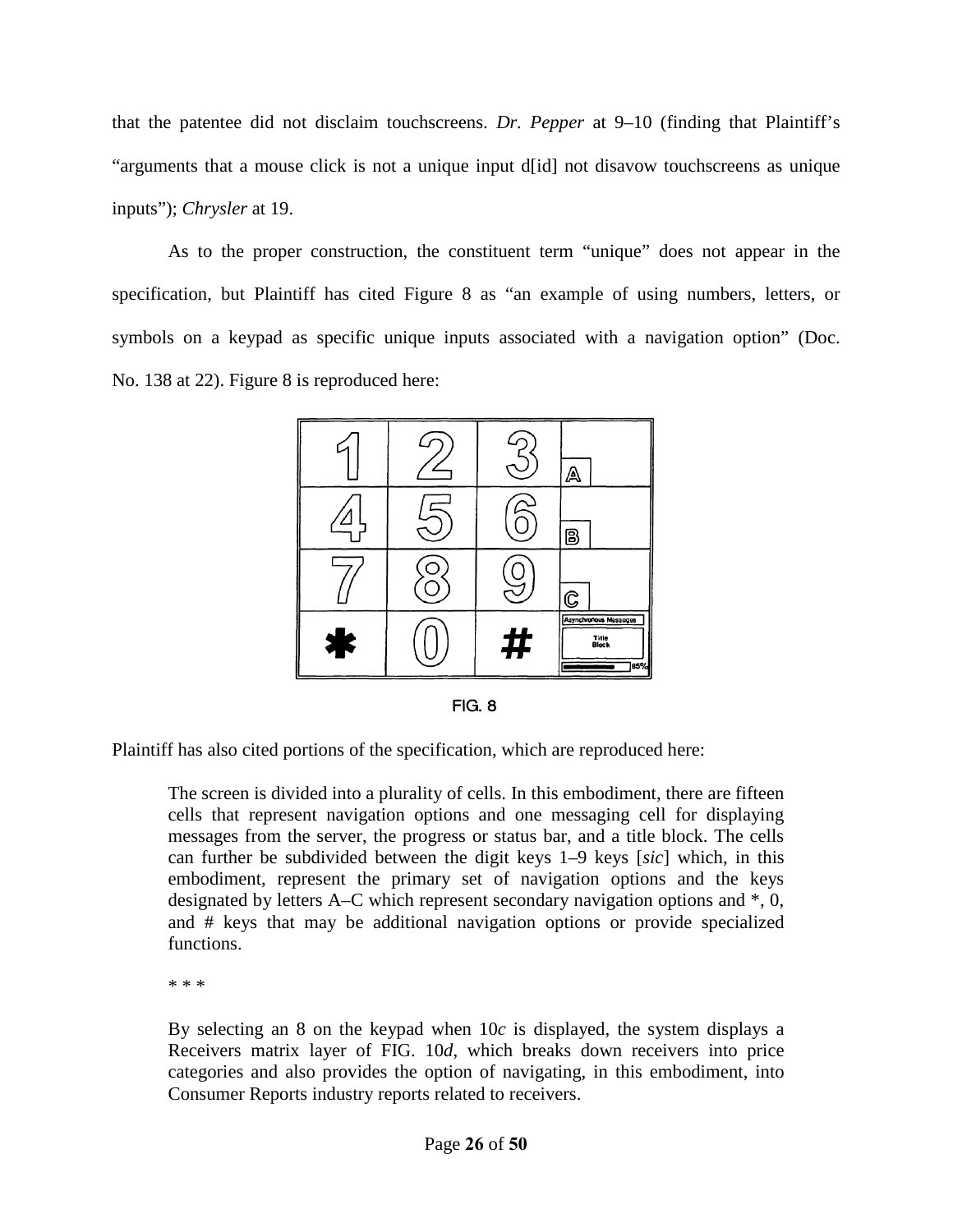'196 Patent at 7:66–8:9, 8:44–49.

On balance, the Court finds that using the word "distinct" instead of "separate" in the Court's construction will better aid the finder of fact by emphasizing that each navigation option must be actuated by a different input. *See Funai Elec. Co., Ltd. v. Daewoo Elec. Corp.*, 616 F.3d 1357, 1366 (Fed. Cir. 2010) ("The criterion is whether the explanation aids the court and the jury in understanding the term as it is used in the claimed invention."). The Court therefore substantially adopts the *Dr. Pepper* construction of "unique input," but here as in *Chrysler*, the Court changes the word "separate" to "distinct." *Chrysler* at 19–20.

Finally, the Court hereby expressly adopts the finding in *Chrysler* rejecting the defendants' argument that a touch on a touchscreen constitutes the same "unique input" no matter where it occurs on a screen. *See id.* Instead, "buttons" on a touchscreen, for example, can constitute multiple "unique inputs" just as if they were physical hardware buttons, such as on a keypad. *See Dr. Pepper* at 9–10. The factual analysis of whether particular "inputs" are unique is a factual question for an infringement analysis rather than a legal question for claim construction. *See Markman*, 52 F.3d at 976 ("An infringement analysis entails two steps. The first step is determining the meaning and scope of the patent claims asserted to be infringed. The second step is comparing the properly construed claims to the device accused of infringing." (citation omitted)); *see also PPG Indus. v. Guardian Indus. Corp.*, 156 F.3d 1351, 1355 (Fed. Cir. 1998) ("[A]fter the court has defined the claim with whatever specificity and precision is warranted by the language of the claim and the evidence bearing on the proper construction, the task of determining whether the construed claim reads on the accused product is for the finder of fact.").

The Court accordingly hereby construes **"unique input"** to mean **"a distinct input that actuates only one navigation option."**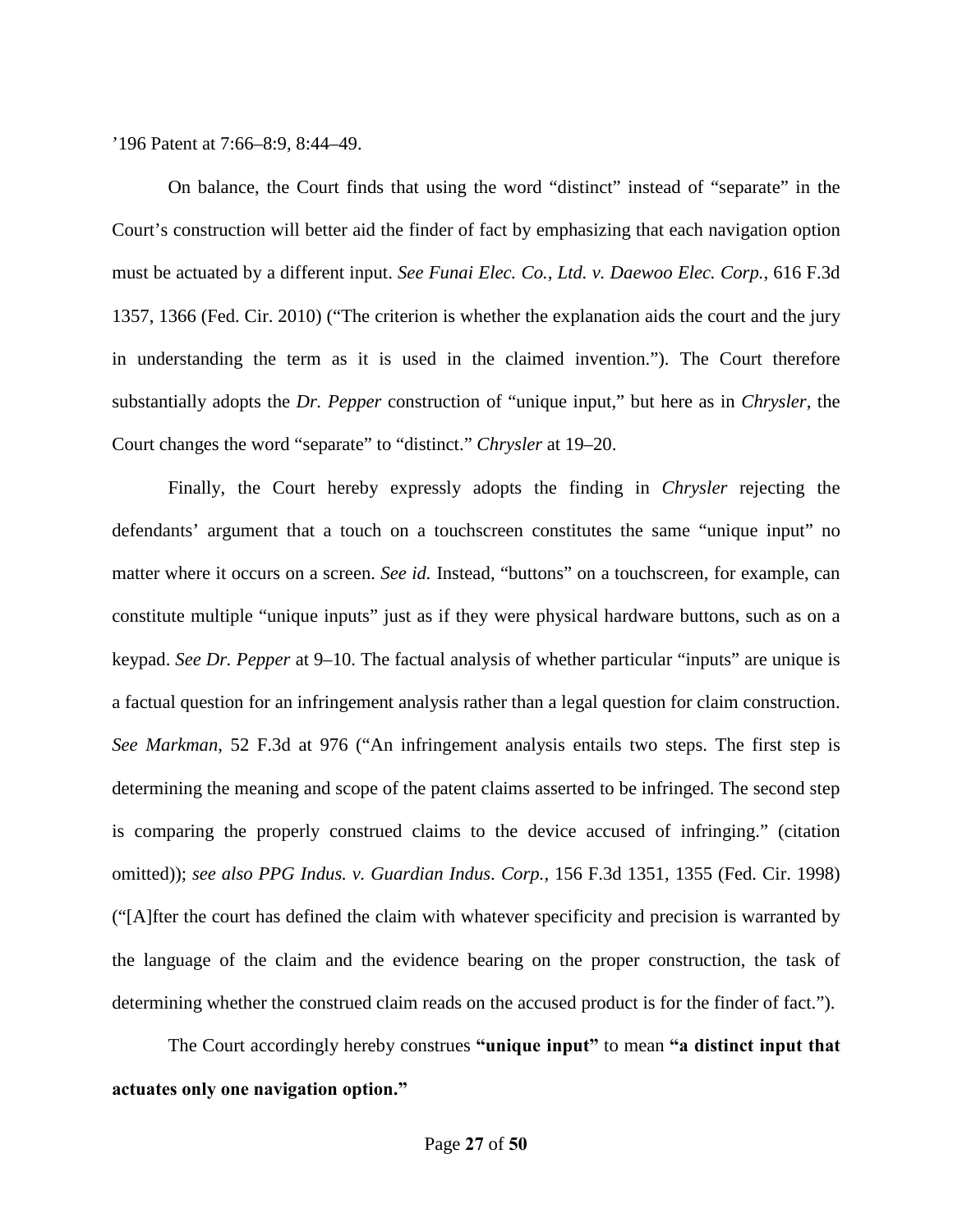#### <span id="page-27-0"></span>**H. "to navigate to the web page"**

| <b>Plaintiff's Proposed Construction</b> | <b>Defendants' Proposed Construction</b>                           |
|------------------------------------------|--------------------------------------------------------------------|
| No construction necessary                | "to navigate to the web page used to generate"<br>the sister site" |

(Doc. No. 138 at 23; Doc. No. 140 at 16). The parties submit that this term appears in Claims 25 and 58.

*Chrysler* construed this disputed term to mean "to navigate to the website used to generate the sister site." *Chrysler* at 21–24.

## (1) The Parties' Positions

Plaintiff argues that "the 'used to generate' language is misleading and will confuse the

jury" (Doc. No. 138 at 23). Plaintiff submits:

Defendants may argue that the "used to generate" language means that the sister sites must be converted from the main sites. Stated differently, they will argue that the claims are limited such that the creation and maintenance of the sister site independently from the main site is outside the scope of the claims. But, the claims do not say anything about how the sister site is made, much less require that the general use web site generates the sister site. The claims recite only that a portion or a whole of the on-line content from a webpage is reformatted to generate a sister site, but are otherwise silent about the process used to format the content . . . .

(Doc. No. 138 at 23–24 (citing '196 Patent at 10:20–28)). Plaintiff further explains that "the specification describes a non-limiting embodiment where the sister site is created from the website. This non-limiting embodiment describes this conversion process as 'transcoding.' ... [T]he claims of the '196 patent do not recite this feature" (Doc. No. 138 at 24 (citing '196 Patent at 3:21–37)). Plaintiff therefore maintains that "because the claim language already describes the relationship between the web page and sister site, no construction is required" (Doc. No. 138 at 23; *see also* Doc. No. 138 at 26).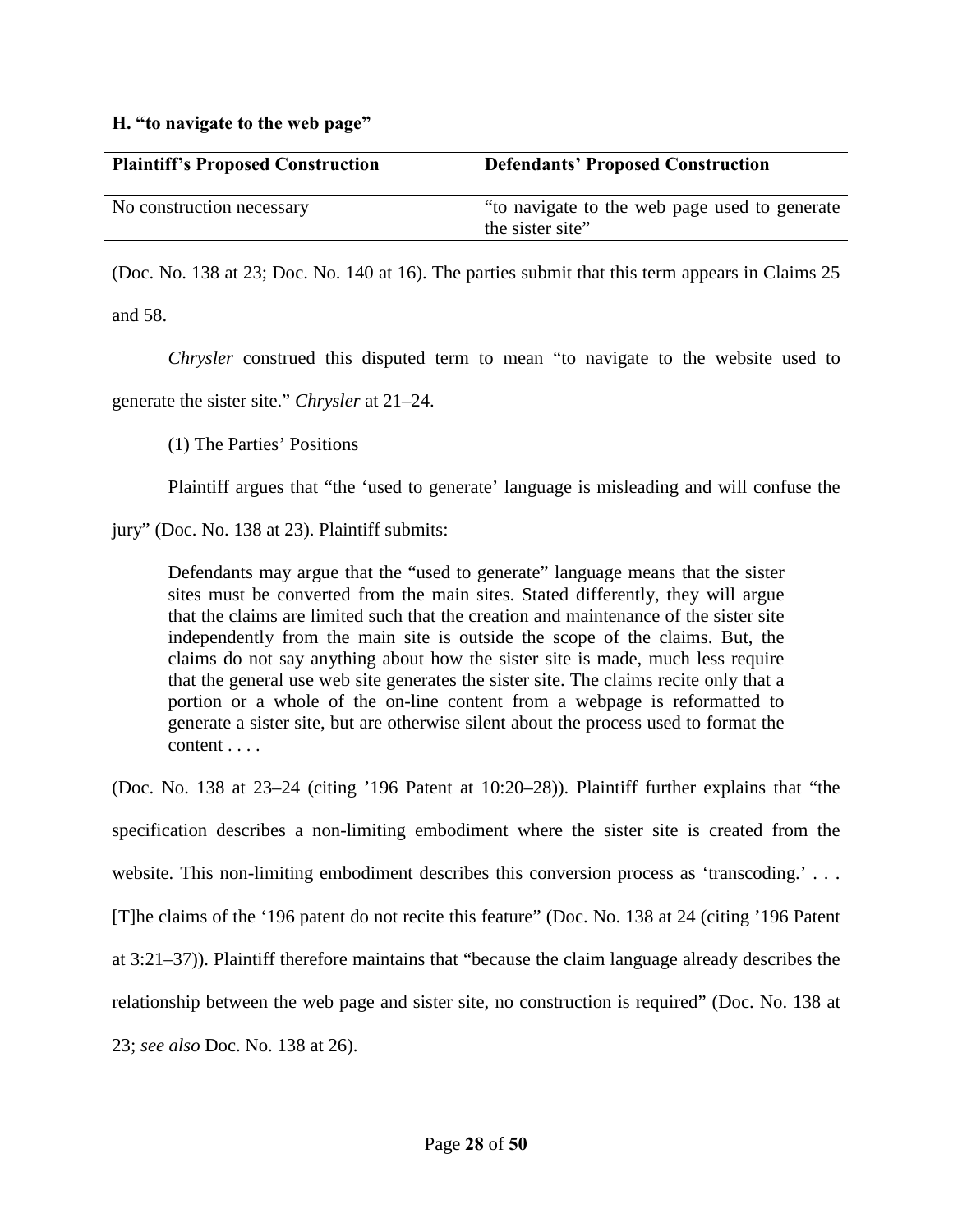Defendants respond that "[g]iven [Plaintiff's] unwillingness to agree that the web page referred to in this term is the same one that is used to generate the sister site, it is evident that this term needs to be construed in order to confirm its meaning for the jury" (Doc. No. 140 at 16). As to the proper construction:

Defendants agree with the Court's construction of this term in the *Chrysler* case with one modification. To avoid confusion, the Court's construction should provide that "the web page," and not a "website," is used to generate the sister site. This is evident from viewing the claim language itself, which explicitly requires navigation to a "*web page*." (Emphasis added). [Plaintiff] selected the term "web page", so "web page" should be in the construction. *See Chef America v. Lamb-Weston*, 358 F.3d 1371, 1373 (Fed. Cir. 2004) ("courts may not redraft claims, whether to make them operable or to sustain their validity. . . . Even 'a nonsensical result does not require the court to redraft the claims . . . .'") [(quoting *Process Control Corp. v. Hydreclaim Corp.*, 190 F.3d 1350, 1357 (Fed. Cir. 1999))].

(Doc. No. 140 at 16–17). Defendants then review the claim language, the specification, and the prosecution history and conclude that "[w]ithout question . . . the 'web page' referred to in this claim term is the very web page that was reformatted to generate the sister site" (Doc. No. 140 at 17).

Plaintiff replies that "[u]nder the guise of merely trying to set forth the antecedent basis for 'web page' in these phrases, Defendants propose to insert 'used to generate' language that is confusing and about which Defendants intend to argue always requires the machine conversion of the web page to create the sister site" (Doc. No. 142 at 5). Plaintiff argues that "[t]he claim language, however, makes clear that it is the *content* from a web page (not the web page itself) that is reformatted to generate a sister site" and that "the claims do not say anything about the process of making the sister sites" (Doc. No. 142 at 6).

Plaintiff also argues that the specification discloses multiple embodiments and in only one embodiment is the sister site "transcod[ed]" from the web site (Doc. No. 142 at 6). Plaintiff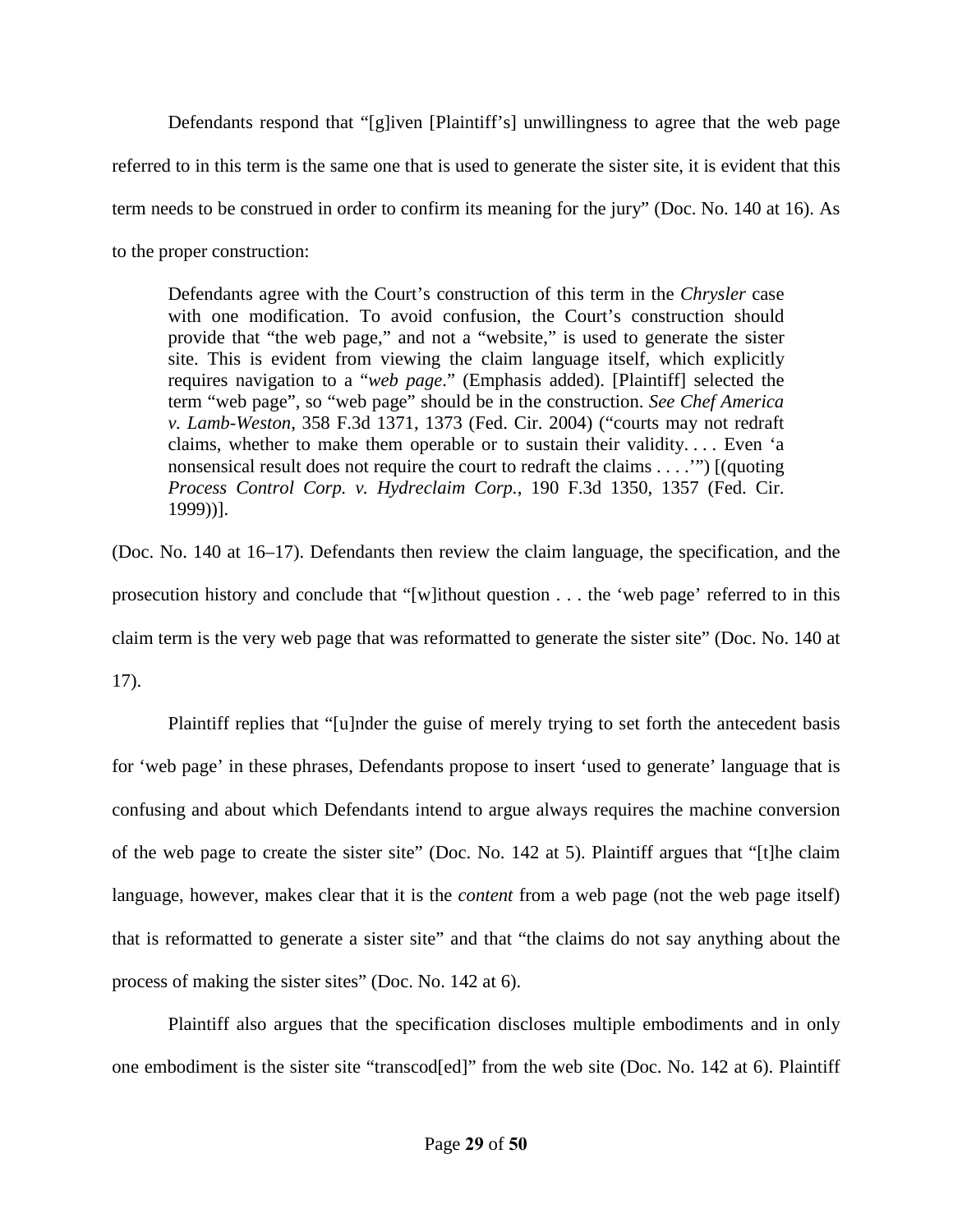submits that "the specification discloses embodiments showing the manual reformatting of sister sites and maintaining separate databases of sister site web pages corresponding to the standard webpages *as an alternative* to converting a desktop website to create a sister site on the fly" (Doc. No. 142 at 6 (citing '196 Patent at 2:56–59, Figs. 2B, 2C, 9A–D, 10a–g, 11, 12a–b, 13)). Plaintiff further argues that the construction should refer to "website" rather than "web page" because *Chrysler*, citing *Dr. Pepper*, properly found that a web site is something comprised of web pages (Doc. No. 142 at 7 (citing *Chrysler* at 9)).

Finally, Plaintiff argues that although it "contends that these ['to navigate . . .'] phrases do not need to be construed because their meanings are clear in the context of the claims and thus readily understood by a jury, to the extent that the Court determines that the language should be clarified, [Plaintiff] proposes the language 'that corresponds to' for 'used to generate' in the Court's constructions in order to avoid the confusion discussed above regarding how the sister site is generated" (Doc. No. 142 at 7–8 n.10).

## (2) Analysis

Although Plaintiff proposes that no construction is required, the parties' briefing demonstrates a dispute that the Court has a duty to resolve. *See O2 Micro*, 521 F.3d at 1362.

Claim 58 is representative and recites (emphasis added; reexamination amendments included but not indicated):

58. A machine readable medium having instructions stored therein, which when executed cause a machine to perform a set of operations comprising:

displaying on-line content accessed via the Internet, *the on-line content reformatted from a webpage in a hypertext markup language (HTML) format into an extensible markup language (XML) format to generate a sister site, the sister site including a portion or a whole of content of the web page* reformatted to be displayed and navigable through a simplified navigation interface on any one of a television, web appliance, console device, handheld device, wireless device or cellular phone, the simplified navigation interface displayed in a form of a twodimensional layer of cells from a plurality of layers and a plurality of cells, the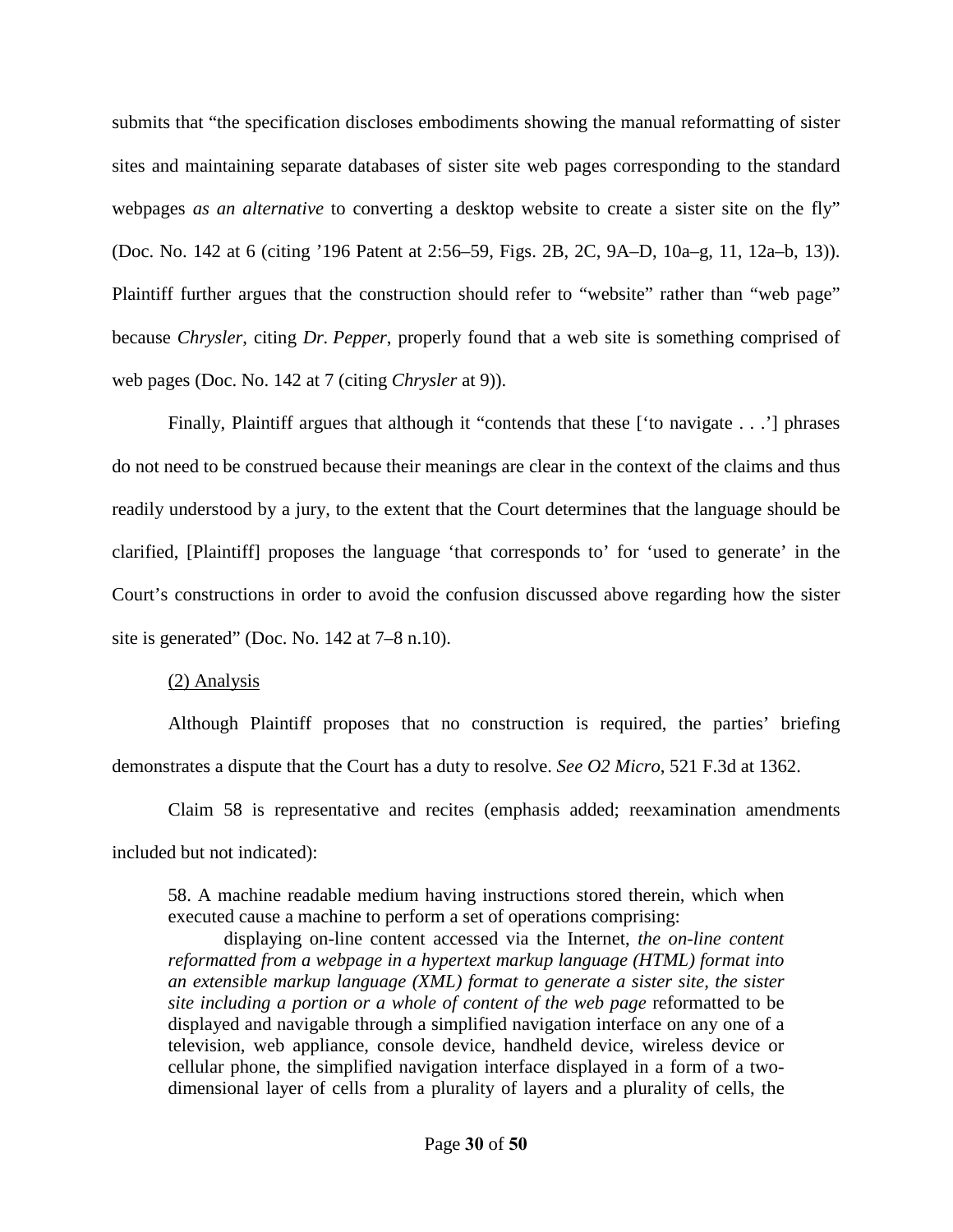two-dimensional layer in a form of a navigation matrix, each cell is a division of a screen and exclusive to a separate single navigation option associated with a specific unique input, the on-line content formatted to be displayed in one or more of the plurality of cells and formatted to be selected for navigation by one or more of the unique inputs, navigation options to change between layers of the simplified navigation interface from general to more specific in each deeper layer;

*displaying a hyperlink on the sister site to navigate to the web page*, or displaying a hyperlink on the web page to navigate to the sister site;

receiving a user selection of one of the navigation options;

forwarding the selected navigation option across the internet to a server providing the simplified navigation interface;

receiving a next deeper navigation layer of the simplified navigation interface corresponding to the selected navigation option; and

manipulating a region of the screen for viewing and zooming and/or scrolling of the displayed on-line content.

The claim itself thus recites that the sister site is generated from an HTML "web page."

Further, the recital of "the web page" in the term "to navigate to the web page" refers to the same "webpage"[12](#page-20-0) used to generate the sister site. *See, e.g., Process Control Corp. v. HydReclaim Corp.*, 190 F.3d 1350, 1356–57 (Fed. Cir. 1999) ("It is clear from the language of the claim itself that the term 'a discharge rate' in clause [b] is referring to the same rate as the term 'the discharge rate' in clause [d]." (square brackets in original)); *NTP, Inc. v. Research In Motion, Ltd.*, 418 F.3d 1282, 1306 (Fed. Cir. 2005) ("[I]t is a rule of law well established that the definite article 'the' particularizes the subject which it precedes. It is a word of limitation as opposed to the indefinite or generalizing force of 'a' or 'an.'") (quoting *Warner-Lambert Co. v. Apotex Corp.*, 316 F.3d 1348, 1356 (Fed. Cir. 2003)) (internal quotation marks omitted). The Court therefore hereby expressly rejects Plaintiff's argument that the sister site can be created "independently from the main site" as Plaintiff has suggested (*see* Doc. No. 138 at 23–24).

The proper construction of the term is thus evident from the face of the claim except that, as found in *Dr. Pepper*, the "sister site" is generated from a "web site," not strictly a particular

 $\frac{1}{12}$ The parties have treated "web page" and "webpage" as synonyms (*see* Doc. No. 149-2 at 2).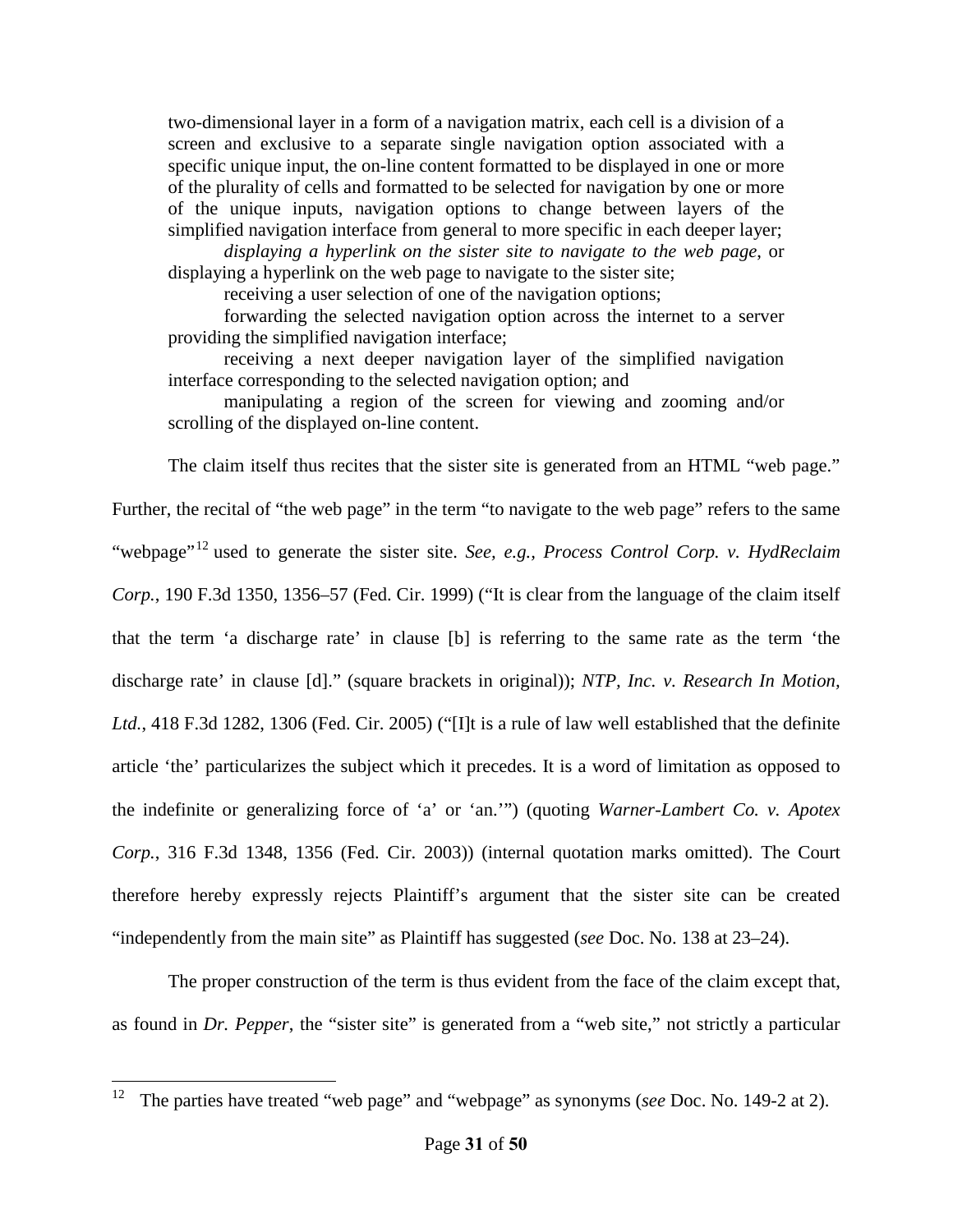"web page." *See Dr. Pepper* at 6. Although Defendants argue that "[i]f the patentee had intended to refer to a 'website,' it could have done so" (Doc. No. 140 at 19), the context of the claims and the specification demonstrate that a sister *site*, which may include multiple pages, is generated from a corresponding web*site*, which may include one page or multiple pages as well. *Dr. Pepper* at 6 (citing '196 Patent at 2:52–54, 2:56–57); *see Phillips*, 415 F.3d at 1313 ("Importantly, the person of ordinary skill in the art is deemed to read the claim term not only in the context of the particular claim in which the disputed term appears, but in the context of the entire patent, including the specification.). For example, the Brief Summary of the Invention in the '196 Patent states: "*Pages* from the sister *site* are served responsive to actuation of the sister site link." '196 Patent at 1:45–47 (emphasis added). Defendants' proposal to limit the sister site to being generated from a specific "web page" is therefore hereby expressly rejected.

 The Court therefore hereby construes **"to navigate to the web page"** to mean **"to navigate to the website used to generate the sister site."**

<span id="page-31-0"></span>

|  |  | I. "to navigate to the sister site" |  |  |  |  |  |
|--|--|-------------------------------------|--|--|--|--|--|
|--|--|-------------------------------------|--|--|--|--|--|

| <b>Plaintiff's Proposed Construction</b> | <b>Defendants' Proposed Construction</b>                        |
|------------------------------------------|-----------------------------------------------------------------|
| No construction necessary                | "to navigate to the sister site generated from<br>the web page" |

(Doc. No. 138 at 23; Doc. No. 140 at 20). The parties submit that this term appears in Claims 25 and 58.

*Chrysler* construed this disputed term to mean "to navigate to the sister site generated from the website." *Chrysler* at 24. Plaintiff argues this term together with the term "to navigate to the web page," discussed above (*see* Doc. No. 138 at 23–26; Doc. No. 142 at 5–7). Defendants argue the two terms separately but present substantially the same arguments, noting that "[t]he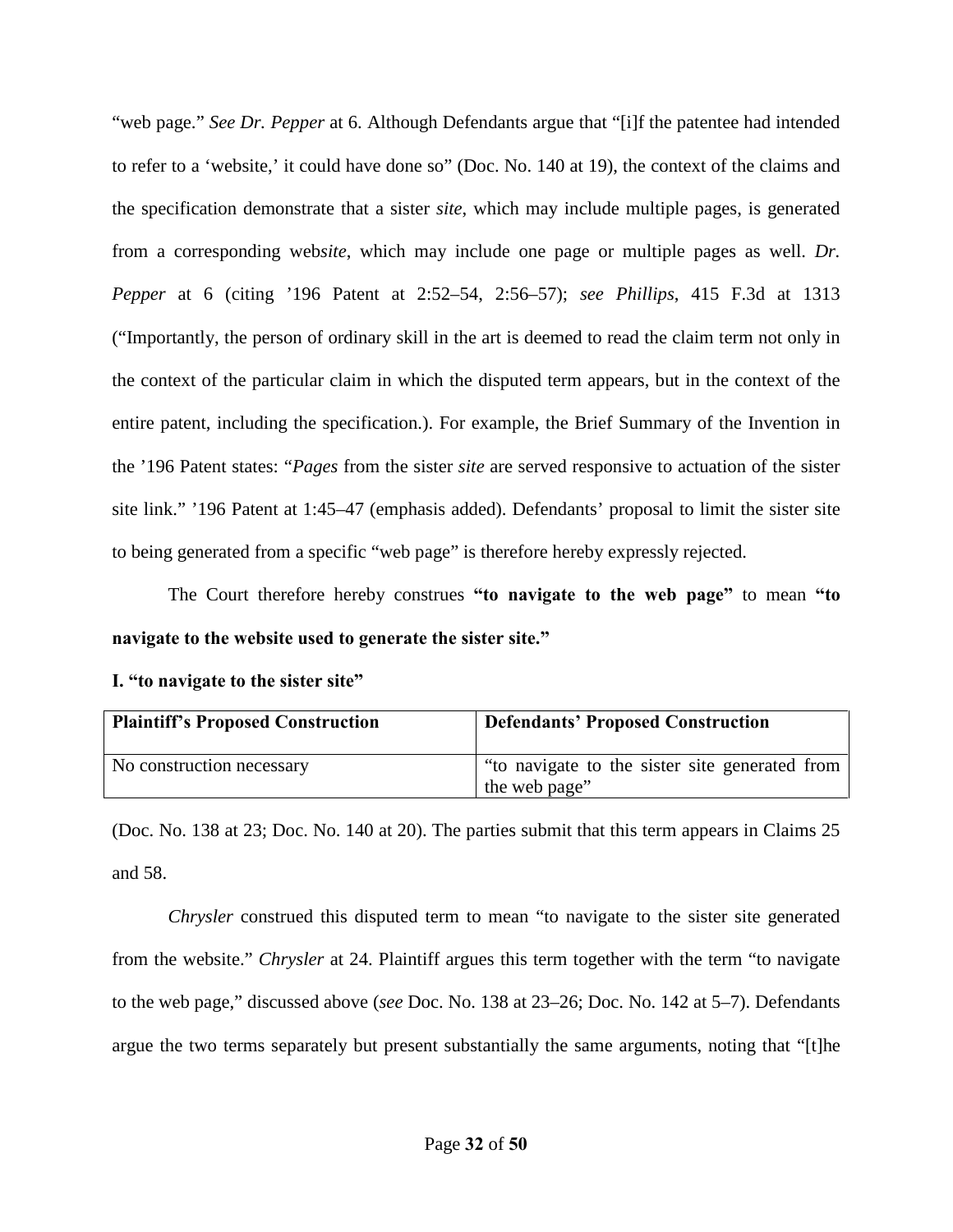parties' dispute on the term 'to navigate to the sister site' mirrors the dispute concerning the term 'to navigate to the web page'" (Doc. No. 140 at 20).

Although Plaintiff proposes that no construction is required, the parties' briefing demonstrates a dispute that the Court has a duty to resolve. *See O2 Micro*, 521 F.3d at 1362. Because the term "to navigate to the sister site" raises the same issues as the term "to navigate to the web page," discussed above, the Court reaches the same conclusions.

The Court accordingly hereby construes **"to navigate to the sister site"** to mean **"to navigate to the sister site generated from the website."**

<span id="page-32-0"></span>**J. "to generate a sister site"**

| <b>Plaintiff's Proposed Construction</b> | <b>Defendants' Proposed Construction</b>                                                                              |
|------------------------------------------|-----------------------------------------------------------------------------------------------------------------------|
| No construction necessary                | "to bring a web site in an XML format into<br>existence by a machine reformatting the<br><b>HTML</b> format web page" |

(Doc. No. 138 at 26; Doc. No. 140 at 22). The parties submit that this term appears in Claims 25 and 58.

*Dr. Pepper* found no construction necessary for the larger term "the [first/online] content reformatted from a web page in a hypertext markup language (HTML) format into an extensible markup language (XML) format *to generate a sister site*." *Dr. Pepper* at 10–11 (emphasis added).

*Chrysler* construed "to generate a sister site" to mean "to bring a website in an XML format into existence by reformatting the HTML format website." *Chrysler* at 25–30.

# (1) The Parties' Positions

Plaintiff "maintains that the claim phrase 'to generate a sister site' does not require construction because the claim language already describes the relationship between the desktop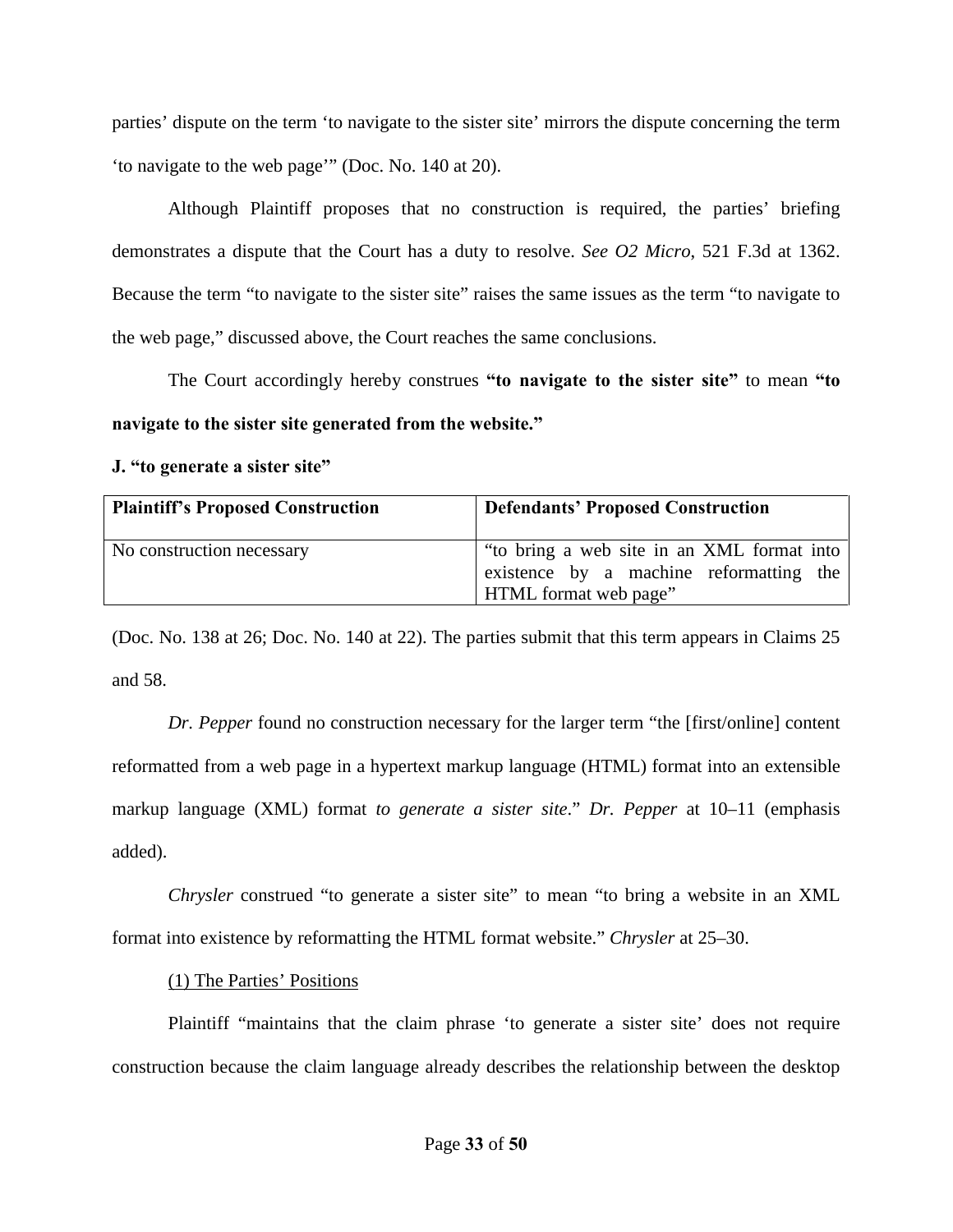website and sister site" (Doc. No. 138 at 26). Plaintiff also notes that *Chrysler* considered and expressly rejected Defendants' proposal of adding a "machine" limitation (Doc. No. 138 at 27). Plaintiff further argues that "[t]he '196 Patent specification does not use the words 'machine reformatting,' 'machine transcoder,' or 'machine,' so there is no support for inserting the requirement of a machine performing this operation. In addition, the jury would be confused about what these terms mean because the specification never uses the word 'machine' in connection with reformatting content" (Doc. No. 138 at 27). Plaintiff also reiterates its argument, discussed above as to the "to navigate . . ." terms, that "sister sites can be made manually and maintained separately from the desktop websites" (Doc. No. 138 at 27).

Defendants respond that "[t]he specification only teaches machine reformatting" (Doc. No. 140 at 22). Defendants argue that *Chrysler* erred by not requiring a "machine," and Defendants submit that "[w]hat was not previously before this Court, however, was that the inquiry of '. . . how a person of ordinary skill in the art understands a claim term provides an objective baseline from which to begin claim interpretation'" (Doc. No. 140 at 23–24 (quoting *Phillips*, 415 F.3d at 1313)). Defendants urge that "even a person with only basic knowledge of computer science approaches computing problems attempting to find ways to not only solve the problem, but also solve the problem efficiently, using a computer" and "automated machine processes" (Doc. No. 140 at 24). Defendants conclude that "[a] person with even basic computer science knowledge would not understand the '196 Patent to encompass manual human processes intermixed between the automated machine processes expressly claimed" (Doc. No. 140 at 25).

Plaintiff replies by reiterating the *Chrysler* findings and by arguing that "the fact that a computer scientist may ask 'what can be efficiently automated?' does not change that the specification and claim language do not require machine automation" (Doc. No. 142 at 8).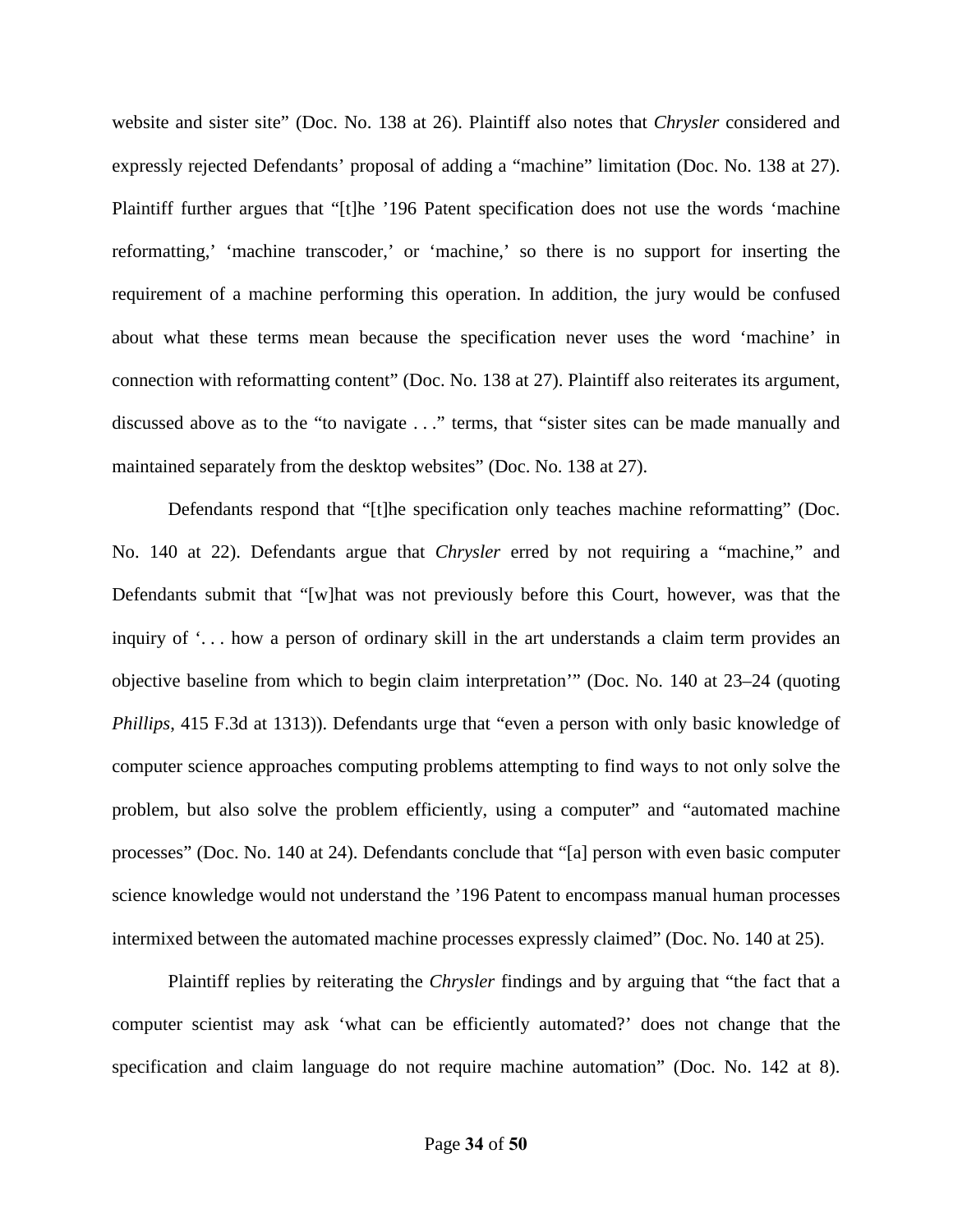Plaintiff also again submits the disclosure that: "Content partners may maintain a database of sister site web pages corresponding to the pages in the general use site. *Alternatively*, content partners may provide a facility for converting web pages on the fly to the sister site format" ('196 Patent at 2:56–59) (emphasis added).

## (2) Analysis

Claim 58 is representative and recites, in relevant part (emphasis added; reexamination

amendments included but not indicated):

58. A machine readable medium having instructions stored therein, which when executed cause a machine to perform a set of operations comprising:

*displaying on-line content accessed via the Internet, the on-line content reformatted from a webpage in a hypertext markup language (HTML) format into an extensible markup language (XML) format to generate a sister site, the sister site including a portion or a whole of content of the web page reformatted to be displayed and navigable through a simplified navigation interface on any one of a television, web appliance, console device, handheld device, wireless device or cellular phone,* the simplified navigation interface displayed in a form of a twodimensional layer of cells from a plurality of layers and a plurality of cells, the two-dimensional layer in a form of a navigation matrix, each cell is a division of a screen and exclusive to a separate single navigation option associated with a specific unique input, the on-line content formatted to be displayed in one or more of the plurality of cells and formatted to be selected for navigation by one or more of the unique inputs, navigation options to change between layers of the simplified navigation interface from general to more specific in each deeper layer; . . . .

The specification discloses:

In one embodiment, the sister site is traditional HTML pages converted to a matrix format to permit matrix navigation. *This conversion may be done using an XML transcoding* or any other suitable language.

Content partners may maintain a database of sister site web pages corresponding to the pages in the general use site. *Alternatively*, content partners may provide a facility for *converting web pages on the fly to the sister site format*.

'196 Patent at 2:52–59 (emphasis added). Defendants have also cited Figure 3, which illustrates

"transcoder 30":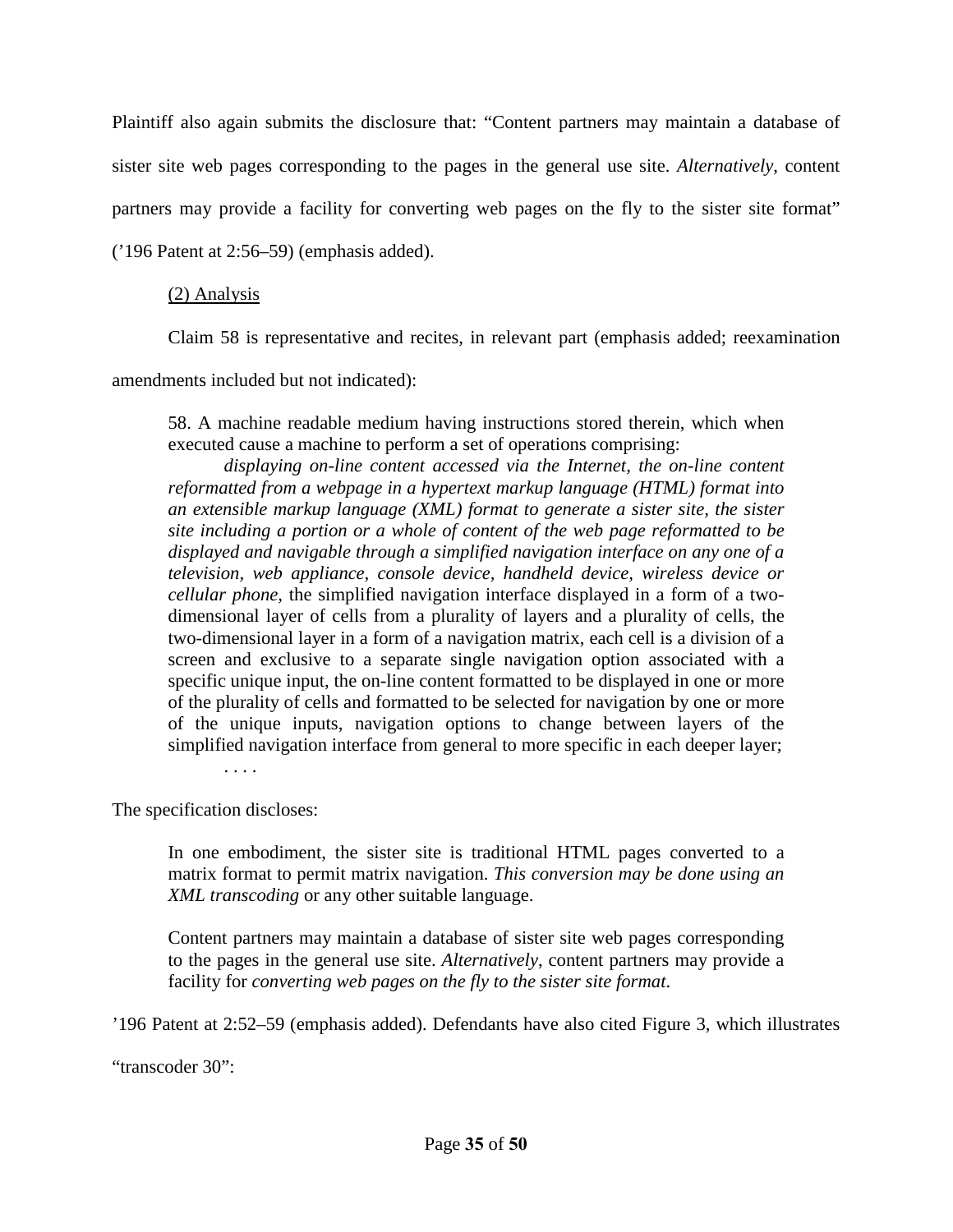FIG. 3 is a flow diagram of conversion of standard HTML pages to a sister site format *in one embodiment* of the invention. *A hypertext markup language (HTML) page 40 is transcoded by a transcoder 30* to yield, for example, an XML page 42 to which a document type definition (DTD) 38 is applied. The DTD 38 specifies the rules for the structure of the resulting XML document. The XML page is then reformatted using extensible style language (XSL) 34 to corresponding format data 32. XSL is not currently supported by all standard browsers. Thus, after formatting, the XML document is translated to an extensible hypertext markup language (XHTML) document for subsequent display by a client side browser on display 52. Alternatively, the XML page may have a cascading style sheet (CSS) applied to achieve the desired format. One advantage of the CSS is that it is supported by standard browsers. After application of the CSS, the resulting formatted page can be displayed by the client browser on display 52.

*Id.* at 3:21–37 (emphasis added). Figure 3 is reproduced here:



**FIG. 3** 

Defendants have relied upon Figure 3 as well as various disclosures that, Defendants

argue, frame the claims in the context of machine-automated processes:

A person of ordinary skill in the art would understand the '196 Patent to mean that automated machine processes are performed to complete all the claimed steps of the patent. The '196 Patent is about simplification. '196 Patent at 2:26 ("A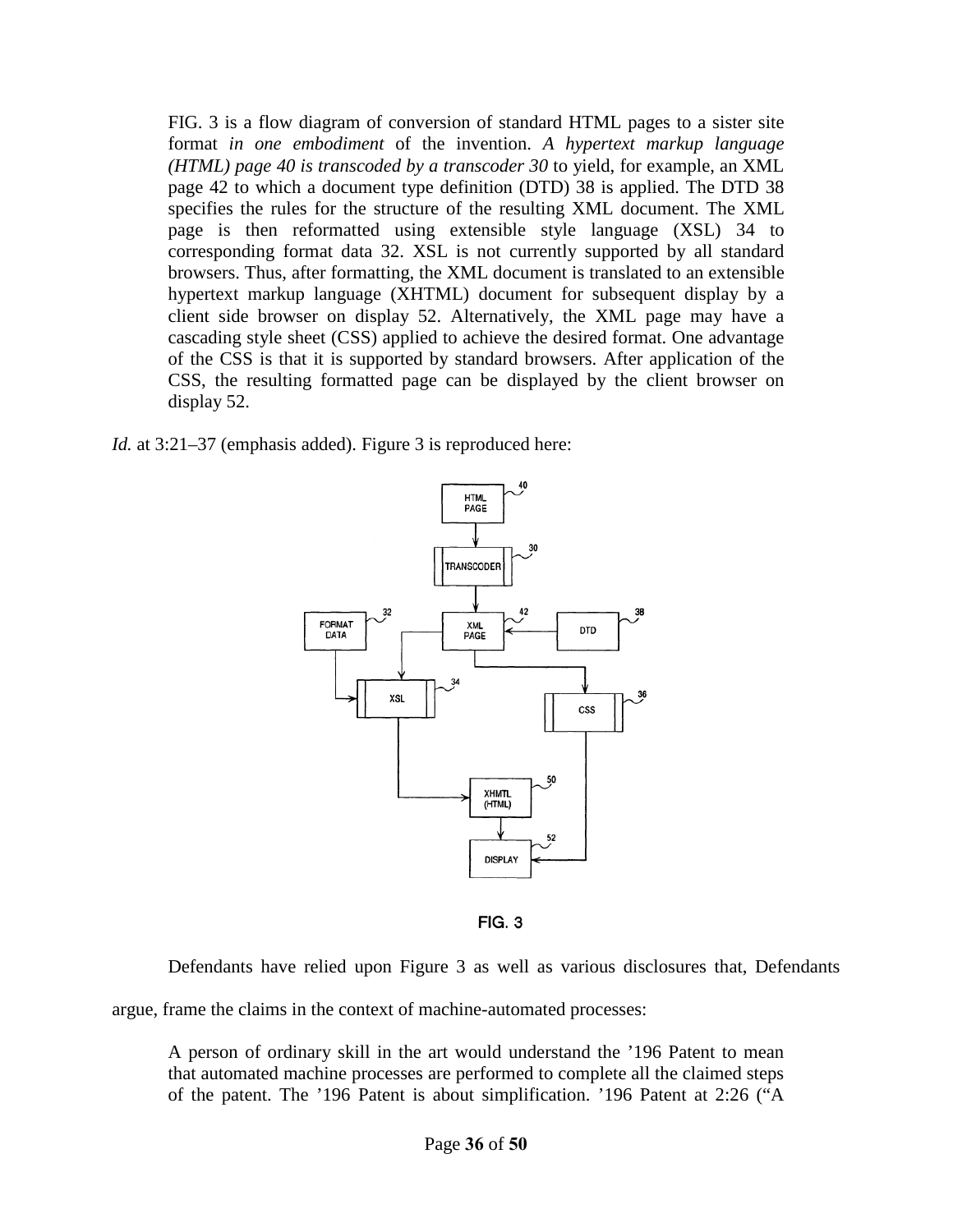simplified system for navigation…"). One embodiment provides: "[c]ontent partners may maintain a database of sister site web pages…" '196 Patent at 2:56– 57. In this embodiment, many pages would have to be converted from full sites to sister sites at once. Such repetitive tasks would be simplified by efficiently automating the steps with a computer. Another embodiment envisions that "content partners may provide a facility for converting web pages on the fly…" '196 Patent at 2:58–59. In this embodiment, web pages would each be converted on-demand in the same instant the web pages are requested. The only way to convert web pages on-demand, in a simplified way, is through machine automation. In another embodiment, the patent discloses "providing for conversion on the client side." '196 Patent at 3:45–46. This embodiment is only possible using a machine automated process, as it is impossible for a content provider to manually convert a web page at a client's home.

(Doc. No. 140 at 24–25 (citations modified)). Defendants have also cited Figure 9a, which illustrates a matrix of an "amazon.com sister site" that includes a cell for "amazon.com," which Defendants argue is for navigating to the original HTML "web page" from which the sister site was generated (Doc. No. 140 at 18).

On one hand, the specification discusses conversion in the context of machine transcoding, as opposed to manual conversion by a person. *See Retractable Techs., Inc. v. Becton, Dickinson & Co.*, 653 F.3d 1296, 1305 (Fed. Cir. 2011) ("In reviewing the intrinsic record to construe the claims, we strive to capture the scope of the actual invention, rather than strictly limit the scope of claims to disclosed embodiments or allow the claim language to become divorced from what the specification conveys is the invention."); *see also Nystrom v. TREX Co., Inc.*, 424 F.3d 1136, 1144–45 (Fed. Cir. 2005) (construing term "board" to mean "wood cut from a log" in light of the patentee's consistent usage of the term; noting that patentee "is not entitled to a claim construction divorced from the context of the written description and prosecution history"). Also, the Figures cited by Plaintiff, such as Figures 2B, 2C, 9A–D, 10a–g, 11, 12a–b, and 13 (*see* Doc. No. 138 at 27), illustrate sister sites but do not illustrate manual generation of a sister site.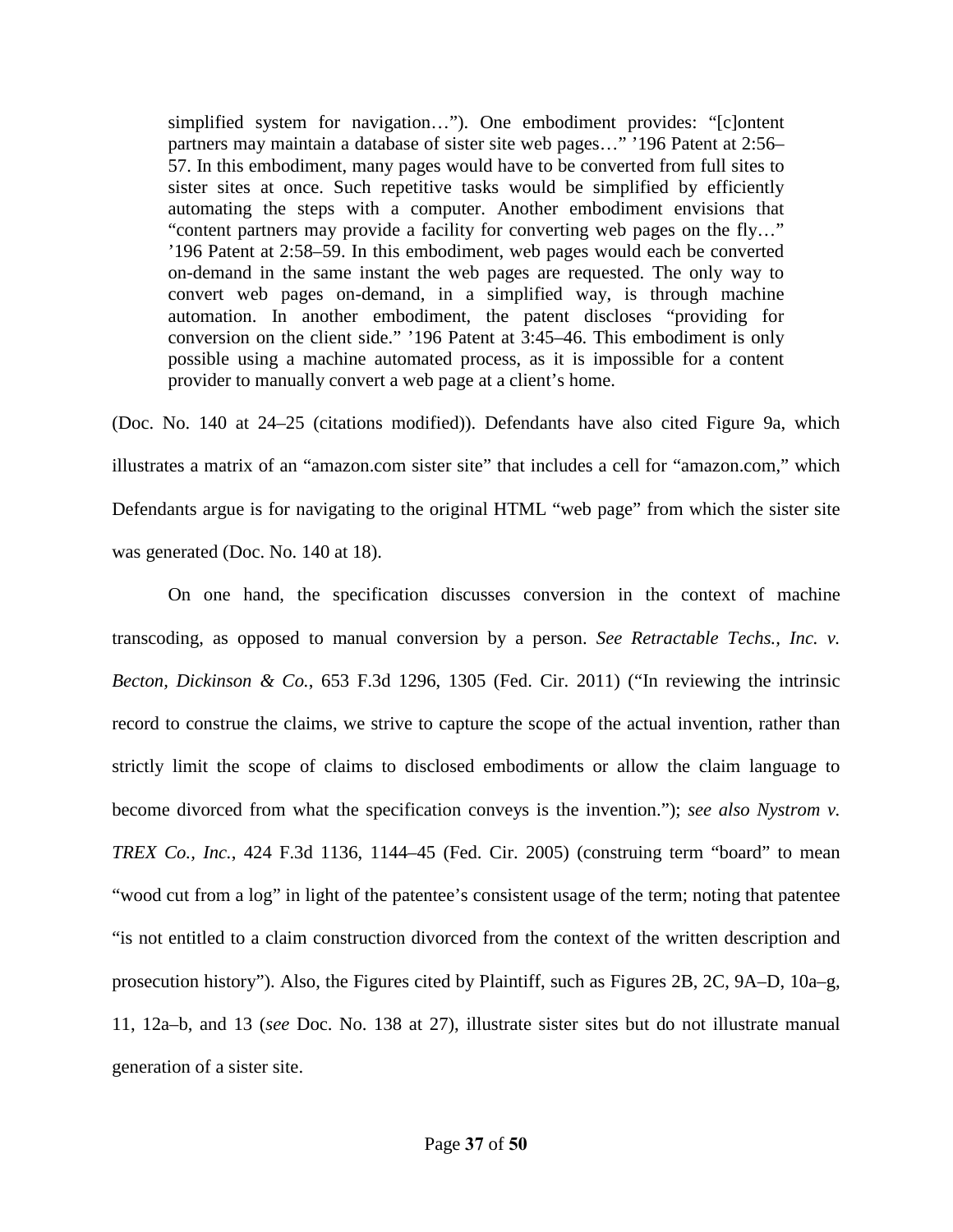On the other hand, the claims themselves only refer to "generat[ing]," not transcoding, and nothing in the specification disclaims using the content of a website to create a sister site manually rather than by machine. *See Thorner v. Sony Computer Entm't Am. LLC*, 669 F.3d 1362, 1366–67 (Fed. Cir. 2012) ("It is . . . not enough that the only embodiments, or all of the embodiments, contain a particular limitation. We do not read limitations from the specification into claims; we do not redefine words. Only the patentee can do that. To constitute disclaimer, there must be a clear and unmistakable disclaimer.").

On balance, Defendants' proposal would improperly import a limitation into the claims and is hereby expressly rejected. *See Innova/Pure Water*, 381 F.3d at 1117; *see also Phillips*, 415 F.3d at 1323.

Defendants have also noted that the preambles of Claims 25 and 58 recite operations performed by a machine (Doc. No. 140 at 25). Defendants have not briefed any issue of whether the preambles of Claims 25 and 58 are limitations of those claims. *See generally Catalina Mktg. Int'l v. Coolsavings.com, Inc.*, 289 F.3d 801, 808–09 (Fed. Cir. 2002). Moreover, even assuming for the sake of argument that those preambles are limiting, there is no need to duplicate that limitation in the constructions of "to generate a sister site" and "reformatted." Moreover, as Plaintiff properly submits, "the claimed operations can be performed by a machine using a sister site that is manually created" (Doc. No. 142 at 9).

Finally, as discussed above regarding the term "to navigate to the web page," the sister site is generated from an HTML format "website" rather than strictly a single "web page." *See Dr. Pepper* at 6–7. The Court also hereby expressly rejects Plaintiff's argument that the sister site can be created "independently from the main site" as Plaintiff has suggested (*see* Doc. No. 138 at 23–24).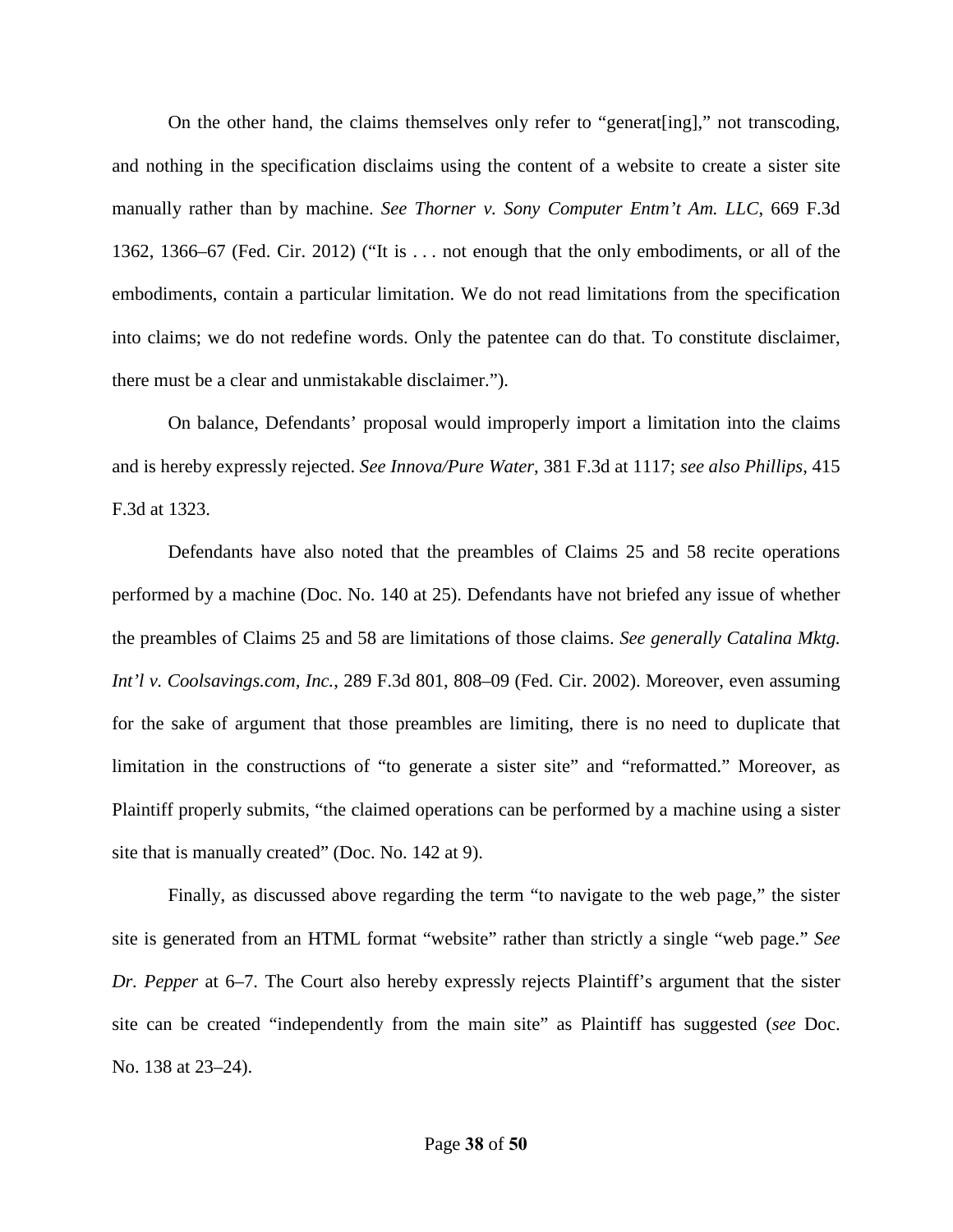The Court accordingly hereby construes **"to generate a sister site"** to mean **"to bring a website in an XML format into existence by reformatting the HTML format website."** 

#### <span id="page-38-0"></span>**K. "reformatted"**

| <b>Plaintiff's Proposed Construction</b> | <b>Defendants' Proposed Construction</b> |
|------------------------------------------|------------------------------------------|
| No construction necessary                | "reformatted by a machine transcoder"    |
|                                          |                                          |

(Doc. No. 138 at 26; Doc. No. 140 at 22). The parties submit that this term appears in Claims 25 and 58.

*Dr. Pepper* found no construction necessary for the larger term "the [first/online] content *reformatted* from a web page in a hypertext markup language (HTML) format into an extensible markup language (XML) format to generate a sister site." *Dr. Pepper* at 10–11 (emphasis added). *Chrysler* likewise found no construction necessary for the term "reformatted." *Chrysler* at 30–31.

Plaintiff and Defendants argue this disputed term together with the term "to generate a sister site" (*see* Doc. No. 138 at 26–28; Doc. No. 140 at 22–25; Doc. No. 142 at 7–9). Plaintiff submits specifically as to "reformatted," however, that "[b]ecause this term is used in its plain and ordinary sense, it should not be construed" (Doc. No. 138 at 28).

The parties' disputes having been fully addressed with reference to the term "to generate a sister site," above, Defendants' proposal of requiring a "machine transcoder" is hereby expressly rejected. The term "reformatted" requires no further construction. *See U.S. Surgical*, 103 F.3d at 1568 ("Claim construction is a matter of resolution of disputed meanings and technical scope, to clarify and when necessary to explain what the patentee covered by the claims, for use in the determination of infringement. It is not an obligatory exercise in redundancy."); *see also O2 Micro*, 521 F.3d at 1362 ("[D]istrict courts are not (and should not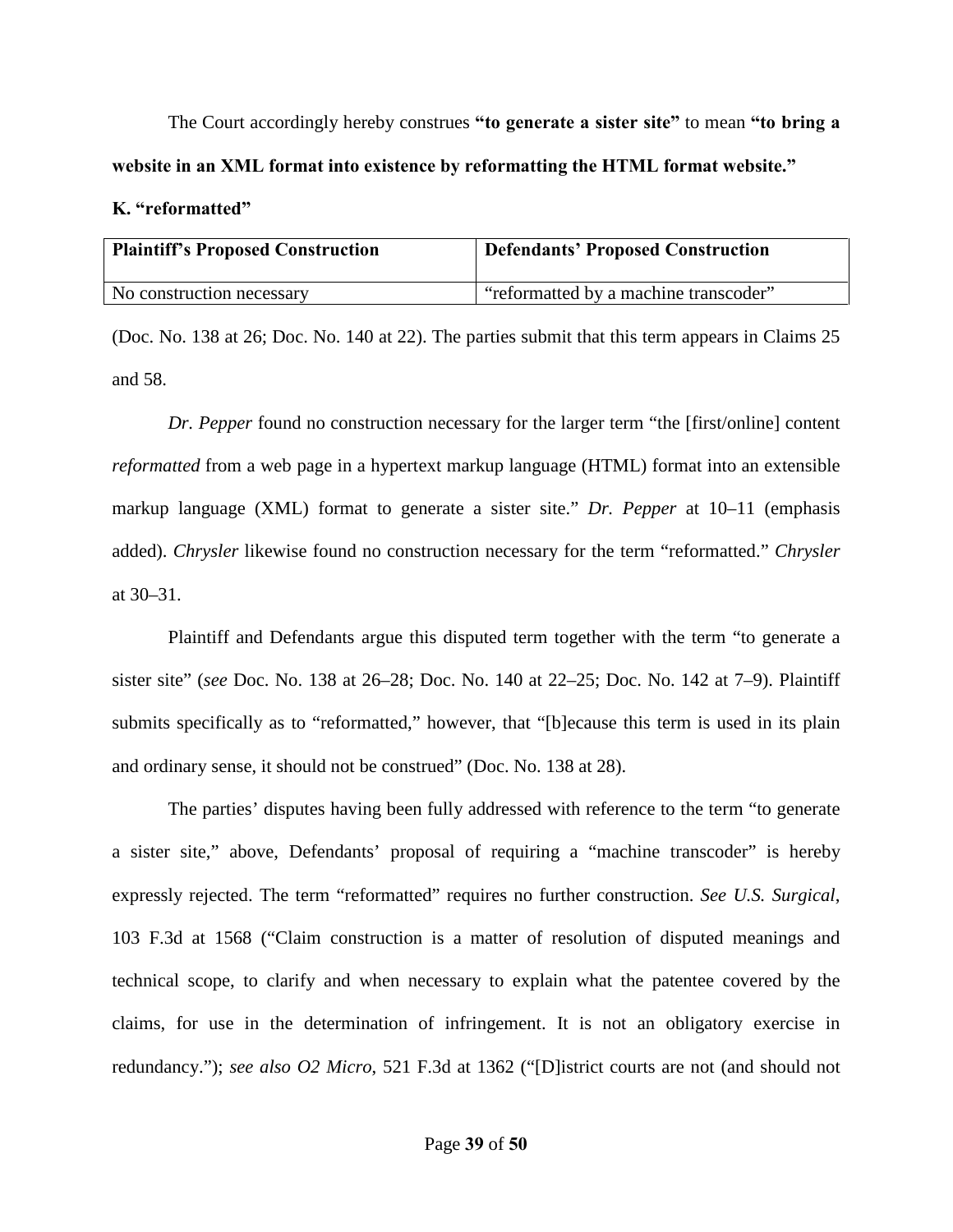be) required to construe every limitation present in a patent's asserted claims."); *Finjan*, 626 F.3d at 1207 ("Unlike *O2 Micro*, where the court failed to resolve the parties' quarrel, the district court rejected Defendants' construction.").

The Court therefore hereby construes **"reformatted"** to have its **plain meaning**.

<span id="page-39-0"></span>

|  |  |  |  | L. "the two-dimensional layer in a form of a navigation matrix" |  |
|--|--|--|--|-----------------------------------------------------------------|--|
|  |  |  |  |                                                                 |  |

| <b>Plaintiff's Proposed Construction</b> | <b>Defendants' Proposed Construction</b>                                                                   |
|------------------------------------------|------------------------------------------------------------------------------------------------------------|
| No construction necessary                | "the layer is at least two rows and at least two<br>columns and is formed in a rectangular<br>arrangement" |

(Doc. No. 138 at 28; Doc. No. 140 at 26). The parties submit that this term appears in Claims 25 and 58.

At the June 20, 2013 hearing in *Chrysler*, the Court provided the parties with the following preliminary proposed construction: "the layer includes at least two rows and at least two columns." *Chrysler* at 31. The defendants were agreeable, and Plaintiff responded that it would be agreeable if the Court made clear that the rows and columns may be irregular. *Id.* Plaintiff expressed concern that although the Court's preliminary proposed construction omitted the "rectangular arrangement" phrase proposed by the defendants, the construction might nonetheless be read to require a regular, uniform distribution of rows and columns. *Id.* Plaintiff cited Figures 2C, 10f, 13, and 14 as illustrating irregular segmentation. *Id.* Plaintiff agreed, however, that a single column would not qualify as "two-dimensional." *Id. Chrysler* then construed the disputed term to mean "the layer includes at least two rows and at least two columns." *Id.* at 32. The Court also expressly rejected the defendants' proposal of requiring a "rectangular arrangement," and the Court further clarified that "the Court's construction allows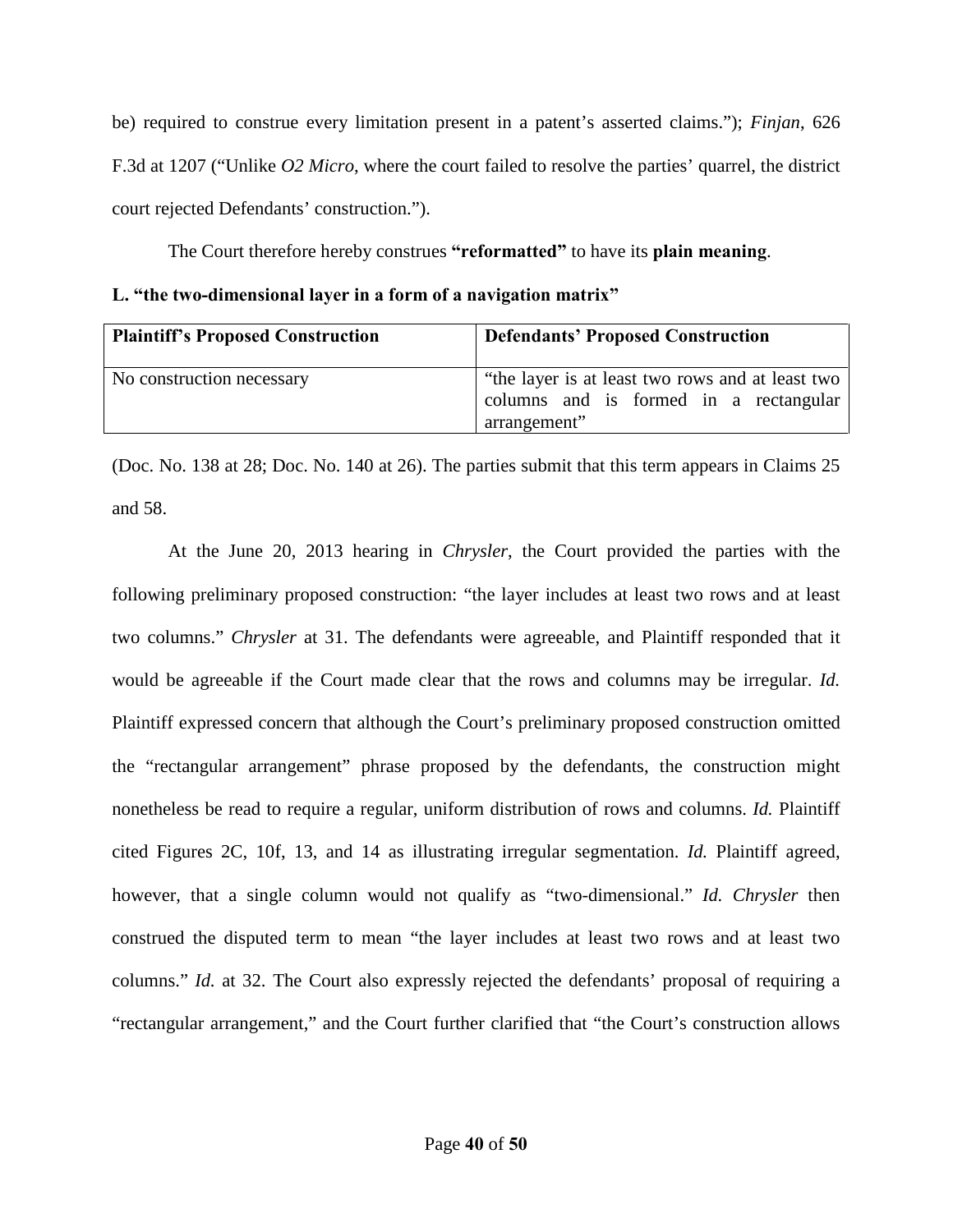for 'irregular segmentation,' that is, non-uniform arrangement of rows and columns, and that cells may be of irregular size and shape." *Id.*

#### (1) The Parties' Positions

In the above-captioned case, Plaintiff acknowledges *Chrysler* but nonetheless "maintains that this phrase does not require construction because the claim language will [be] readily understood by a jury without construction" (Doc. No. 138 at 28). Plaintiff also cites portions of the specification that Plaintiff characterizes as disclosing non-uniform, non-rectangular arrangements (Doc. No. 138 at 28–29) (citing '196 Patent at 2:63–65, 4:67–5:3, 8:51–53, 10:4–8, Figs. 2B, 2C, 8, 9a–d, 10a–g, 12a–b, 14).

Defendants respond that "[a] 'navigation matrix' is generally understood to refer to a rectangular arrangement, rather than some random arrangement of cells" (Doc. No. 140 at 26). Defendants also argue that "none of the[] statements in the patent [cited by Plaintiff] suggest, expressly or inherently, that the navigation matrix does not have a rectangular shape, overall" (Doc. No. 140 at 27).

Plaintiff replies that "[c]onstruing the term runs the risk that a jury will assume that every row has the same number of columns and every column has the same number of rows" (Doc. No. 142 at 9). Plaintiff further argues that the Court's clarification in *Chrysler* regarding "irregular segmentation" "would have to be given to the jury and even then it raises questions about what 'irregular segmentation' and 'non-uniform arrangement of rows and columns' mean" (Doc. No. 142 at 9).

#### (2) Analysis

Because the parties' disagree on whether the disputed term requires a "rectangular arrangement," the Court is obligated to construe the term. *See O2 Micro*, 521 F.3d at 1362.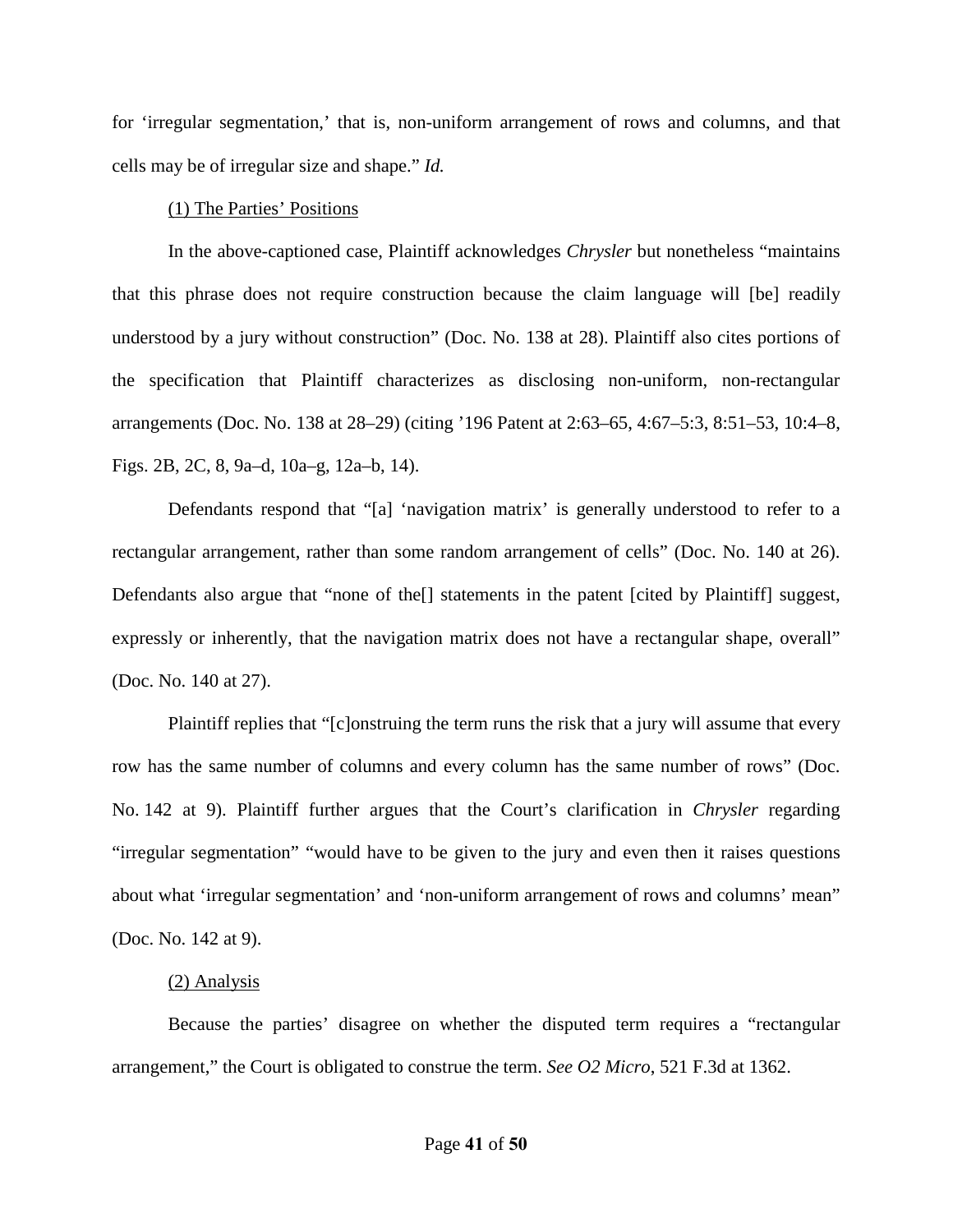Claim 58 is representative and recites, in relevant part (emphasis added): "the simplified navigation interface displayed in a form of a *two-dimensional layer of cells* from a plurality of layers and a plurality of cells, *the two-dimensional layer in a form of a navigation matrix*, each cell is a division of a screen and exclusive to a separate single navigation option associated with a specific unique input . . . ."

As the parties agreed in *Chrysler*, the claimed "two-dimensional" matrix is something more than a single row or a single column. Defendants' proposal of at least two rows *and* at least two columns is appropriate because, for example, multiple "columns" arranged in a single, onedimensional row would not be "two-dimensional."

As to whether a "rectangular arrangement" is required, Defendants argue that "every embodiment shown in the figures of the patent is a rectangular grid of cells, like a keypad" (Doc. No. 140 at 27) (citing '196 Patent at Figs. 2B, 5C, 8, 9a–9d, 10a–10g, 11, 12a–12b). Defendants emphasize that the '196 Patent, in particular in Figure 9b, "expressly teaches how to implement an irregular segmentation of cells within a rectangular matrix (note that the rightmost column has only two rows, while all other columns have four rows)" (Doc. No. 140 at 27). As to extrinsic evidence, Defendants have cited a dictionary definition of "matrix" that includes "something resembling a mathematical matrix esp[ecially] in rectangular arrangement of elements into rows and columns" *Merriam-Webster's Collegiate Dictionary* 717 (10th ed. 1996) (included with Defendants' briefing at Doc. No. 140-21).

 In light of the disclosure of irregular segmentation. *See* '196 Patent at 1:58, 3:16, Fig. 2C; *see also id.* at 2:63–65, 8:51–53. and that cell boundaries might not be shown. *See id.* at 3:2–11, 4:67–5:3. The terms "two-dimensional" and "matrix" do not require a rectangular arrangement. On balance, Defendants' proposal of "a rectangular arrangement" would improperly import a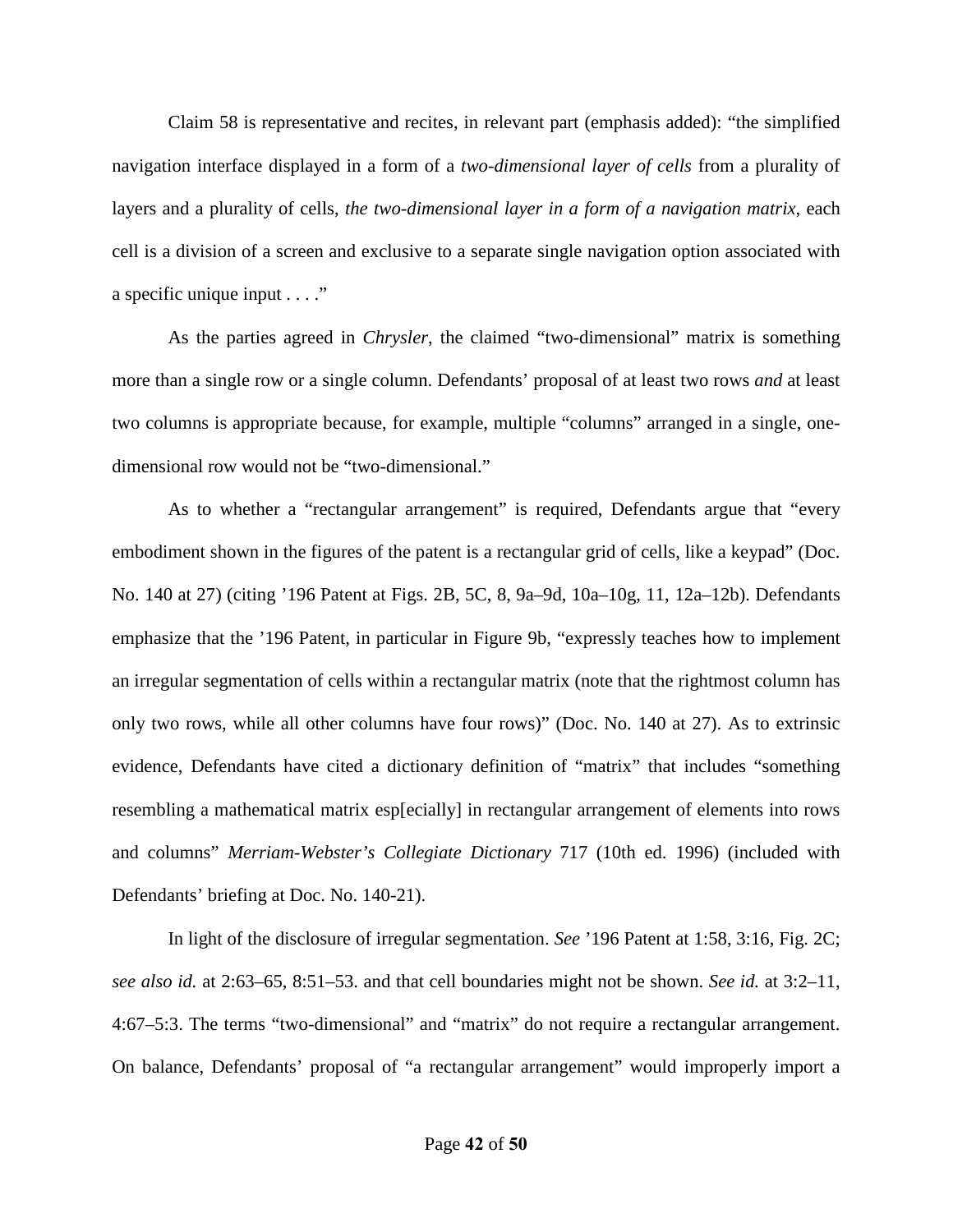limitation into the claims and is hereby expressly rejected. *See Innova/Pure Water*, 381 F.3d at 1117; *see also Phillips*, 415 F.3d at 1323.

The Court further hereby clarifies that, as found in *Chrysler*, the Court's construction allows for "irregular segmentation" such that cells may be of irregular size and shape and may be in a non-uniform arrangement of rows and columns. *Chrysler* at 32.

The Court accordingly hereby construes **"the two-dimensional layer in a form of a navigation matrix"** to mean **"the layer includes at least two rows and at least two columns."** 

<span id="page-42-0"></span>**M. "manipulating a r egion of the screen" and "manipulating a selected region of the screen"**

| <b>Plaintiff's Proposed Construction</b> | <b>Defendants' Proposed Construction</b> |
|------------------------------------------|------------------------------------------|
| No construction necessary                | "manipulating a cell"                    |

(Doc. No. 138 at 29; Doc. No. 140 at 28). The parties submit that this term appears in Claims 25 and 58.

*Dr. Pepper* previously found no construction necessary as to the larger term "manipulating a [region/selected region] of the screen for viewing and zooming and/or scrolling of the displayed on-line content." *Dr. Pepper* at 12–13. In *Chrysler*, the Court did not construe this term because "[d]efendants' response brief d[id] not address this term, and the parties did not address this term in their joint statement regarding the terms to be argued at the June 20, 2013 hearing" in *Chrysler*. *Chrysler* at 33.

(1) The Parties' Positions

Plaintiff cites the *Dr. Pepper* analysis and, in particular, the finding in *Dr. Pepper* that "[t]he specification and claims . . . do not limit a region to only a portion of the screen" (Doc. No. 138 at 30) (citing *Dr. Pepper* at 13). Plaintiff further argues that "'[r]egion' and 'cell' are not used interchangeably in the claims or specification because they mean different things," and in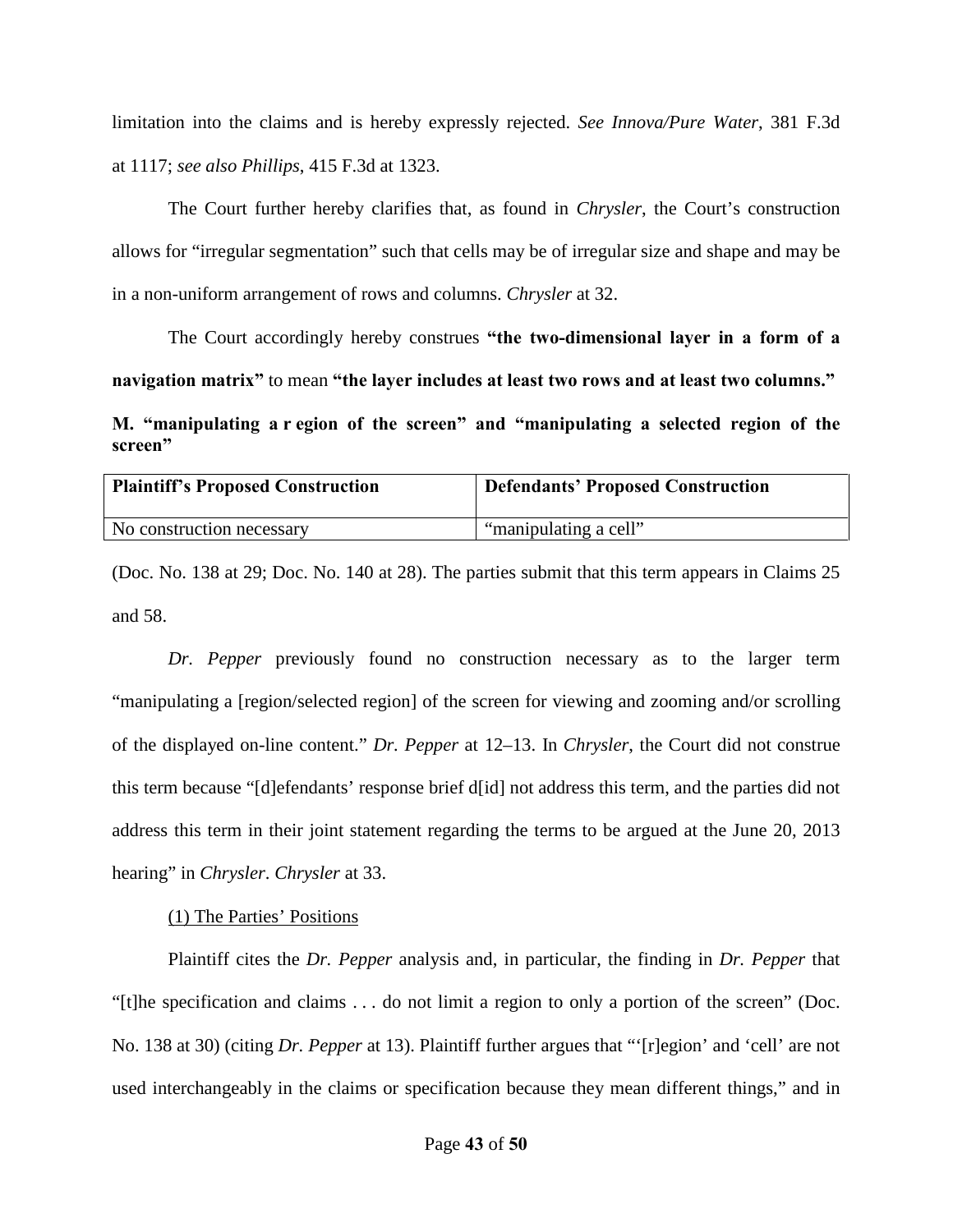further support Plaintiff submits dictionary definitions of "region" and "cell" (Doc. No. 138 at 30).

Defendants respond that the disputed term itself, by referring to "a region *of the screen*," demonstrates that a region must be less than the whole web page (Doc. No. 140 at 28). Defendants explain that "[s]egmenting the display of a web page into a number of separate regions is a central aspect of the '196 Patent. This segmentation is what enables the so-called simplified navigation" (Doc. No. 140 at 28). Defendants also argue that "[t]he claims and specification use 'region' and 'cell' interchangeably to describe the separate portions of the socalled sister site" (Doc. No. 140 at 29). Finally, Defendants submit that in prior litigation, Plaintiff proposed giving "region" and "cell" the same construction, namely "an area" (Doc. No. 140 at 30).

Plaintiff replies by reiterating its opening arguments and by arguing that "[n]othing in the specification or intrinsic record compels a 'region of the screen' to mean 'cell.' Defendants' examples from the specification also actually reflect that 'cell' and 'region' are used differently" (Doc. No. 142 at 10). Plaintiff also notes that in the prior litigation cited by Defendants, Plaintiff "did not take the position that 'a region of the screen' means the same thing as 'cell'" (Doc. No. 142 at 10 n.13).

## (2) Analysis

Claim 58 is representative and recites (emphasis added; reexamination amendments included but not indicated):

58. A machine readable medium having instructions stored therein, which when executed cause a machine to perform a set of operations comprising:

displaying on-line content accessed via the Internet, the on-line content reformatted from a webpage in a hypertext markup language (HTML) format into an extensible markup language (XML) format to generate a sister site, the sister site including a portion or a whole of content of the web page reformatted to be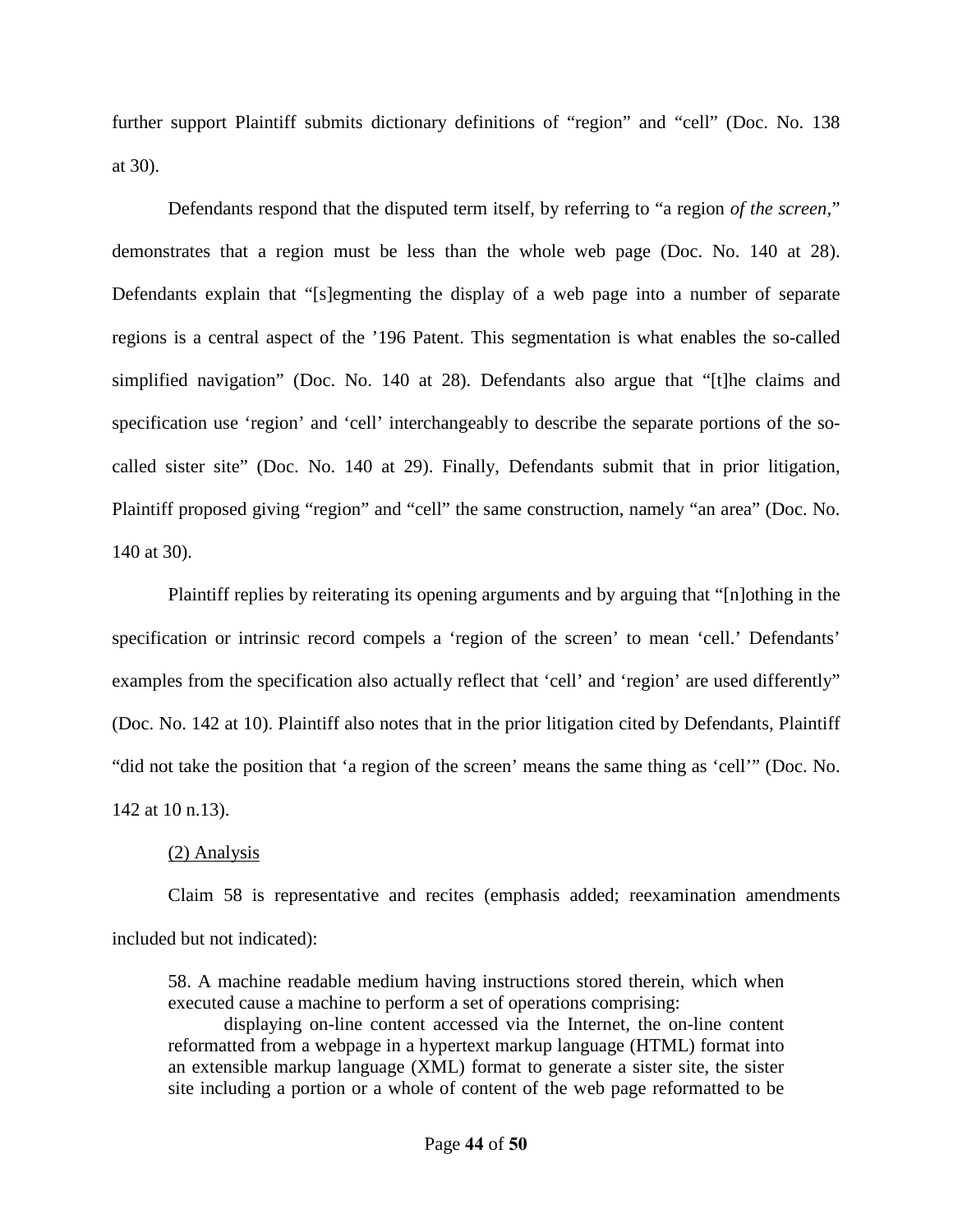displayed and navigable through a simplified navigation interface on any one of a television, web appliance, console device, handheld device, wireless device or cellular phone, the simplified navigation interface displayed in a form of a twodimensional layer of *cells* from a plurality of layers and a plurality of *cells*, the two-dimensional layer in a form of a navigation matrix, each cell is a division of a screen and exclusive to a separate single navigation option associated with a specific unique input, the on-line content formatted to be displayed in one or more of the plurality of *cells* and formatted to be selected for navigation by one or more of the unique inputs, navigation options to change between layers of the simplified navigation interface from general to more specific in each deeper layer;

displaying a hyperlink on the sister site to navigate to the web page, or displaying a hyperlink on the web page to navigate to the sister site;

receiving a user selection of one of the navigation options;

forwarding the selected navigation option across the internet to a server providing the simplified navigation interface;

receiving a next deeper navigation layer of the simplified navigation interface corresponding to the selected navigation option; and

*manipulating a region of the screen for viewing and zooming and/or scrolling of the displayed on-line content*.

Because above-quoted Claim 58, for example, uses the term "cell" as well as the term

"region," the Court presumes that those terms have different meanings. *CAE Screenplates, Inc. v.* 

*Heinrich Fiedler GmbH & Co. KG*, 224 F.3d 1308, 1317 (Fed. Cir. 2000) ("In the absence of

any evidence to the contrary, we must presume that the use of these different terms in the claims

connotes different meanings."); *accord Primos, Inc. v. Hunter's Specialties, Inc.*, 451 F.3d 841,

848 (Fed. Cir. 2006) ("[T]he terms 'engaging' and 'sealing' are both expressly recited in the

claim and therefore 'engaging' cannot mean the same thing as 'sealing'; if it did, one of the

terms would be superfluous."); *Chi. Bd. Options Exch., Inc. v. Int'l Sec. Exch., LLC*, 677 F.3d

1361, 1369 (Fed. Cir. 2012) (noting "[t]he general presumption that different terms have

different meanings").

Because this presumption is rebuttable, the Court turns to the evidence submitted by the parties. The specification suggests that a "cell" corresponds to a "region":

Content partners may also provide for segmentation of the base HTML web pages and/or the matrix pages. A segmentation may be performed in a number of ways.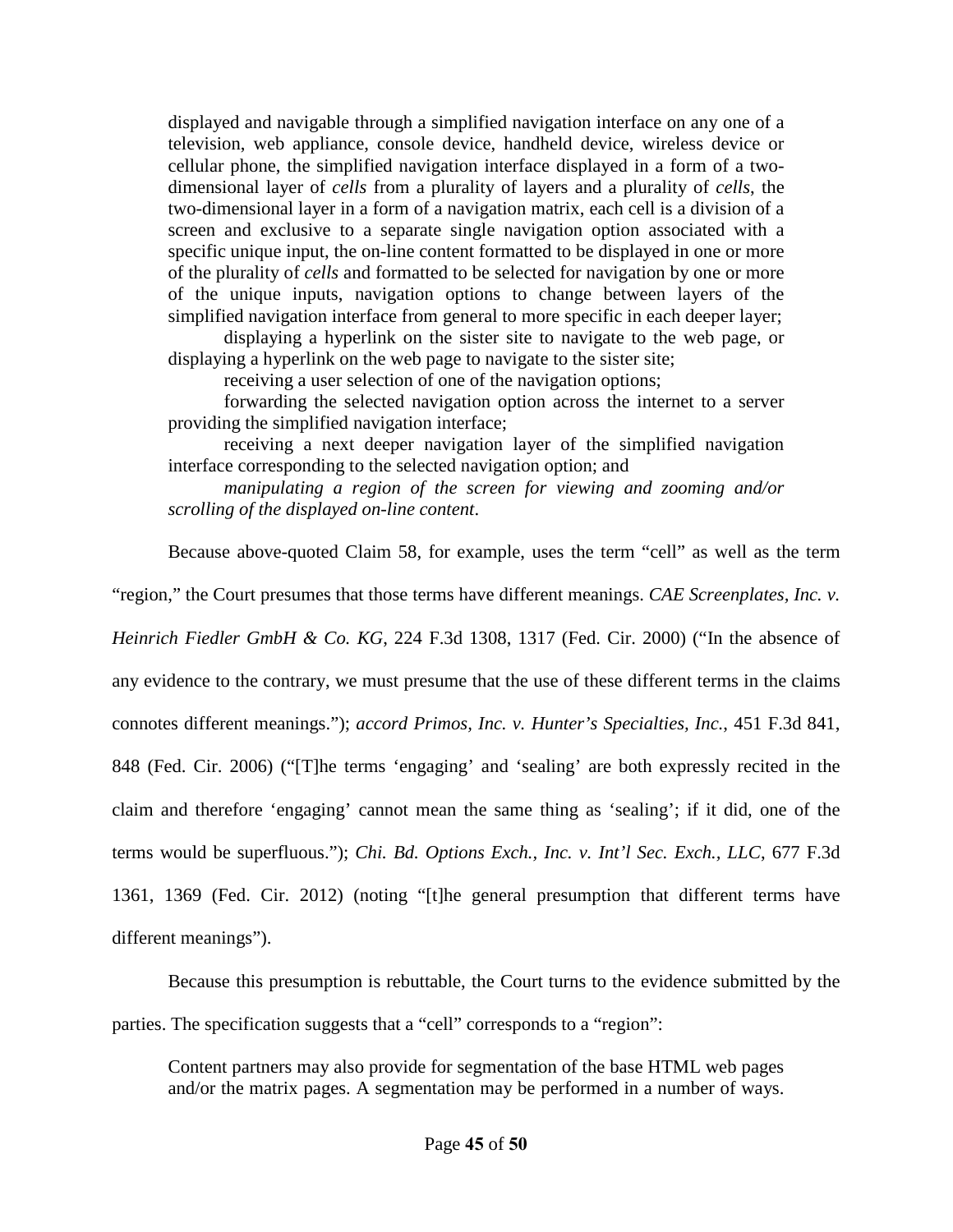The page may be divided up based on content or area. The net result, in any case, is that the web page is divided into *regions* which are not necessarily, but may be, of equal size. The individual *regions* may be brought into focus independently. By "brought into focus," the concept of focus in this context is analogous to the front window in a windowing system. The focus *region* is deemed active and subject to client manipulation. In the context of a matrix page, one suitable segmentation is by *cell*, e.g., each *cell* corresponds to a *region* that may be independently brought into focus. The borders of the regions may or may not be visible on the web pages displayed. This segmentation facilitates tab, scroll, and zoom features described in more detail below.

'196 Patent at 2:59–3:8 (emphasis added).

Particularly in the case of matrix pages, the different *cells* typically have associated therewith either an alphanumeric character or some symbol such as an asterisk or other punctuation mark to identify the *cell*. If there are identifications associated with the *regions*, a determination is made at decision block 456 if such an identification has been received as an input on the client node.

*Id.* at 5:13–19 (emphasis added).

FIGS. 9a–d are example sister site *matrix* pages. In FIG. 9a, an advertising *cell* 900 is the focus *region* of the displayed image. Ten advertisements are displayed within the *regions*.

*Id.* at 8:18–20 (emphasis added).

During reexamination of the '196 Patent, Plaintiff stated that "[t]he '196 Patent specification discloses a process of re-presenting a web page via a sister site through a process of content *regionalization*. The '196 Patent discloses that individual content *regions* may then be brought into focus permitting simplified navigation . . ." (8/30/2010 Response, Doc. No. 140-13 at 7) (emphasis modified).

As to extrinsic evidence, Plaintiff has cited a "dictionary.com" definition of "region" as meaning "[a] large, usually continuous segment of a surface or space" (Doc. No. 138-7). Plaintiff has also cited a "dictionary.com" definition of "cell" as "any of various small compartments or bounded areas forming part of a whole" (Doc. No. 138-8).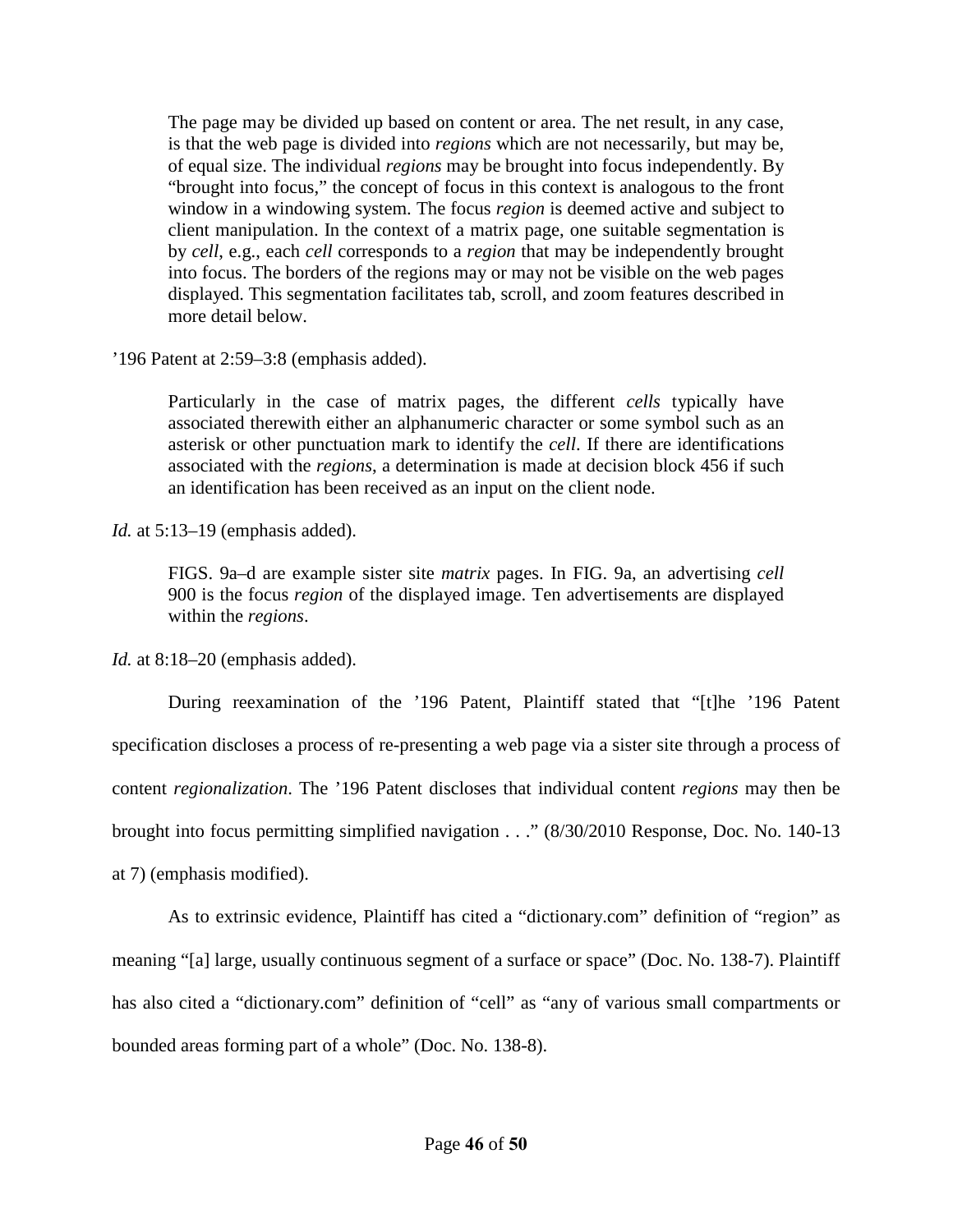Finally, in the prior cases of *EMG Technology, LLC v. Microsoft Corp., et al.* and *EMG Technology, LLC v. Apple Inc., et al.*, Plaintiff proposed that the plain meaning of both "region" and "cell" was apparent, but in the alternative, Plaintiff proposed that both terms should be given the same construction, namely "an area" (10/27/2010 P.R. 4-3 Joint Claim Construction and Prehearing Statement, No. 6:09-CV-367, Doc. No. 266 App'x A, Doc. No. 140-22 at 11). This prior litigation, however, was dismissed before the Court entered any claim construction order.

On balance, however, Defendants have failed to overcome the above-cited presumption that different terms have different meanings. In particular, Defendants have failed to demonstrate that manipulating a "region" must refer to manipulating a "cell" as opposed to, for example, manipulating a portion of the screen that includes multiple cells. Defendants' proposed construction is therefore hereby expressly rejected.

No further construction is necessary. *See U.S. Surgical*, 103 F.3d at 1568 ("Claim construction is a matter of resolution of disputed meanings and technical scope, to clarify and when necessary to explain what the patentee covered by the claims, for use in the determination of infringement. It is not an obligatory exercise in redundancy."); *see also O2 Micro*, 521 F.3d at 1362 ("[D]istrict courts are not (and should not be) required to construe every limitation present in a patent's asserted claims."); *Finjan*, 626 F.3d at 1207 ("Unlike *O2 Micro*, where the court failed to resolve the parties' quarrel, the district court rejected Defendants' construction.").

The Court therefore hereby construes **"manipulating a r egion of the screen"** and **"manipulating a selected region of the screen"** to have their **plain meaning**.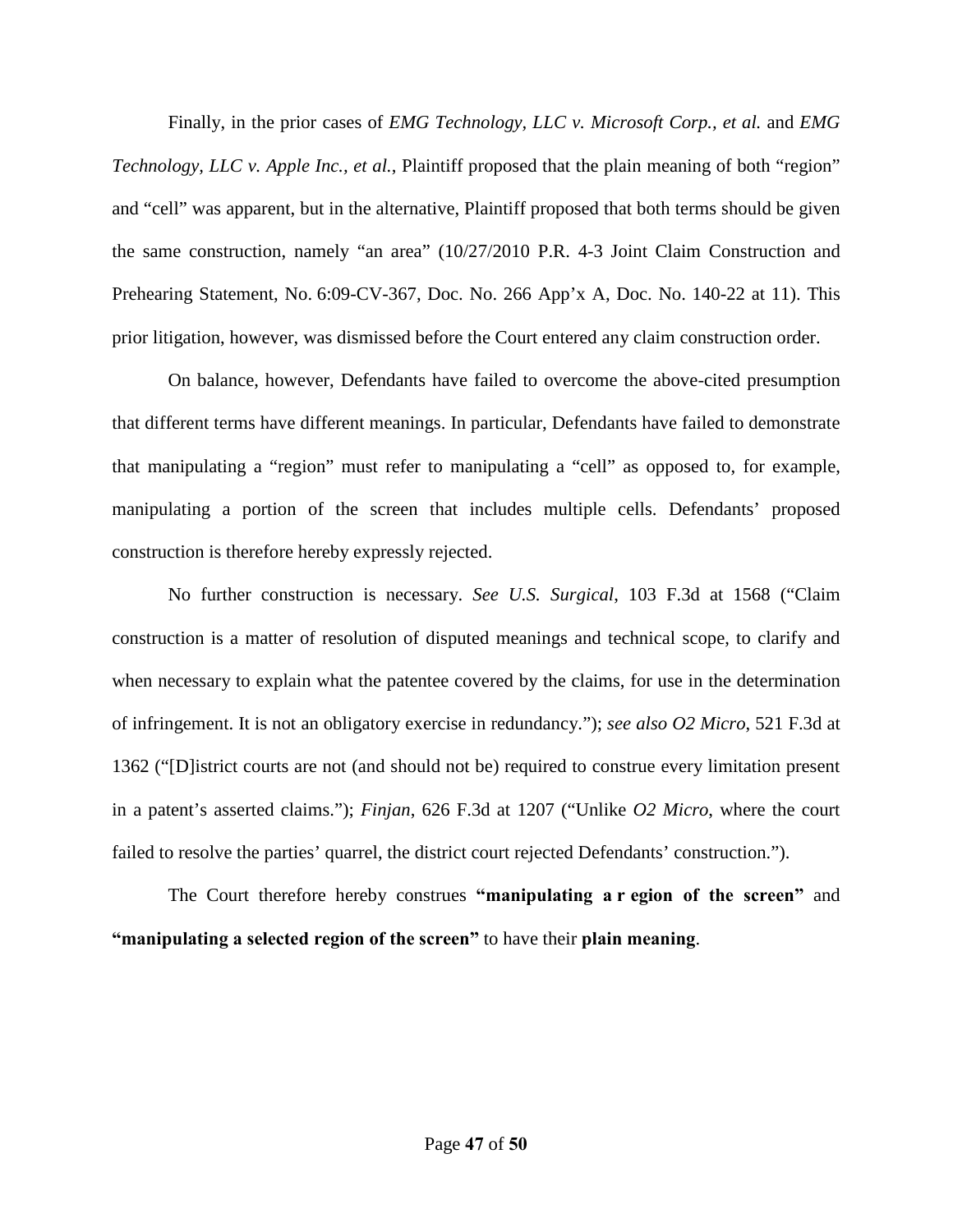#### <span id="page-47-0"></span>**N. "sister site"**

| <b>Plaintiff's Proposed Construction</b>       | <b>Defendants' Proposed Construction</b>                                                                  |
|------------------------------------------------|-----------------------------------------------------------------------------------------------------------|
| "a website that is related to another website" | "a site that provides for navigation of a related<br>web page using a simplified navigation<br>interface" |

(Doc. No. 113-2 at 1; Doc. No. 113-3 at 13). The parties submit that this term appears in Claims 25 and 58.

*Dr. Pepper* construed this term to mean "a website that is related to another website." *Dr. Pepper* at 5–7.

At the June 20, 2013 hearing in *Chrysler*, the Court provided the parties with the following preliminary proposed construction: "a site that provides for navigation of a related website using a simplified navigation interface." *Chrysler* at 10. Both sides were agreeable to the Court's preliminary proposed construction, which the Court therefore adopted. *Id.*

Defendants argue that for the same reasons discussed as to the terms "to navigate to the web page" and "to navigate to the sister site," above, the Court should construe "sister site" to mean "a site that provides for navigation of a related *web page* using a simplified navigation interface" (Doc. No. 140 at 30 (emphasis Defendants')). The Court hereby expressly rejects Defendants' proposal of "web page" for the same reasons as for the terms "to navigate to the web page" and "to navigate to the sister site," above.

 The Court accordingly hereby construes **"sister site"** to mean **"a site that provides for navigation of a related website using a simplified navigation interface."** 

## <span id="page-47-1"></span>**O. "webpage" and "web page"**

The parties note in their November 8, 2013 Joint Claim Construction Chart that they have reached agreement that **"webpage"** and **"web page"** should be construed to mean **"a document**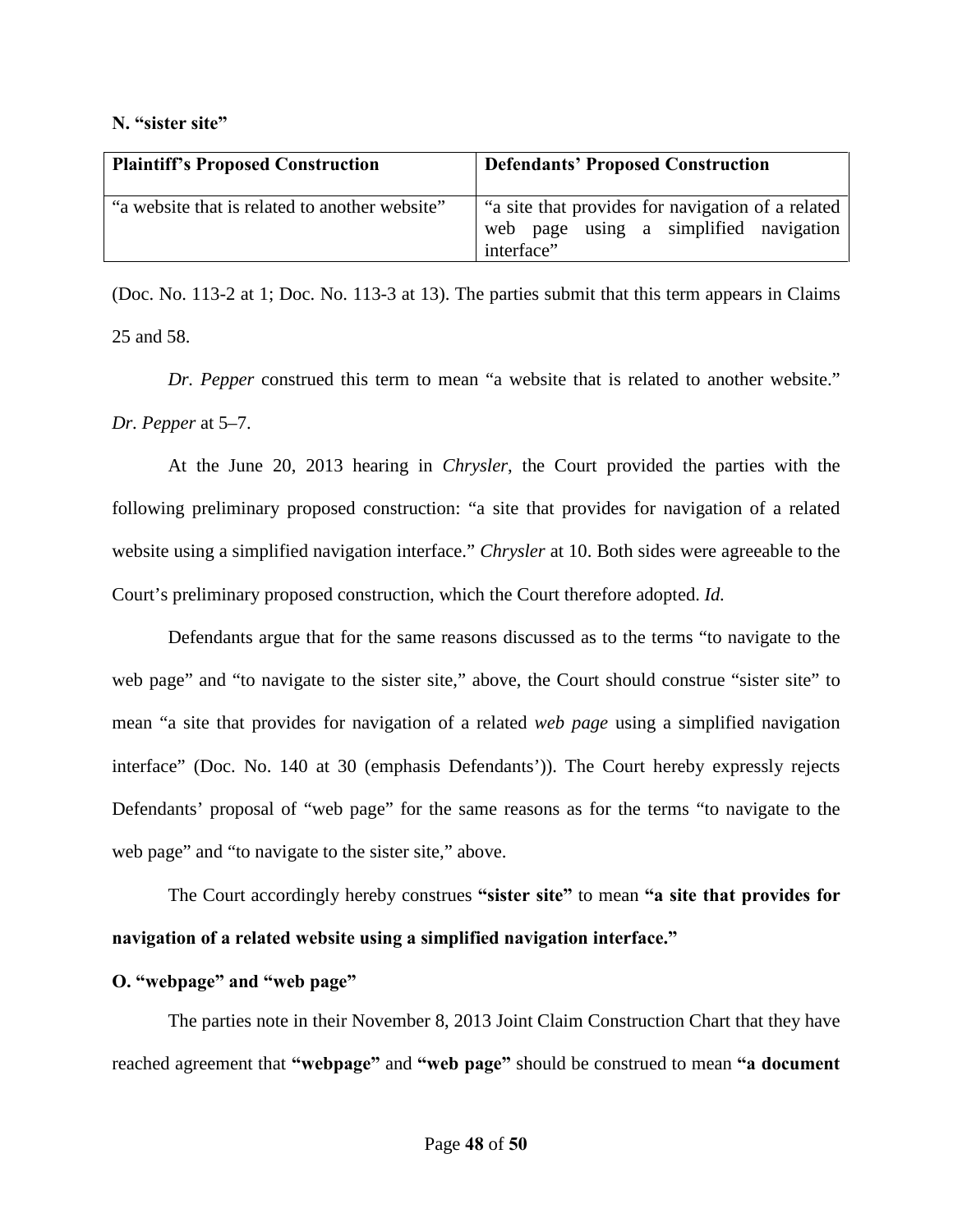**on an Internet website"** (Doc. No. 149-2 at 2). The Court hereby adopts the parties' agreed construction.

#### **V. CONCLUSION**

<span id="page-48-0"></span>For the reasons stated, the Court adopts the constructions set forth above.

Within forty (40) days of the issuance of this Memorandum Opinion and Order, the parties are ORDERED, in good faith, to mediate this case with the mediator as agreed upon by the parties. Within five (5) days from this date, the parties shall meet and confer and then advise . the Court of their agreed upon mediator or that they have not been able to agree upon a mediator. If the parties do not agree upon a mediator and the Court appoints a mediator, then the parties are ORDERED to mediate this case within forty (40) days of the appointment of a mediator by the Court.

**It is SO ORDERED**. **SIGNED this 4th day of December, 2013.**

chach Uchnis

MICHAEL H. SCHNEIDER UNITED STATES DISTRICT JUDGE